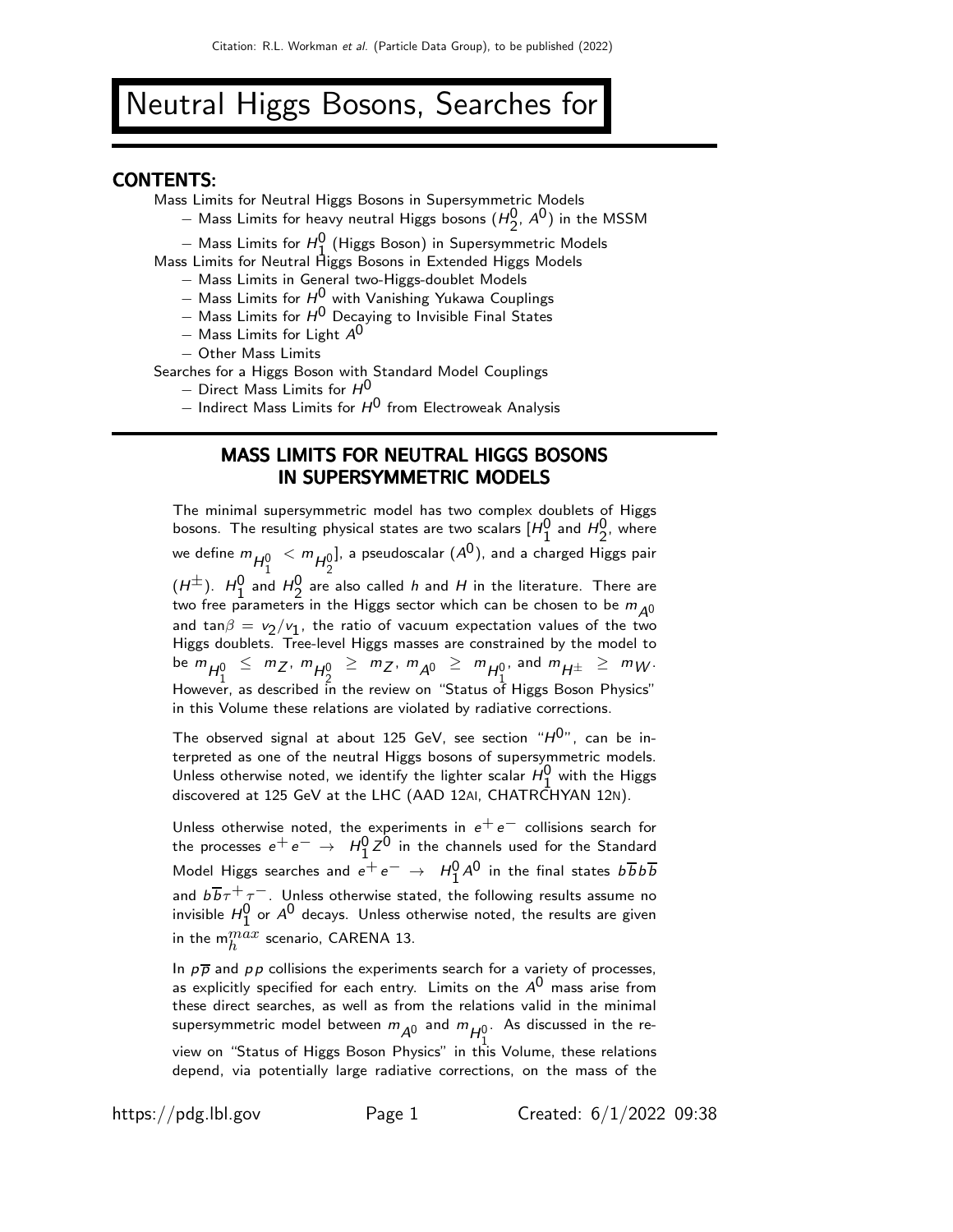t quark and on the supersymmetric parameters, in particular those of the stop sector. These indirect limits are weaker for larger  $t$  and  $\tilde{t}$  masses. To include the radiative corrections to the Higgs masses, unless otherwise stated, the listed papers use theoretical predictions incorporating two-loop corrections, and the results are given for the  $m_h^{mod+}$  benchmark scenario, see CARENA 13.

#### Mass Limits for heavy neutral Higgs bosons ( $H_2^0$ Mass Limits for heavy neutral Higgs bosons  $(H_2^0, A^0)$  $_2^0$ ,  $A^0$ ) in the MSSM

|             |        |                                                                               |                   | The limits rely on $p p \to H_2^0/A^0 \to \tau^+ \tau^-$ and assume that $H_2^0$ and $A^0$ are |
|-------------|--------|-------------------------------------------------------------------------------|-------------------|------------------------------------------------------------------------------------------------|
|             |        | (sufficiently) mass degenerate. The limits depend on $tan \beta$ .            |                   |                                                                                                |
| VALUE (GeV) | $CL\%$ | <b>DOCUMENT ID</b>                                                            | TECN              | COMMENT                                                                                        |
| >377        | 95     | <sup>1</sup> AABOUD                                                           | 18G ATLS          | $tan \beta = 10$ GeV                                                                           |
| > 863       | 95     | <sup>1</sup> AABOUD                                                           | 18G ATLS          | $tan \beta = 20$ GeV                                                                           |
| >1157       | 95     | <sup>1</sup> AABOUD                                                           | 18G ATLS          | $tan \beta = 30$ GeV                                                                           |
| >1328       | 95     | $1$ AABOUD                                                                    | 18G ATLS          | $tan \beta = 40$ GeV                                                                           |
| >1483       | 95     | $1$ AABOUD                                                                    | 18G ATLS          | $tan \beta = 50$ GeV                                                                           |
| >1613       | 95     | $1$ AABOUD                                                                    | 18G ATLS          | $tan \beta = 60$ GeV                                                                           |
| > 389       | 95     | <sup>2</sup> SIRUNYAN                                                         | 18cx CMS          | $tan \beta = 10$ GeV                                                                           |
| > 832       | 95     | <sup>2</sup> SIRUNYAN                                                         | 18CX CMS          | $tan \beta = 20$ GeV                                                                           |
| >1148       | 95     | <sup>2</sup> SIRUNYAN                                                         | 18CX CMS          | $tan \beta = 30$ GeV                                                                           |
| >1341       | 95     | <sup>2</sup> SIRUNYAN                                                         | 18CX CMS          | $tan \beta = 40$ GeV                                                                           |
| >1496       | 95     | <sup>2</sup> SIRUNYAN                                                         | 18CX CMS          | $tan \beta = 50$ GeV                                                                           |
| >1613       | 95     | <sup>2</sup> SIRUNYAN                                                         | 18CX CMS          | $tan \beta = 60$ GeV                                                                           |
|             |        | • • • We do not use the following data for averages, fits, limits, etc. • • • |                   |                                                                                                |
|             |        | $3$ AAD                                                                       | 20<br><b>ATLS</b> | $H^0$ properties                                                                               |
|             |        | $4$ AAD                                                                       | 20AA ATLS         | $H_2^0/A^0 \rightarrow \tau^+\tau^-$                                                           |
|             |        | $5$ AAD                                                                       | 20c ATLS          | $H_2^{\overline{0}} \rightarrow H^0 H^0$                                                       |
|             |        | $6$ AAD                                                                       | 20L ATLS          | $H_2^{\overline{0}} \rightarrow b \overline{b}$                                                |
|             |        | 7 SIRUNYAN                                                                    | 20AC CMS          | $A^{\overline{0}} \rightarrow Z H^{\overline{0}}$                                              |
|             |        | <sup>8</sup> SIRUNYAN                                                         | 20AF CMS          | $H^0_2/A^0 \rightarrow t\overline{t}$                                                          |
|             |        | <sup>9</sup> SIRUNYAN                                                         | 20Y CMS           | $H_2^{\overline{0}} \rightarrow W^+W^-$                                                        |
|             |        | 10 SIRUNYAN                                                                   | 19CR CMS          | $H_2^{\bar{0}}/A^{\bar{0}} \to \mu^+ \mu^-$                                                    |
|             |        | 11 SIRUNYAN                                                                   | 18A CMS           | $H_2^{\overline{0}} \rightarrow H^0 H^0$                                                       |
|             |        | 12 SIRUNYAN                                                                   | 18BP CMS          | $pp \to H_2^0/A^0 + b + X$ ,                                                                   |
|             |        |                                                                               |                   | $H_2^0/A^{\overline{0}} \rightarrow b \overline{b}$                                            |
|             |        | 13 AABOUD                                                                     | 16AA ATLS         | $A^0 \stackrel{=}{\rightarrow} \tau^+ \tau^-$                                                  |
|             |        | 14 KHACHATRY16A CMS                                                           |                   | $H_{1,2}^0/A^0 \to \mu^+\mu^-$                                                                 |
|             |        | 15 KHACHATRY16P CMS                                                           |                   | $H_2^0 \rightarrow H^0 H^0$ , $A^0 \rightarrow Z H^0$                                          |
|             |        | <sup>16</sup> KHACHATRY15AY CMS                                               |                   | $pp \to H_{1,2}^0/A^0 + b + X,$                                                                |
|             |        |                                                                               |                   | $H_{1,2}^0/A^0 \rightarrow b\overline{b}$                                                      |
|             |        | $17$ AAD                                                                      | 14AW ATLS         | $pp \to H_{1,2}^0/A^0 + X$ ,                                                                   |
|             |        |                                                                               |                   | $H_{1,2}^0/A^0 \rightarrow \tau\tau$                                                           |
|             |        | 18 KHACHATRY14M CMS                                                           |                   | $pp \to H_{1,2}^0/A^0 + X,$                                                                    |
|             |        |                                                                               |                   |                                                                                                |
|             |        |                                                                               |                   | $H_{1,2}^0/A^0 \rightarrow \tau \tau$                                                          |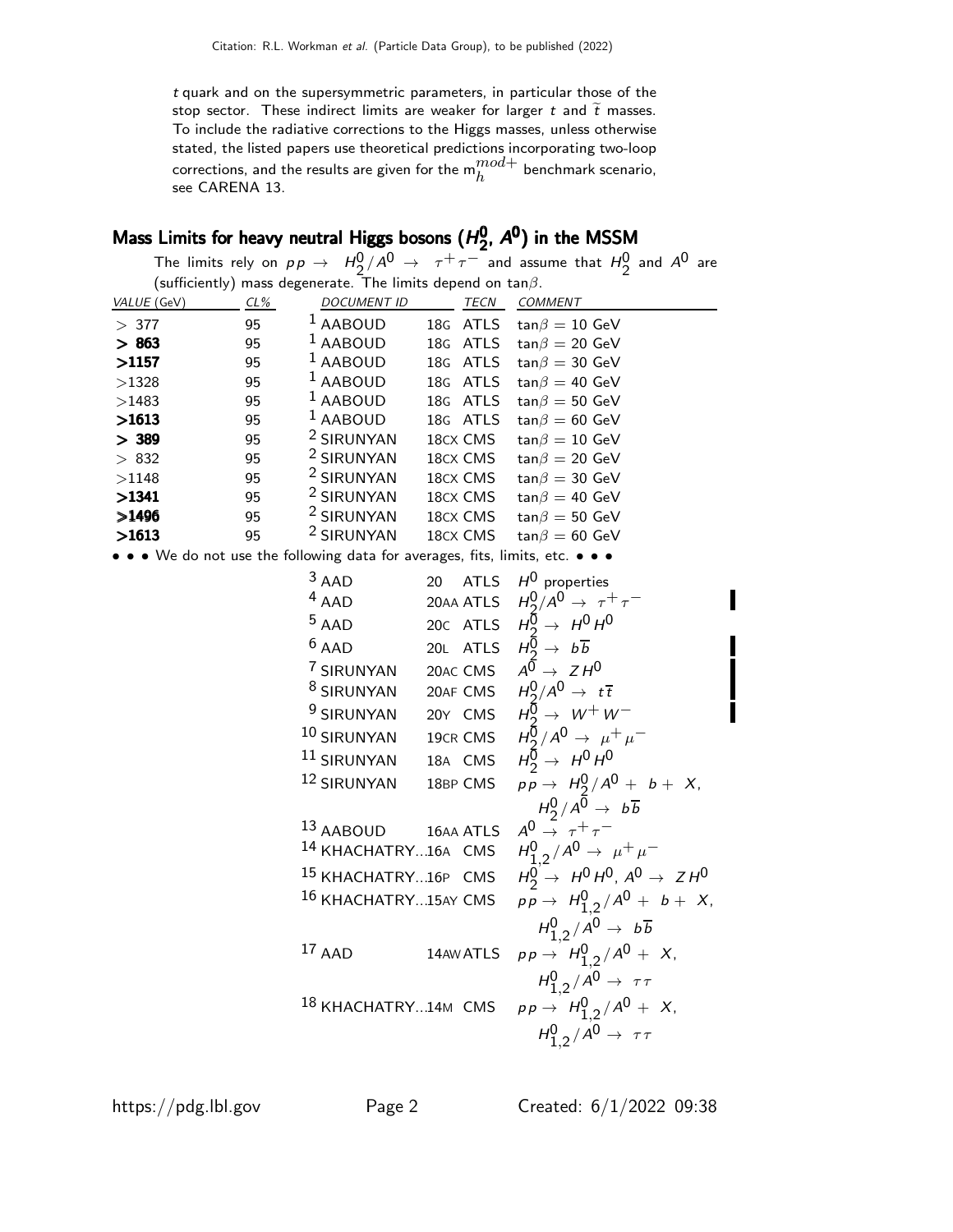19 AAD 130 ATLS 
$$
pp \rightarrow H_{1,2}^{0}/A^{0} + X
$$
,  
\n $H_{1,2}^{0}/A^{0} \rightarrow \tau^{+}\tau^{-}$ ,  
\n $\mu^{+}\mu^{-}$   
\n20 AAU 13T LHCB  $pp \rightarrow H_{1,2}^{0}/A^{0} + X$ ,  
\n $H_{1,2}^{0}/A^{0} \rightarrow \tau^{+}\tau^{-}$   
\n21 CHATRCHYAN13AG CMS  $pp \rightarrow H_{1,2}^{0}/A^{0} + b + X$ ,  
\n $H_{1,2}^{0}/A^{0} \rightarrow b\overline{b}$   
\n22 AALTONEN 12AQ TEVA  $p\overline{p} \rightarrow H_{1,2}^{0}/A^{0} + b + X$ ,  
\n $H_{1,2}^{0}/A^{0} \rightarrow b\overline{b}$   
\n23 AALTONEN 12X CDF  $p\overline{p} \rightarrow H_{1,2}^{0}/A^{0} + b + X$ ,  
\n $H_{1,2}^{0}/A^{0} \rightarrow b\overline{b}$   
\n24 ABAZOV 12G DO  $p\overline{p} \rightarrow H_{1,2}^{0}/A^{0} + X$ ,  
\n $H_{1,2}^{0}/A^{0} \rightarrow \tau^{+}\tau^{-}$   
\n25 CHATRCHYAN12K CMS  $pp \rightarrow H_{1,2}^{0}/A^{0} + X$ ,  
\n $H_{1,2}^{0}/A^{0} \rightarrow \tau^{+}\tau^{-}$   
\n26 ABAZOV 11K DO  $p\overline{p} \rightarrow H_{1,2}^{0}/A^{0} + b + X$ ,  
\n $H_{1,2}^{0}/A^{0} \rightarrow \tau^{+}\tau^{-}$   
\n26 ABAZOV 11K DO  $p\overline{p} \rightarrow H_{1,2}^{0}/A^{0} + b + X$ ,  
\n $H_{1,2}^{0}/A^{0} \rightarrow \tau^{+}\tau^{-}$   
\n28 AALTONEN 09AR CDF  $p\overline{p} \rightarrow H_{1,2}^{0}/A^{0} + X$ ,  
\n $H_{1,2}^{0}/A^{0} \rightarrow \tau^{+}\tau^{-}$   
\n29 ABLALLAH 08B DLPH E<

1 AABOUD 18G search for production of  $H_2^0/A^0 \rightarrow \tau^+ \tau^-$  by gluon fusion and bassociated prodution in 36.1 fb $^{-1}$  of p p collisions at  $E_{\text{cm}} = 13$  TeV. See their Fig. 10 for excluded regions in the  $m_{\tilde{A}^0}$  – tan $\beta$  plane in several MSSM scenarios.

 $^2$ SIRUNYAN 18 $\propto$  search for production of  $H_{1,2}^0/A^0 \rightarrow \tau^+ \tau^-$  by gluon fusion and b-associated prodution in 35.9 fb $^{-1}$  of p p collisions at  $E_{\text{cm}} = 13$  TeV. See their Fig. 9 for excluded regions in the  $m_{\mathcal{A}^0}$  –  $\tan(\beta)$  plane in several MSSM scenarios.

 $3$  AAD 20 combine measurements on  $H^0$  production and decay using data taken in years 2015–2017 (up to 79.8 fb $^{-1})$  of  $\rho \rho$  collisions at  ${\cal E}_{\mathsf{cm}}=13$  TeV. See their Fig. 19 for<br>excluded region in the hMSSM parameter space.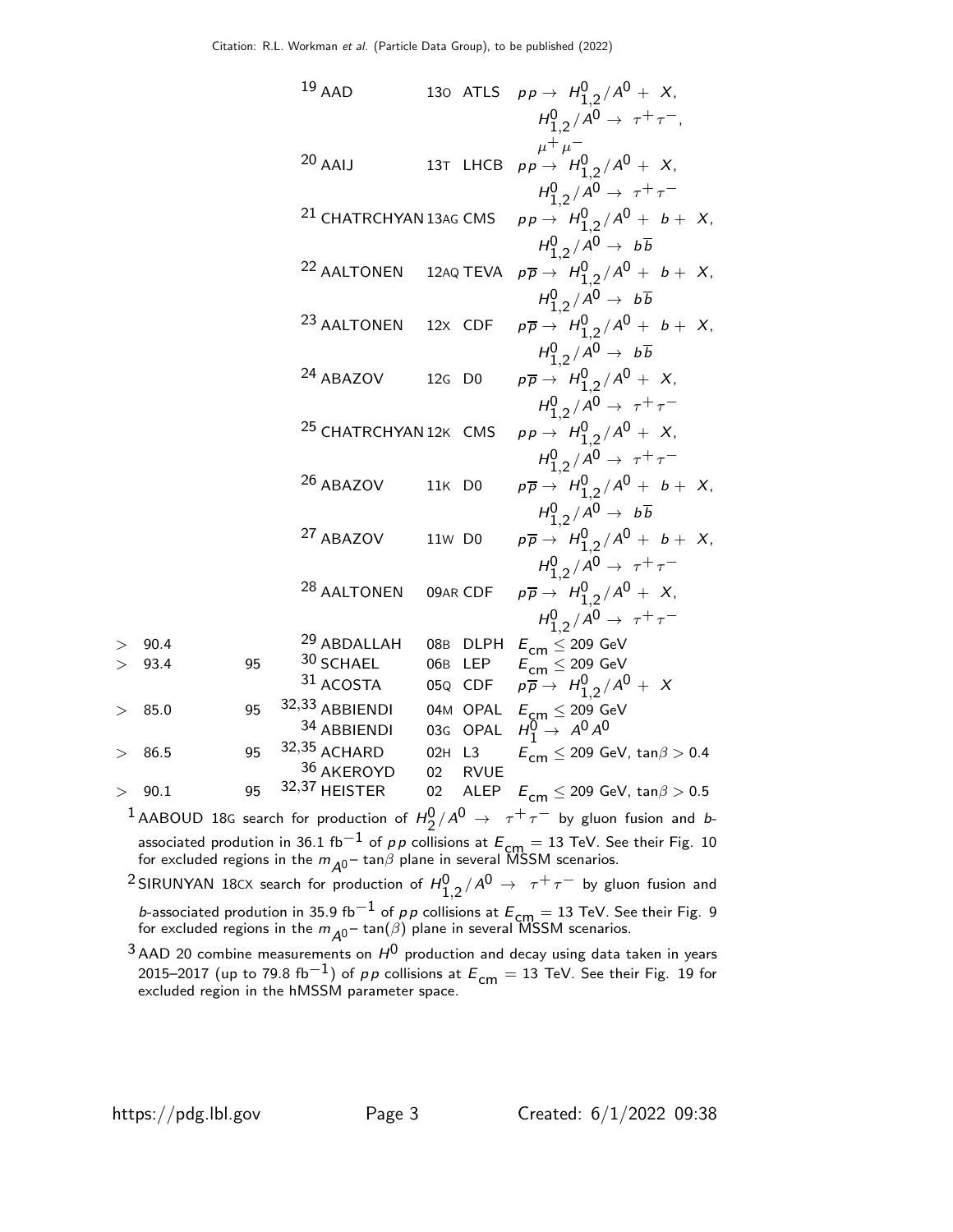- $^4$  AAD 20AA search for  $H_2^0/A^0$   $\;\rightarrow\;\; \tau^+\tau^-$  produced by gluon fusion or  $b$ -associated production using 139 fb<sup>-1</sup> of pp collisions at  $E_{cm} = 13$  TeV. See their Fig. 2(c) for excluded region in the  $M_h^{125}$  scenario of MSSM. Values of tan $\beta > 8$  (21) are excluded for  $m_{A0} = 1.0$  (1.5) TeV at 95%CL.
- $^5$ AAD 20C combine searches for a scalar resonance decaying to  $H^0$   $H^0$  in 36.1 fb $^{-1}$  of *pp* collisions at  $E_{cm} = 13$  TeV from AABOUD 19A, AABOUD 190, AABOUD 18CQ, AABOUD 19T, AABOUD 18CW, and AABOUD 18BU. See their Fig. 7(b) for the excluded region in the hMSSM parameter space.
- $^6$ AAD 20L search for *b*-associated production of  $H_2^0$  decaying to  $b\overline{b}$  in 27.8 fb $^{-1}$  of  $\rho$   $p$ collisions at  ${E}_{\mathsf{cm}}=13$  TeV. See their Fig. 9 for excluded regions in hMSSM,  $\mathsf{m}_{h}^{\mathsf{mod+}}$ and  ${\sf m}^{{\sf mod}-}_h$  scenarios of MSSM.
- <sup>7</sup> SIRUNYAN 20AC search for gluon-fusion and *b*-associated production of  $A^0$  decaying to  $ZH^0$  in 35.9 fb $^{-1}$  of  $p\,p$  collisions at  $E^{}_{\mathsf{cm}}=13$  TeV. See their Fig. 6 for excluded regions in the  $M_{\text{hEFT}}^{125}$  and hMSSM scenarios of the MSSM.
- $^8$ SIRUNYAN 20AF search for  $H_2^0/A^0\to~t\,\overline{t}$  with one or two charged leptons in the final state using kinematic variables in 35.9 fb<sup>-1</sup> of pp collisions at  $E_{cm} = 13$  TeV. See their Fig. 8 for excluded region in the hMSSM scenario of MSSM. Values of  $\tan\beta$  below 1.0–1.5 are excluded for  $m_{A0} = 0.4$ –0.75 TeV at 95%CL.
- $^{9}$ SIRUNYAN 20Y search for gluon-fusion and vector-boson-fusion production of  $H_{2}^{0}$  decaying to  $W^+ \, W^-$  in the final states  $\ell \nu \ell \nu$  and  $\ell \nu q \, q$  in 35.9 fb $^{-1}$  of  $\rho \rho$  collisions at  $E_{\text{cm}} = 13$  TeV. See their Figs. 8 and 9 for excluded regions in various MSSM scenarios.
- $^{10}$ SIRUNYAN 19 $\,$ cR search for production of  $H_2^0/A^0$  in gluon fusion and in association with a  $b\overline{b}$  pair, decaying to  $\mu^+ \mu^-$  in 35.9 fb $^{-1}$  of  $\rho \rho$  collisions at  $E_{\textsf{cm}}=13$  TeV. See their Fig. 5 for the excluded region in the MSSM parameter space in the  $m_h^{\rm mod+}$  $h^{\text{mou+}}$  and hMSSM scenarios.
- $^{11}$  SIRUNYAN 18A search for production of a scalar resonance decaying to  $H^{0}H^{0} \rightarrow$  $b\overline{b}\tau^+\tau^-$  in 35.9 fb<sup>-1</sup> of pp collisions at  $E_{\text{cm}} = 13$  TeV. See their Fig. 5 (lower) for excluded regions in the  $m_{\tilde{A}^0}$   $-$  tan $\beta$  plane in the hMSSM scenario.
- $^{12}$ SIRUNYAN 18BP search for production of  $H_2^0/A^0 \rightarrow \ b \overline{b}$  by *b*-associated prodution in 35.7 fb<sup>-1</sup> of p p collisions at  $E_{cm} = 13$  TeV. See their Fig. 6 for the limits on cross section times branching ratio for  $m_{H_2^0}$ ,  $m_{A^0} = 0.3$ –1.3 TeV, and Fig. 7 for excluded

regions in the  $m_{A0}$  – tan( $\beta$ ) plane in several MSSM scenarios.

- <sup>13</sup> AABOUD 16AA search for production of a Higgs boson in gluon fusion and in association with a  $b\overline{b}$  pair followed by the decay  $A^0 \rightarrow \tau^+ \tau^-$  in 3.2 fb<sup>-1</sup> of pp collisions at  $E_{cm}$  $= 13$  TeV. See their Fig. 5(a, b) for limits on cross section times branching ratio for  $m_{A0} = 200$ –1200 GeV, and Fig. 5(c, d) for the excluded region in the MSSM parameter space in the  $m_h^{\text{mod}+}$  $h^{1110}$  and hMSSM scenarios.
- 14 KHACHATRYAN 16<sup>A</sup> search for production of a Higgs boson in gluon fusion and in association with a  $b\overline{b}$  pair followed by the decay  $H_{1,2}^0/A^0 \rightarrow \ \mu^+\mu^-$  in 5.1 fb $^{-1}$  of  $pp$  collisions at  $E_{cm} = 7$  TeV and 19.3 fb $^{-1}$  at  $E_{cm} = 8$  TeV. See their Fig. 7 for the excluded region in the MSSM parameter space in the  $m_h^{\rm mod+}$  $\frac{1}{h}$  benchmark scenario and Fig. 9 for limits on cross section times branching ratio.
- $^{15}$ KHACHATRYAN 16P search for gluon fusion production of an  $H_2^0$  decaying to  $H^0$   $\rightarrow$  $b\overline{b}\tau^+\tau^-$  and an A<sup>0</sup> decaying to  $ZH^0 \to \ell^+\ell^-\tau^+\tau^-$  in 19.7 fb<sup>-1</sup> of pp collisions at  $E_{cm} = 8$  TeV. See their Fig. 12 for excluded region in the tan $\beta - \cos(\beta - \alpha)$  plane for  $m_{H_2^0} = m_{A^0} = 300$  GeV.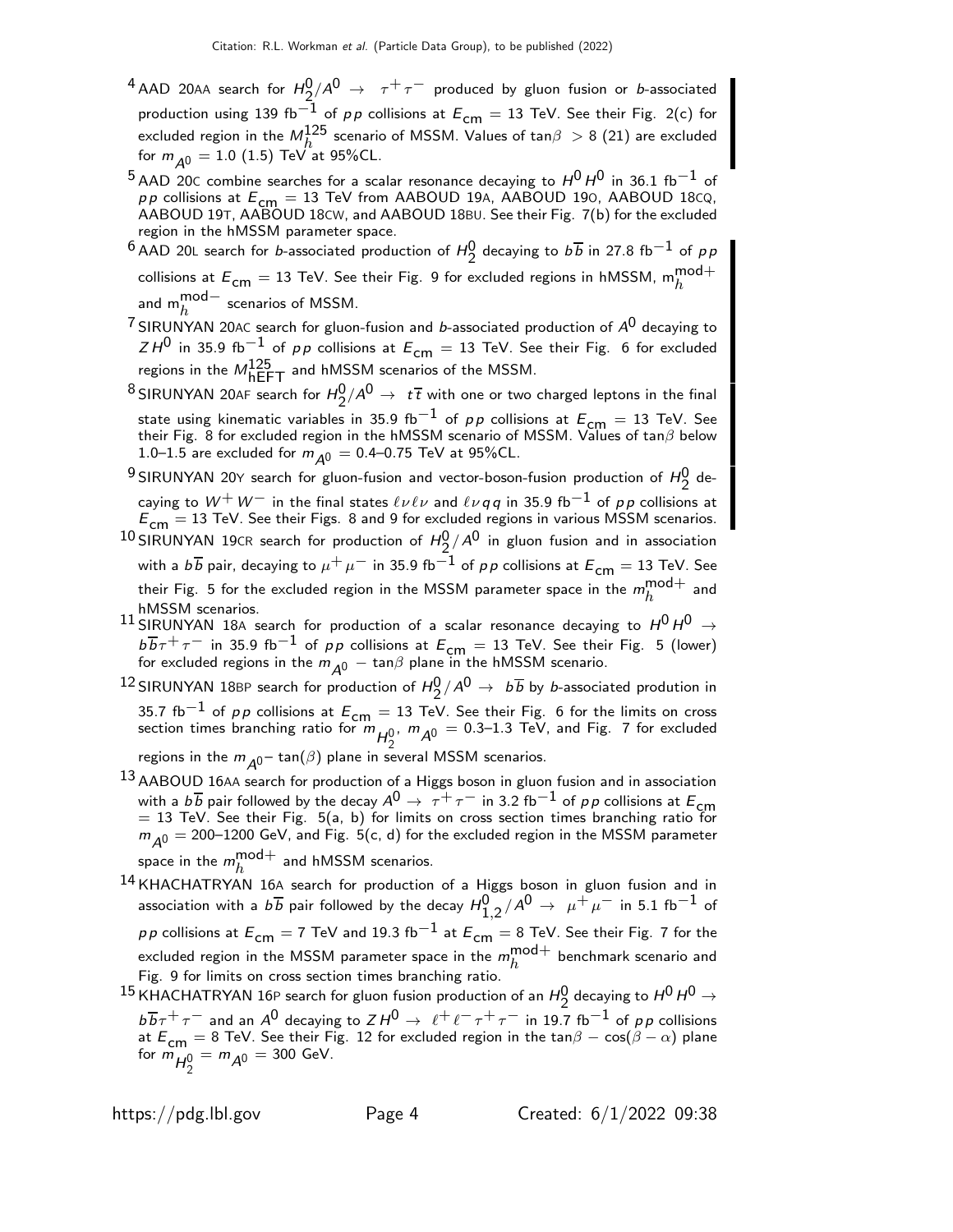- $16$  KHACHATRYAN 15AY search for production of a Higgs boson in association with a b quark in the decay  $H_{1,2}^0/A^0\to~b\overline{b}$  in 19.7 fb $^{-1}$  of  $\rho\overline{\rho}$  collisions at  $E^{}_{\mathsf{cm}}=$  8 TeV and combine with CHATRCHYAN 13AG 7 TeV data. See their Fig. 6 for the limits on cross section times branching ratio for  $m_{A^0} = 100$ -900 GeV and Figs. 7-9 for the excluded region in the MSSM parameter space in various benchmark scenarios.
- $^{17}$  AAD 14AW search for production of a Higgs boson followed by the decay  $H_{1,2}^0/A^0\rightarrow$

 $\tau^+\tau^-$  in 19.5–20.3 fb $^{-1}$  of  $\rho\, \rho$  collisions at  $E_{\mathsf{cm}}=8$  TeV. See their Fig. 11 for the<br>limits on cross section times branching ratio and their Figs. 9 and 10 for the excluded region in the MSSM parameter space. For  $m_{\cal \tilde{A}^0} = 140$  GeV, the region tan $\beta > 5.4$  is

excluded at 95% CL in the  $m_h^{\rm max}$  scenario.

18 KHACHATRYAN 14M search for production of a Higgs boson in gluon fusion and in association with a  $b$  quark followed by the decay  $H_{1,2}^0/A^0\to~\tau^+\tau^-$  in 4.9 fb $^{-1}$  of

 $p\,p$  collisions at  $E_{\mathsf{cm}}=7$  TeV and 19.7 fb $^{-1}$  at  $E_{\mathsf{cm}}=8$  TeV. See their Figs. 7 and<br>8 for one- and two-dimensional limits on cross section times branching ratio and their Figs. 5 and 6 for the excluded region in the MSSM parameter space. For  $m_{\tilde{A}0} = 140$ 

GeV, the region tan $\beta > 3.8$  is excluded at 95% CL in the  $m_h^{\text{max}}$  scenario.

 $^{19}$  AAD 130 search for production of a Higgs boson in the decay  $H_{1,2}^0/A^0\to\,\tau^+\,\tau^-$  and  $\mu^+ \mu^-$  with 4.7–4.8 fb $^{-1}$  of  $\rho \rho$  collisions at  $E_{\mathsf{cm}}=7$  TeV. See their Fig. 6 for the excluded region in the MSSM parameter space and their Fig. 7 for the limits on cross

section times branching ratio. For  $m_{A0} = 110-170$  GeV, tan $\beta \gtrsim 10$  is excluded, and for tan $\beta = 50$ ,  $m_{\tilde{\mathcal{A}}^0}$  below 470 GeV is excluded at 95% CL in the  $m_h^{\text{max}}$  scenario.

- $20$  AAIJ 13T search for production of a Higgs boson in the forward region in the decay  $H_{1,2}^0/A^0\to~\tau^+\tau^-$  in 1.0 fb $^{-1}$  of  $\rho\,\rho$  collisions at  $E_{\mathsf{cm}}=$  7 TeV. See their Fig. 2 for the limits on cross section times branching ratio and the excluded region in the MSSM parameter space.
- $^{21}$  CHATRCHYAN 13AG search for production of a Higgs boson in association with a b quark in the decay  $H_{1,2}^0/A^0\to~b\overline{b}$  in 2.7–4.8 fb $^{-1}$  of  $\rho\overline{\rho}$  collisions at  $E^{}_{\mathsf{cm}}=$  7 TeV. See their Fig. 6 for the excluded region in the MSSM parameter space and Fig. 5 for the limits on cross section times branching ratio. For  $m_{A0} = 90-350$  GeV, upper bounds on

tan $\beta$  of 18–42 at 95% CL are obtained in the  $m_h^{\text{max}}$  scenario with  $\mu = +200$  GeV.

- <sup>22</sup> AALTONEN 12AQ combine AALTONEN 12x and ABAZOV 11K. See their Table I and Fig. 1 for the limit on cross section times branching ratio and Fig. 2 for the excluded region in the MSSM parameter space.
- $23$  AALTONEN 12X search for associated production of a Higgs boson and a b quark in the decay  $H_{1,2}^0/A^0\to~$   $b\overline{b}$ , with 2.6 fb $^{-1}$  of  $\rho\overline{\rho}$  collisions at  $E_{\sf cm}=$  1.96 TeV. See their Table III and Fig. 15 for the limit on cross section times branching ratio and Figs. 17, 18 for the excluded region in the MSSM parameter space.

 $^{24}$  ABAZOV 12G search for production of a Higgs boson in the decay  $H_{1,2}^0/A^0 \rightarrow \ \tau^+ \tau^-$ 

with 7.3 fb $^{-1}$  of  $\rho\overline{\rho}$  collisions at  $E_{\mathsf{cm}}=1.96$  TeV and combine with ABAZOV 11w<br>and ABAZOV 11K. See their Figs. 4, 5, and 6 for the excluded region in the MSSM parameter space. For  $m_{A0} = 90$ –180 GeV, tan $\beta \gtrsim 30$  is excluded at 95% CL. in the  $m_h^{\text{max}}$  scenario.

 $^{25}$  CHATRCHYAN 12K search for production of a Higgs boson in the decay  $H_{1,2}^0/A^0\rightarrow$  $\tau^+\tau^-$  with 4.6 fb $^{-1}$  of pp collisions at  $E_{\mathsf{cm}}=7$  TeV. See their Fig. 3 and Table 4 for the excluded region in the MSSM parameter space. For  $m_{\tilde{\cal A}^0} = 160$  GeV, the region  $\tan\beta > 7.1$  is excluded at 95% CL in the  $m_h^{\text{max}}$  scenario. Superseded by KHACHATRYAN 14M.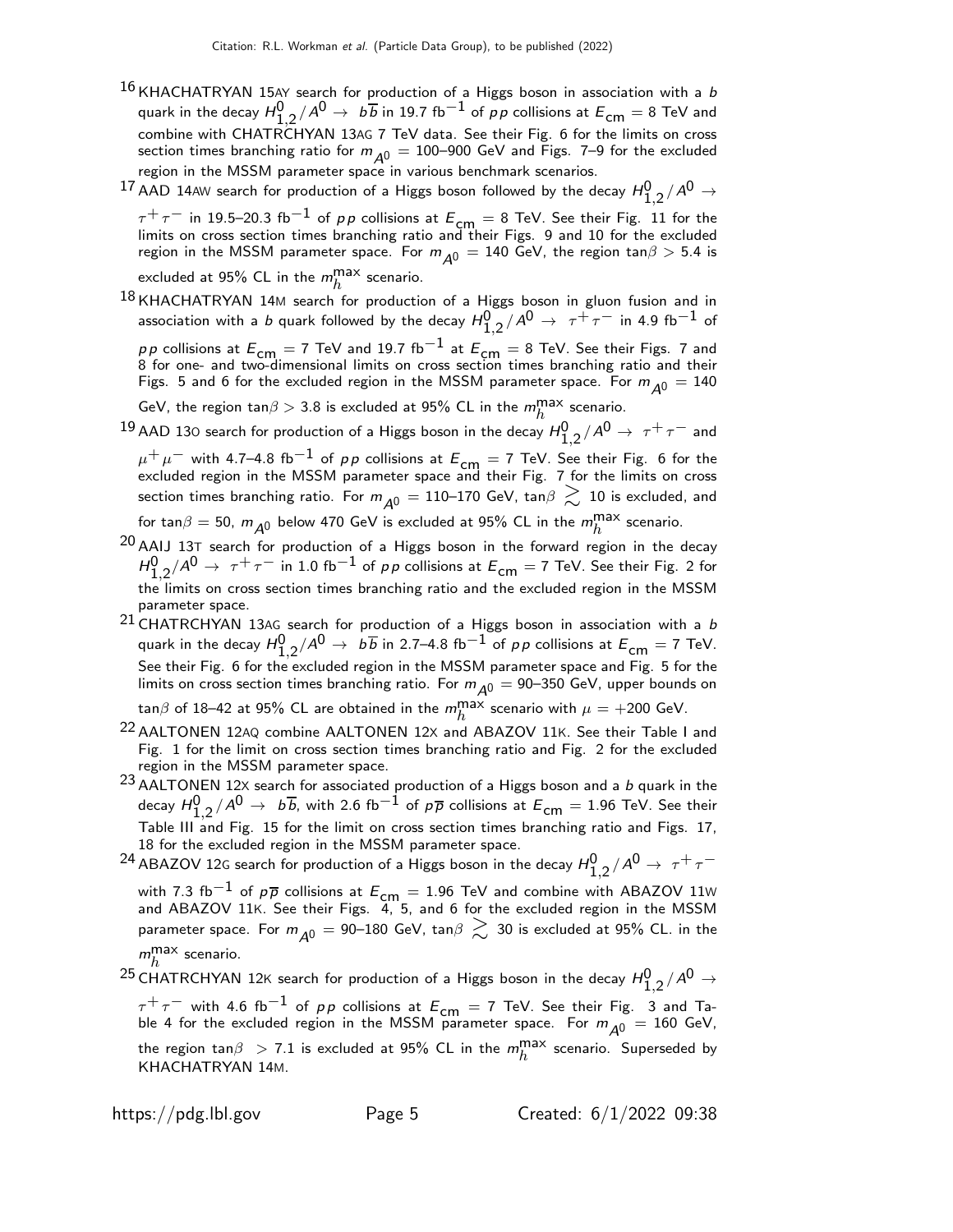- $^{26}$  ABAZOV 11K search for associated production of a Higgs boson and a b quark, followed by the decay  $H_{1,2}^0/A^0\to~$   $b\overline{b}$ , in 5.2 fb $^{-1}$  of  $p\overline{p}$  collisions at  $E_{\mathsf{cm}}=$  1.96 TeV. See their Fig. 5/Table 2 for the limit on cross section times branching ratio and Fig. 6 for the excluded region in the MSSM parameter space for  $\mu = -200$  GeV.
- 27 ABAZOV 11W search for associated production of a Higgs boson and a b quark, followed by the decay  $H_{1,2}^0/A^0\to~\tau\tau$ , in 7.3 fb $^{-1}$  of  $\rho\overline\rho$  collisions at  $E_{\mathsf{cm}}=$  1.96 TeV. See their Fig. 2 for the limit on cross section times branching ratio and for the excluded region in the MSSM parameter space.
- <sup>28</sup> AALTONEN 09AR search for Higgs bosons decaying to  $\tau^+\tau^-$  in two doublet models in 1.8 fb<sup>-1</sup> of  $p\overline{p}$  collisions at  $E_{cm} = 1.96$  TeV. See their Fig. 2 for the limit on  $\sigma \cdot {\sf B}(H_{1,2}^{\sf 0}/\mathcal{A}^{\sf 0} \;\to\;\; \tau^+\,\tau^-)$  for different Higgs masses, and see their Fig. 3 for the excluded region in the MSSM parameter space.
- 29 ABDALLAH 08<sup>B</sup> give limits in eight CP-conserving benchmark scenarios and some CPviolating scenarios. See paper for excluded regions for each scenario. Supersedes AB-DALLAH 04.
- 30 SCHAEL 06<sup>B</sup> make a combined analysis of the LEP data. The quoted limit is for the  $m_h^{\text{max}}$  scenario with  $m_t = 174.3$  GeV. In the CP-violating CPX scenario no lower bound on  $m_{H_1^0}$  can be set at 95% CL. See paper for excluded regions in various scenarios. See

Figs. 2–6 and Tabs. 14–21 for limits on  $\sigma(ZH^0)$ · B $(H^0 \rightarrow b\overline{b}, \tau^+ \tau^-)$  and  $\sigma(H_1^0 H_2^0)$ ·  $B(H_1^0, H_2^0 \rightarrow b\overline{b}, \tau^+ \tau^-).$ 

 $^{31}$  ACOSTA 05Q search for  $H_{1,2}^{\mathsf{0}}/\mathsf{A}^{\mathsf{0}}$  production in  $\rho\overline{\rho}$  collisions at  $\mathsf{E}_{\mathsf{cm}}=1.8$  TeV with  $H_{1,2}^0/A^0$   $\rightarrow$   $~\tau^+\tau^-$ . At  $m_{\cal A^0} =$  100 GeV, the obtained cross section upper limit is above theoretical expectation.

 $^{32}$  Search for  $e^+e^-\to H_1^0A^0$  in the final states  $b\overline{b}b\overline{b}$  and  $b\overline{b}\tau^+\tau^-$ , and  $e^+e^-\to e^ H_1^0$  Z. Universal scalar mass of 1 TeV, SU(2) gaugino mass of 200 GeV, and  $\mu$  = -200 GeV are assumed, and two-loop radiative corrections incorporated. The limits hold for  $m_t$ =175 GeV, and for the  $m_h^{\rm max}$  scenario.

33 ABBIENDI 04M exclude 0.7  $<$  tan $\beta$   $<$  1.9, assuming  $m_t =$  174.3 GeV. Limits for other MSSM benchmark scenarios, as well as for CP violating cases, are also given.

 $^{34}$  ABBIENDI 03G search for  $e^+e^-\to\ H^0_1Z$  followed by  $H^0_1\to\ A^0A^0$  ,  $A^0\to\ c\overline{c}$ ,  $g\,g$  , or  $\tau^+ \tau^-$ . In the no-mixing scenario, the region  $m_{H_1^0} = 45$ -85 GeV and  $m_{A^0} = 2$ -9.5

GeV is excluded at 95% CL.

- $^{35}$  ACHARD 02H also search for the final state  $H_1^0 Z \rightarrow 2A^0 q \overline{q}$ ,  $A^0 \rightarrow q \overline{q}$ . In addition, the MSSM parameter set in the "large- $\mu$ " and "no-mixing" scenarios are examined.
- $36$  AKEROYD 02 examine the possibility of a light  $A^0$  with tan $\beta$  < 1. Electroweak measurements are found to be inconsistent with such a scenario.
- 37 HEISTER 02 excludes the range 0.7  $\langle \tan \beta \langle 2.3 \rangle$  A wider range is excluded with different stop mixing assumptions. Updates BARATE 01C.

#### Mass Limits for  $H_1^0$  $\frac{0}{1}$  (Higgs Boson) in Supersymmetric Models

| VALUE (GeV) | $CL\%$ | <b>DOCUMENT ID</b> |          | TECN | <b>COMMENT</b>                                   |
|-------------|--------|--------------------|----------|------|--------------------------------------------------|
| >89.7       |        | $1$ ABDALLAH       |          |      | 08B DLPH $E_{cm} \leq 209$ GeV                   |
| >92.8       | 95     | $2$ SCHAEL         |          |      | 06B LEP $E_{cm} \leq 209$ GeV                    |
| >84.5       | 95     | $3,4$ ABBIENDI     |          |      | 04M OPAL $E_{cm} \leq 209$ GeV                   |
| >86.0       | 95     | $3,5$ ACHARD       | $02H$ L3 |      | $E_{cm} \leq 209$ GeV, tan $\beta > 0.4$         |
| >89.8       | 95     | $3,6$ HEISTER      |          |      | 02 ALEP $E_{cm} \leq 209$ GeV, tan $\beta > 0.5$ |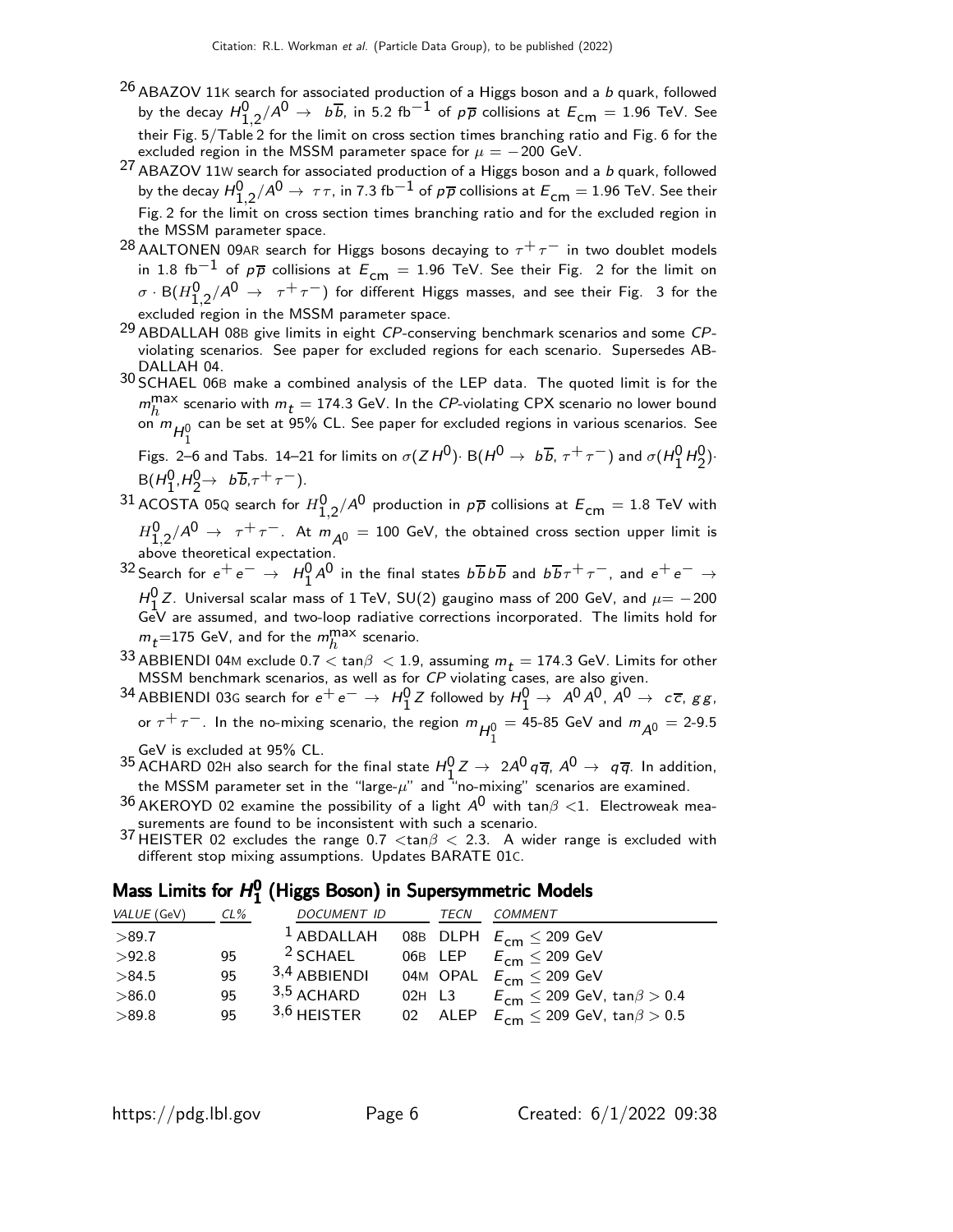• • • We do not use the following data for averages, fits, limits, etc. • • •

$$
{}^{7} \text{AALTONEN} \quad 12 \text{AQ TEVA} \quad p\overline{p} \rightarrow H_{1,2}^{0}/A^{0} + b + X,
$$
\n
$$
H_{1,2}^{0}/A^{0} \rightarrow b\overline{b}
$$

- $<sup>1</sup>$  ABDALLAH 08B give limits in eight CP-conserving benchmark scenarios and some CP-</sup> violating scenarios. See paper for excluded regions for each scenario. Supersedes AB-DALLAH 04.
- 2 SCHAEL 06B make a combined analysis of the LEP data. The quoted limit is for the  $m_h^{\text{max}}$  scenario with  $m_t = 174.3$  GeV. In the CP-violating CPX scenario no lower bound on  $m_{H_1^0}$  can be set at 95% CL. See paper for excluded regions in various scenarios. See

Figs. 2–6 and Tabs. 14–21 for limits on  $\sigma(ZH^0)$ · B $(H^0 \rightarrow b\overline{b}, \tau^+ \tau^-)$  and  $\sigma(H_1^0H_2^0)$ ·  $B(H_1^0, H_2^0 \rightarrow b\overline{b}, \tau^+ \tau^-).$ 

 $3$  Search for  $e^+e^- \rightarrow H_1^0 A^0$  in the final states  $b\overline{b}b\overline{b}$  and  $b\overline{b}\tau^+\tau^-$ , and  $e^+e^- \rightarrow$ 

 $H_1^0$  Z. Universal scalar mass of 1 TeV, SU(2) gaugino mass of 200 GeV, and  $\mu{=}-200$  $n_1$   $\geq$ . Oniversal scalar mass of 1 fev, 30( $\geq$ ) gaughto mass of 200 Gev, and  $\mu$   $=$  200 GeV are assumed, and two-loop radiative corrections incorporated. The limits hold for  $m_t$ =175 GeV, and for the  $m_h^{\rm max}$  scenario.

- <sup>4</sup> ABBIENDI 04M exclude 0.7  $<$  tan $\beta$   $<$  1.9, assuming  $m_t =$  174.3 GeV. Limits for other MSSM benchmark scenarios, as well as for CP violating cases, are also given.
- $^5$  ACHARD 02H also search for the final state  $H_1^0 Z \rightarrow \ 2 A^0 \, q \, \overline{q}, \ A^0 \rightarrow \ q \, \overline{q}.$  In addition, ACTIAND V211 also search for the final state  $n_1 z \rightarrow z \land q \eta$ ,  $A \rightarrow q \eta$ . In additional the MSSM parameter set in the "large- $\mu$ " and "no-mixing" scenarios are examined.
- $6$  HEISTER 02 excludes the range 0.7 <tan $\beta$  < 2.3. A wider range is excluded with different stop mixing assumptions. Updates BARATE 01C.
- 7 AALTONEN 12AQ combine AALTONEN 12<sup>X</sup> and ABAZOV 11K. See their Table I and Fig. 1 for the limit on cross section times branching ratio and Fig. 2 for the excluded region in the MSSM parameter space.

## MASS LIMITS FOR NEUTRAL HIGGS BOSONS IN EXTENDED HIGGS MODELS

This Section covers models which do not fit into either the Standard Model or its simplest minimal Supersymmetric extension (MSSM), leading to anomalous production rates, or nonstandard final states and branching ratios. In particular, this Section covers limits which may apply to generic two-Higgs-doublet models (2HDM), or to special regions of the MSSM parameter space where decays to invisible particles or to photon pairs are dominant (see the review on "Status of Higgs Boson Physics"). Concerning the mass limits for  $H^0$  and  $A^0$  listed below, see the footnotes or the comment lines for details on the nature of the models to which the limits apply.

The observed signal at about 125 GeV, see section " $H^{0}$ ", can be interpreted as one of the neutral Higgs bosons of an extended Higgs sector.

| VALUE (GeV)                                                                                                           | $CL\%$  | DOCUMENT ID | TECN | COMMENT                                          |
|-----------------------------------------------------------------------------------------------------------------------|---------|-------------|------|--------------------------------------------------|
| $\bullet \bullet \bullet$ We do not use the following data for averages, fits, limits, etc. $\bullet \bullet \bullet$ |         |             |      |                                                  |
|                                                                                                                       | $1$ AAD |             |      | 21AF ATLS $H_2^0 \rightarrow ZZ$                 |
|                                                                                                                       | $2$ AAD |             |      | 21AI ATLS $A^{\overline{0}} \rightarrow Z H_2^0$ |
|                                                                                                                       | $3$ AAD |             |      | 20 ATLS $H^0$ properties                         |
|                                                                                                                       | $4$ AAD |             |      | 20L ATLS $H_2^0 \rightarrow b\overline{b}$       |
| https://pdg.lbl.gov                                                                                                   |         | Page 7      |      | Created: $6/1/2022$ 09:38                        |

|  |  |  |  | Mass Limits in General two-Higgs-doublet Models |  |  |  |  |  |  |  |
|--|--|--|--|-------------------------------------------------|--|--|--|--|--|--|--|
|--|--|--|--|-------------------------------------------------|--|--|--|--|--|--|--|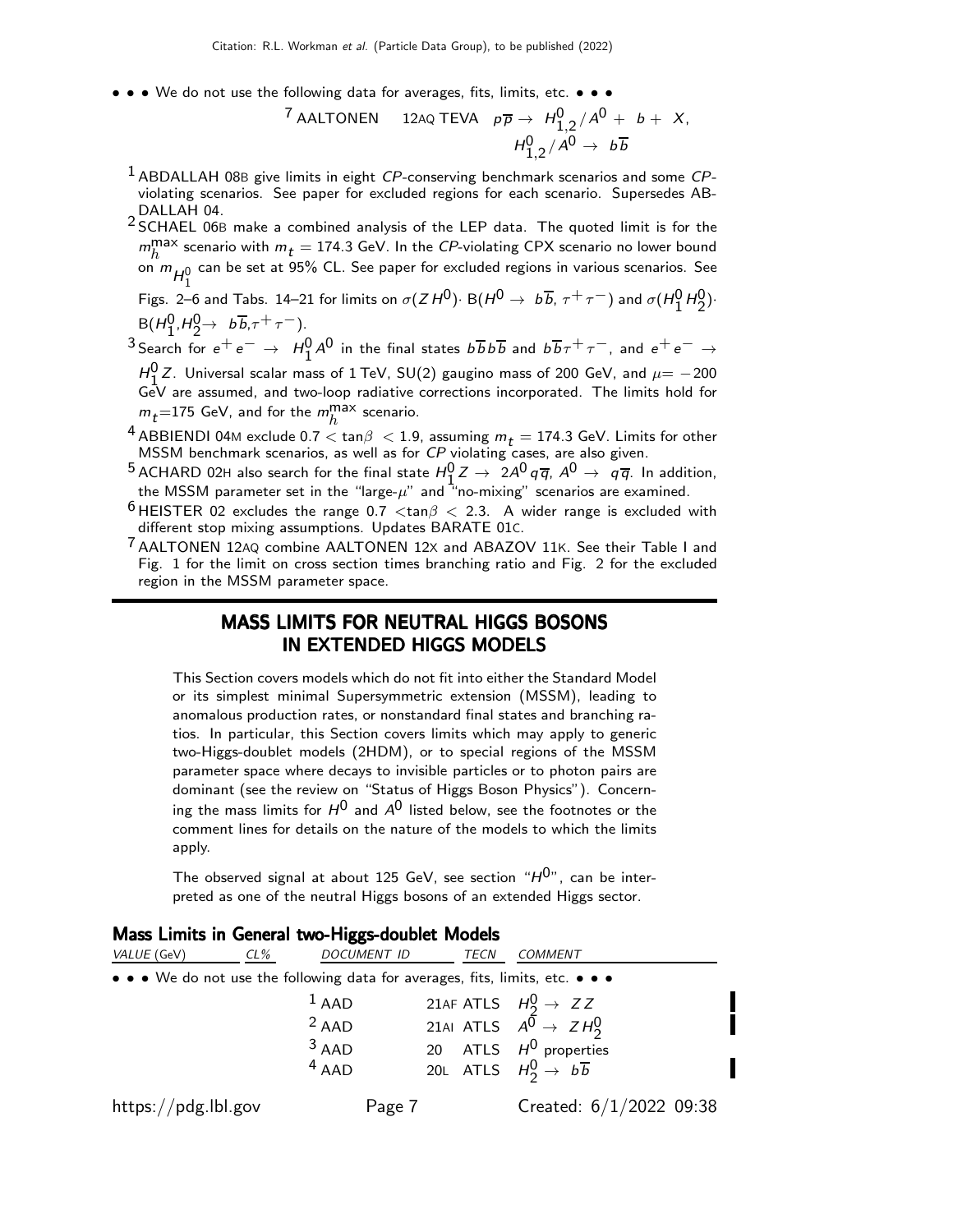5 SIRUNYAN 20AA CMS 
$$
H_9^0 \rightarrow ZA^0
$$
 or  $A^0 \rightarrow ZH_2^0$   
\n6 SIRUNYAN 20Y CMS  $H_9^0 \rightarrow W+W$   
\n7 SIRUNYAN 19AE CMS  $A^0 \rightarrow \tau + \tau$   
\n8 SIRUNYAN 19AN ATLS  $A^0 \rightarrow ZH^0$   
\n9 AABOUD 18AH ATLS  $A^0 \rightarrow ZH^0$   
\n10 AABOUD 18AH ATLS  $A^0 \rightarrow ZH^0$   
\n11 AABOUD 18BE ATLS  $H_2^0 \rightarrow ZZ$   
\n12 AABOUD 18CE ATLS  $pp \rightarrow H_2^0/A^0t\bar{t}$   
\n13 HALLER 18 RVUE global fits  
\n14 SIRUNYAN 18BP CMS  $pp \rightarrow H_2^0/A^0 + b\bar{t}$   
\n15 SIRUNYAN 18BP CMS  $pp \rightarrow H_2^0/A^0 \rightarrow b\bar{b}$   
\n15 SIRUNYAN 18BP CMS  $AB \rightarrow ZH^0$   
\n16 AABOUD 17AN ATLS  $H_2^0$ ,  $A^0 \rightarrow t\bar{t}$   
\n17 SIRUNYAN 17AX CMS  $A^0\bar{b}b\bar{b}$ ,  $A^0 \rightarrow \mu^+ \mu^-$   
\n18 ADD 18AA TLS  $H_2^0$ ,  $A^0 \rightarrow t\bar{t}$   
\n19 KHACHATRY...16P CMS  $A^0 \rightarrow ZH^0$   
\n20 KHACHATRY...16V CMS  $A^0\bar{b}b\bar{b}$ ,  $A^0 \rightarrow \tau^+ \tau^-$   
\n21 KHACHATRY...16V CMS  $A^0\bar{b}b\bar{b}$ ,  $A^0 \rightarrow \tau^+ \tau^-$   
\n22 AAD 15BK ATLS  $H_2^0 \rightarrow H^0H^0$   
\n23 AAD 15BK ATLS  $H_2^0 \rightarrow H^0H^0$   
\n24 ACD 15BK ATLS  $H_2^0 \rightarrow H^0H^0$   
\n25 KHACHATRY...15BE CMS  $AB \rightarrow ZH^0$   
\n26 AAD 14M AT

 $^1$  AAD 21AF search for production of a heavy  $H^0_\gamma$  state decaying to ZZ in the final states  $\ell^+ \ell^- \ell'^+ \ell'^-$  and  $\ell^+ \ell^- \nu \overline{\nu}$  in 139 fb<sup>-1</sup> of *p p* collisions at  $E_{cm} = 13$  TeV. See their Figs. 6 and 7 for excluded parameter regions of the 2HDM Type I and II.

 $^2$ AAD 21AI search for production of an  $A^0$  in gluon-gluon fusion and in association with a bb, decaying to  $ZH^0 \to \ell^+ \ell^- b \overline{b}$  or  $\ell^+ \ell^- W^+ W^-$  in 139 fb $^{-1}$  of pp collisions at  $E_{\rm cm} = 13$  TeV. See their Figs. 10 and 14 for excluded regions in the parameter space<br>of various 2HDMs.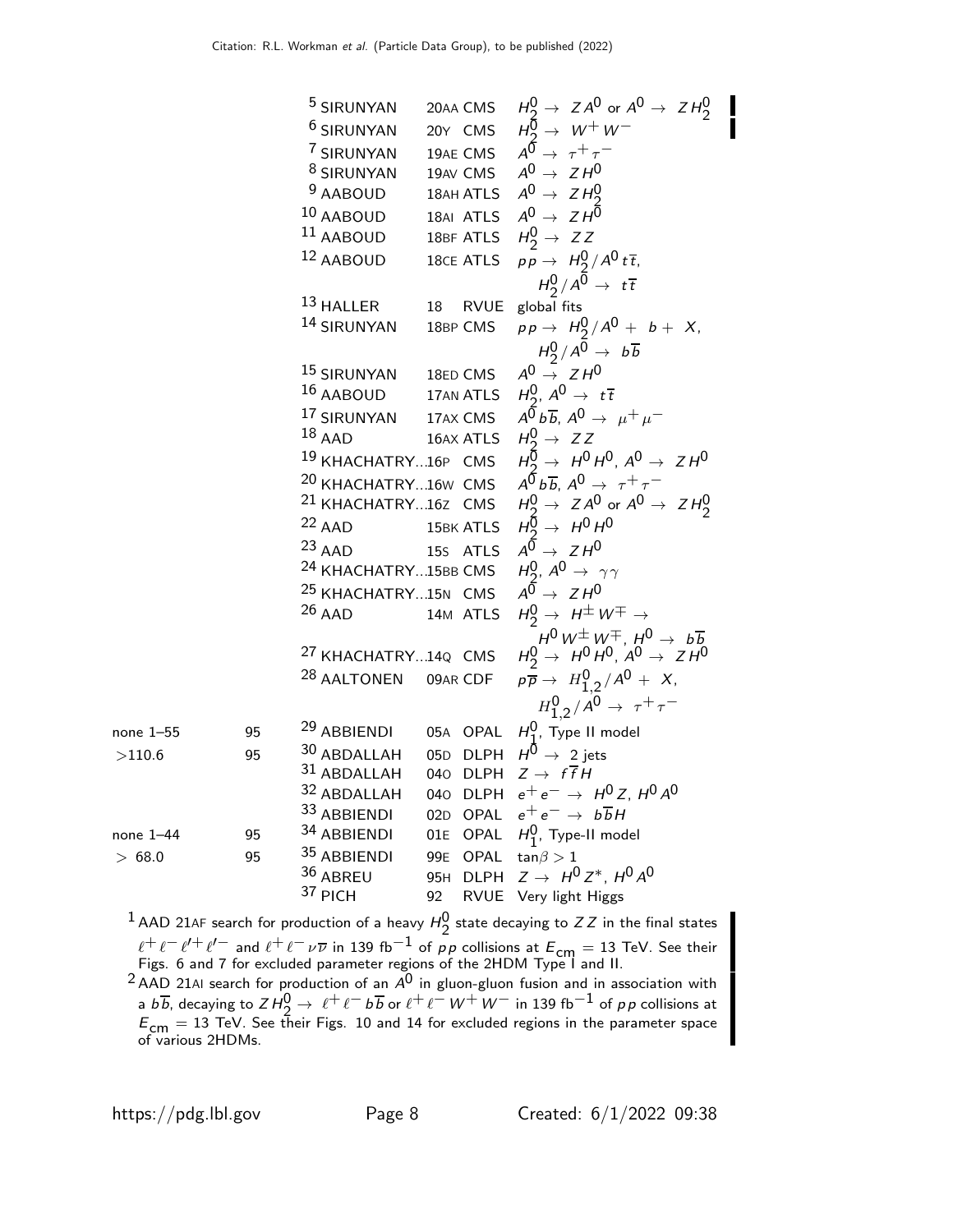- $3$  AAD 20 combine measurements on  $H^0$  production and decay using data taken in years 2015–2017 (up to 79.8 fb $^{-1}$ ) of pp collisions at  $E_{cm} = 13$  TeV. See their Fig. 18 for excluded regions in various 2HDMs.
- <sup>4</sup> AAD 20L search for *b*-associated production of  $H_2^0$  decaying to  $b\overline{b}$  in 27.8 fb<sup>-1</sup> of *p* p collisions at  $E_{cm} = 13$  TeV. See their Figs. 10 and 11 for excluded regions in the flipped two Higgs doublet model.
- $^5$ SIRUNYAN 20aa search for  $H_2^0 \rightarrow \ Z A^0$ ,  $A^0 \rightarrow \ b \overline{b}$  or  $A^0 \rightarrow \ Z H_2^0$ ,  $H_2^0 \rightarrow \ b \overline{b}$  in 35.9 fb<sup>−1</sup> of pp collisions at  $E_{cm} = 13$  TeV. See their Figs. 8 and 9 for excluded regions in the parameter space of Type-II two Higgs doublet model.
- $^6$ SIRUNYAN 20Y search for gluon-fusion and vector-boson-fusion production of  $H_2^0$  decaying to  $W^+ \, W^-$  in the final states  $\ell \nu \ell \nu$  and  $\ell \nu q \, q$  in 35.9 fb $^{-1}$  of  $\rho \rho$  collisions at  $E_{cm} = 13$  TeV. See their Fig. 7 for excluded regions in Type I and II two Higgs doublet models.
- $7^{113}$  SIRUNYAN 19AE search for a pseudoscalar resonance produced in association with a  $b\overline{b}$ pair, decaying to  $\tau^+ \tau^-$  in 35.9 fb $^{-1}$  of pp collisions at  $E_{\sf cm} =$  13 TeV. See their Fig. 4 for cross section limits for  $m_{\Delta 0} = 25-70$  GeV and comparison with some representative 2HDMs.
- 8 SIRUNYAN 19AV search for a scalar resonance produced by gluon fusion or b associated production, decaying to  $ZH^0 \to \ell^+ \ell^- b \overline{b}$  ( $\ell = e, \mu$ ) or  $\nu \overline{\nu} b \overline{b}$  in 35.9 fb<sup>-1</sup> of pp collisions at  $E_{\mathsf{cm}} = 13$  TeV. See their Figs. 6 and 7 for excluded regions in the parameter<br>space of various 2HDMs.
- $9$  AABOUD 18AH search for production of an  $A^0$  in gluon-gluon fusion and in association with a  $b\overline{b}$ , decaying to  $ZH_2^0 \rightarrow \ell^+\ell^- b\overline{b}$  in 36.1 fb<sup>-1</sup> of pp collisions at  $E_{\text{cm}}=13$ TeV. See their Fig. 6 for excluded regions in the parameter space of various 2HDMs.
- $10$  AABOUD 18AI search for production of an  $A^0$  in gluon-gluon fusion and in association with a  $b\overline{b}$ , decaying to  $Z H^0$  in the final states  $\nu \overline{\nu} b \overline{b}$  and  $\ell^+ \ell^- b \overline{b}$  in 36.1 fb $^{-1}$  of  $p p$  collisions at  $E_{cm} = 13$  TeV. See their Figs. 7 and 8 for excluded regions in the parameter space in various 2HDMs.
- <sup>11</sup> AABOUD 18BF search for production of a heavy  $H_2^0$  state decaying to ZZ in the final states  $\ell^+\ell^- \ell^+ \ell^-$  and  $\ell^+\ell^-\nu\overline{\nu}$  in 36.1 fb $^{-1}$  of  $p\,p$  collisions at  $E_{\mathsf{cm}}=$  13 TeV. See<br>their Figs. 8 and 9 for excluded parameter regions in 2HDM Type I and II.
- $^{12}$  AABOUD 18CE search for the process  $p \, p \to \, H_2^0/\overline{A^0} \, t^7$  followed by the decay  $H_2^0/\overline{A^0} \to$ tthe in 36.1 fb<sup>-1</sup> of pp collisions at  $E_{\text{cm}} = 13$  TeV. See their Fig. 12 for limits on cross

section times branching ratio, and for lower limits on tan $\beta$  for  $m_{H_2^0}$ ,  $m_{\mathcal{A}^0} = 0.4$ –1.0

TeV in the 2HDM type II.

- 13 HALLER 18 perform global fits in the framework of two-Higgs-doublet models (type I, II, lepton specific, flipped). See their Fig. 8 for allowed parameter regions from fits to LHC  $H^{\mathsf{U}}$  measurements, Fig. 9 bottom and charm decays, Fig. 10 muon anomalous magnetic moment, Fig. 11 electroweak precision data, and Fig. 12 by combination of all data.
- <sup>14</sup> SIRUNYAN 18BP search for production of  $H_2^0/A^0 \rightarrow b\overline{b}$  by *b*-associated prodution in 35.7 fb<sup>-1</sup> of p p collisions at  $E_{cm} = 13$  TeV. See their Fig. 6 for the limits on cross section times branching ratio for  $m_{H_2^{0}}$ ,  $m_{A^0} = 0.3$ –1.3 TeV, and Figs. 8 and 9 for

excluded regions in the parameter space of type-II and flipped 2HDMs.

- $15$  SIRUNYAN 18ED search for production of an  $A^0$  in gluon-gluon fusion and in association with a  $b\overline{b}$ , decaying to  $ZH^0$  in the final states  $\nu\overline{\nu}b\overline{b}$  or  $\ell^+\ell^-b\overline{b}$  in 35.9 fb<sup>-1</sup> of pp collisions at  $E_{cm} = 13$  TeV. See their Fig. 9 for excluded regions in the parameter space in Type I and II 2HDMs.
- <sup>16</sup> AABOUD 17AN search for production of a heavy  $H_2^0$  and/or  $A^0$  decaying to  $t\bar{t}$  in 20.3 fb<sup>-1</sup> of pp collisions at  $E_{cm} = 8$  TeV. See their Fig. 3 and Table III for excluded parameter regions in Type II Two-Higgs-Doublet-Models.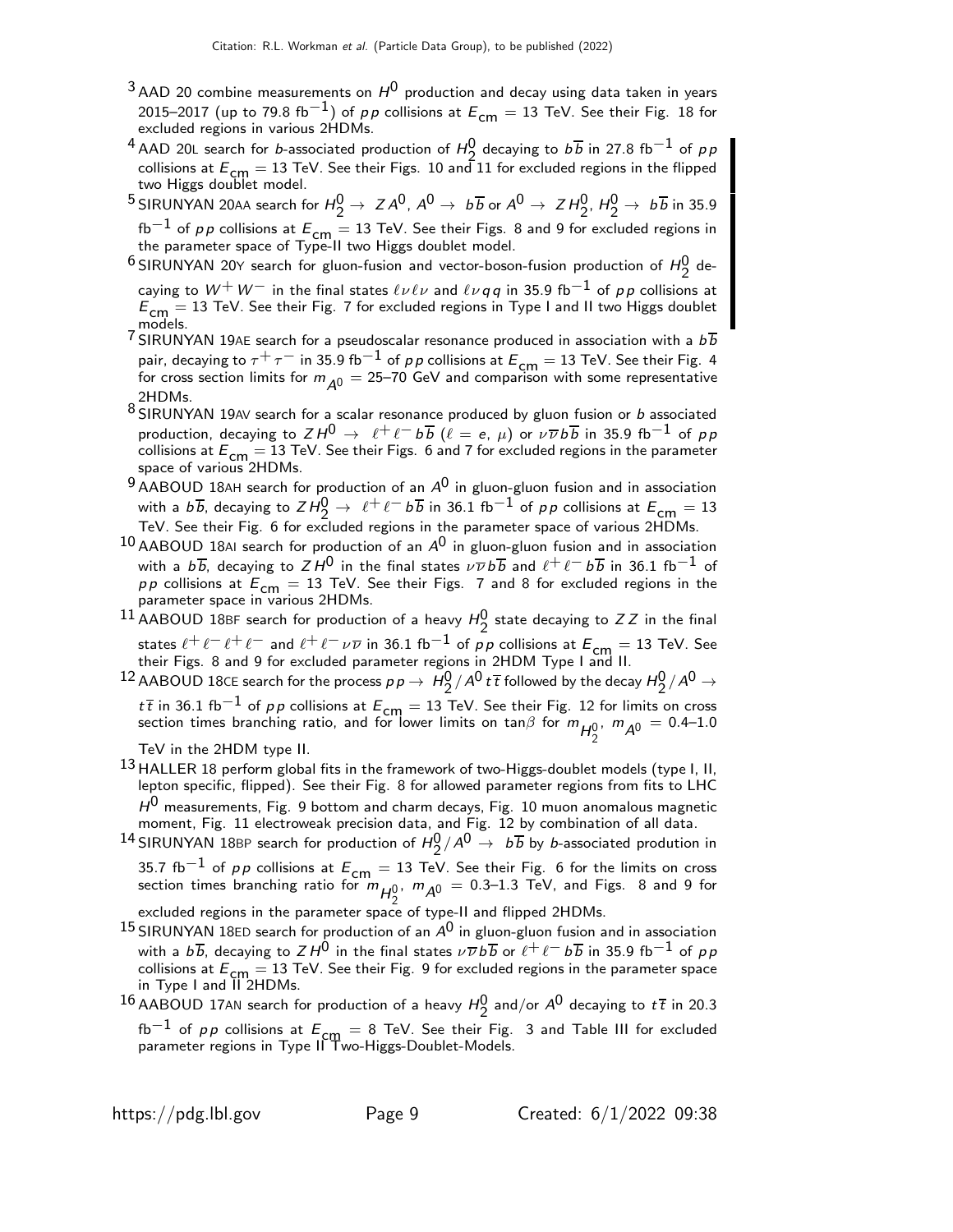- $^{17}$ SIRUNYAN 17AX search for  $A^0\,b\overline{b}$  production followed by the decay  $A^0\,\rightarrow\,\,\mu^+\,\mu^-$  in 19.7 fb<sup>-1</sup> of pp collisions at  $E_{cm} = 8$  TeV. Limits are set in the range  $m_{A0} = 25$ -60 GeV. See their Fig. 5 for upper limits on  $\sigma(A^0 b \overline{b})$ ·B $(A^0 \rightarrow \mu^+ \mu^-)$ .
- <sup>18</sup> AAD 16AX search for production of a heavy  $H^0$  state decaying to ZZ in the final states  $\ell^+\ell^-\ell^+\ell^-,~\ell^+\ell^-\nu\overline{\nu},~\ell^+\ell^-\,q\overline{q}$ , and  $\nu\overline{\nu}\,q\overline{q}$  in 20.3 fb $^{-1}$  of  $\rho\,p$  collisions at  $E_{\mathsf{cm}}=8$  TeV. See their Figs. 13 and 14 for excluded parameter regions in Type I and II models.

 $^{19}$ KHACHATRYAN 16P search for gluon fusion production of an  $H_2^0$  decaying to  $H^0$   $H^0$   $\rightarrow$  $b\overline{b}\tau^+\tau^-$  and an  $A^0$  decaying to  $Z H^0 \to \ell^+\ell^-\tau^+\tau^-$  in 19.7 fb<sup>-1</sup> of pp collisions at  $E_{cm} = 8$  TeV. See their Fig. 11 for limits on tan $\beta$  for  $m_{A0} = 230-350$  GeV.

- $^{20}$ KHACHATRYAN 16W search for  $A^0\,b\overline{b}$  production followed by the decay  $A^0\rightarrow~\tau^+\tau^$ in 19.7 fb<sup>-1</sup> of pp collisions at  $E_{cm} = 8$  TeV. See their Fig. 3 for upper limits on  $\sigma(A^0 b \overline{b})$ ·B( $A^0 \rightarrow \tau^+ \tau^-$ ).
- <sup>21</sup> KHACHATRYAN 16Z search for  $H_2^0 \rightarrow Z A^0$  followed by  $A^0 \rightarrow b\overline{b}$  or  $\tau^+ \tau^-$ , and  $A^0 \rightarrow Z H_2^0$  followed by  $H_2^0 \rightarrow b \overline{b}$  or  $\tau^+ \tau^-$ , in 19.8 fb<sup>-1</sup> of pp collisions at  $E_{cm}$  $= 8$  TeV. See their Fig. 4 for cross section limits and Fig. 5 for excluded region in the parameter space.
- <sup>22</sup> AAD 15BK search for production of a heavy  $H_2^0$  decaying to  $H^0 H^0$  in the final state  $b \overline{b} b \overline{b}$  in 19.5 fb $^{-1}$  of pp collisions at  $E_{\mathsf{cm}}=$  8 TeV. See their Figs. 15–18 for excluded regions in the parameter space.
- 23 AAD 15S search for production of  $A^0$  decaying to  $ZH^0 \rightarrow \ell^+ \ell^- b\overline{b}$ ,  $\nu \overline{\nu} b\overline{b}$  and  $l^+l^-\tau^+\tau^-$  in 20.3 fb<sup>-1</sup> of pp collisions at  $\tilde{E}_{cm} = 8$  TeV. See their Figs. 4 and 5 for excluded regions in the parameter space.
- <sup>24</sup> KHACHATRYAN 15BB search for  $H_2^0$ ,  $A^0 \rightarrow \gamma \gamma$  in 19.7 fb<sup>-1</sup> of pp collisions at  $E_{cm} = 8$  TeV. See their Fig. 10 for excluded regions in the two-Higgs-doublet model parameter space.
- <sup>25</sup> KHACHATRYAN 15N search for production of  $A^0$  decaying to  $Z H^0 \rightarrow \ell^+ \ell^- b \overline{b}$  in 19.7 fb<sup>-1</sup> of pp collisions at  $E_{cm} = 8$  TeV. See their Fig. 5 for excluded regions in the  $tan\beta - cos(\beta - \alpha)$  plane for  $m_{A0} = 300$  GeV.
- $^{26}$  AAD 14M search for the decay cascade  $H_2^0\to\ H^\pm\,W^\mp\to\ H^0\,W^\pm\,W^\mp$  ,  $H^0$  decaying to  $b\overline{b}$  in 20.3 fb<sup>−1</sup> of pp collisions at  $\overline{E_{cm}} = 8$  TeV. See their Table IV for limits in a two-Higgs-doublet model for  $m_{H_2^0}$   $=$  325–1025 GeV and  $m_{H^+}$   $=$  225–825 GeV.
- <sup>27</sup> KHACHATRYAN 14Q search for  $H_2^0 \rightarrow H^0 H^0$  and  $A^0 \rightarrow Z H^0$  in 19.5 fb<sup>-1</sup> of pp collisions at  $E_{\text{cm}} = 8$  TeV. See their Figs. 4 and 5 for limits on cross section times branching ratio for  $m_{H_2, A^0} = 260$ –360 GeV and their Figs. 7–9 for limits in two-Higgsdoublet models.
- 28 AALTONEN 09AR search for Higgs bosons decaying to  $\tau^+ \tau^-$  in two doublet models in 1.8 fb<sup>-1</sup> of  $p\overline{p}$  collisions at  $E_{cm} = 1.96$  TeV. See their Fig. 2 for the limit on  $\sigma\cdot \mathsf{B}(H_{1,2}^{\mathsf{0}}/\mathsf{A}^{\mathsf{0}}\;\to\;\;\tau^+\,\tau^-)$  for different Higgs masses, and see their Fig. 3 for the excluded region in the MSSM parameter space.
- <sup>29</sup> ABBIENDI 05A search for  $e^+e^-\rightarrow H_1^0A^0$  in general Type-II two-doublet models, with decays  $H_1^0$ ,  $A^0 \rightarrow q \overline{q}$ ,  $g g$ ,  $\tau^+ \tau^-$ , and  $H_1^0 \rightarrow A^0 A^0$ .
- <sup>30</sup> ABDALLAH 05D search for  $e^+e^-$  →  $H^0Z$  and  $H^0A^0$  with  $H^0$ ,  $A^0$  decaying to two jets of any flavor including  $gg$ . The limit is for SM  $H^{0}Z$  production cross section with  $B(H^0 \rightarrow j j) = 1.$
- 31 ABDALLAH 040 search for  $Z \to b\overline{b}H^0$ ,  $b\overline{b}A^0$ ,  $\tau^+\tau^-H^0$  and  $\tau^+\tau^-A^0$  in the final states 4b,  $b\overline{b}\tau^{+}\tau^{-}$ , and 4 $\tau$ . See paper for limits on Yukawa couplings.
- 32 ABDALLAH 040 search for  $e^+e^- \rightarrow H^0 Z$  and  $H^0 A^0$ , with  $H^0$ ,  $A^0$  decaying to  $b\overline{b}$ ,  $\tau^+ \tau^-$ , or  $H^0 \to A^0 A^0$  at  $E_{cm} = 189-208$  GeV. See paper for limits on couplings.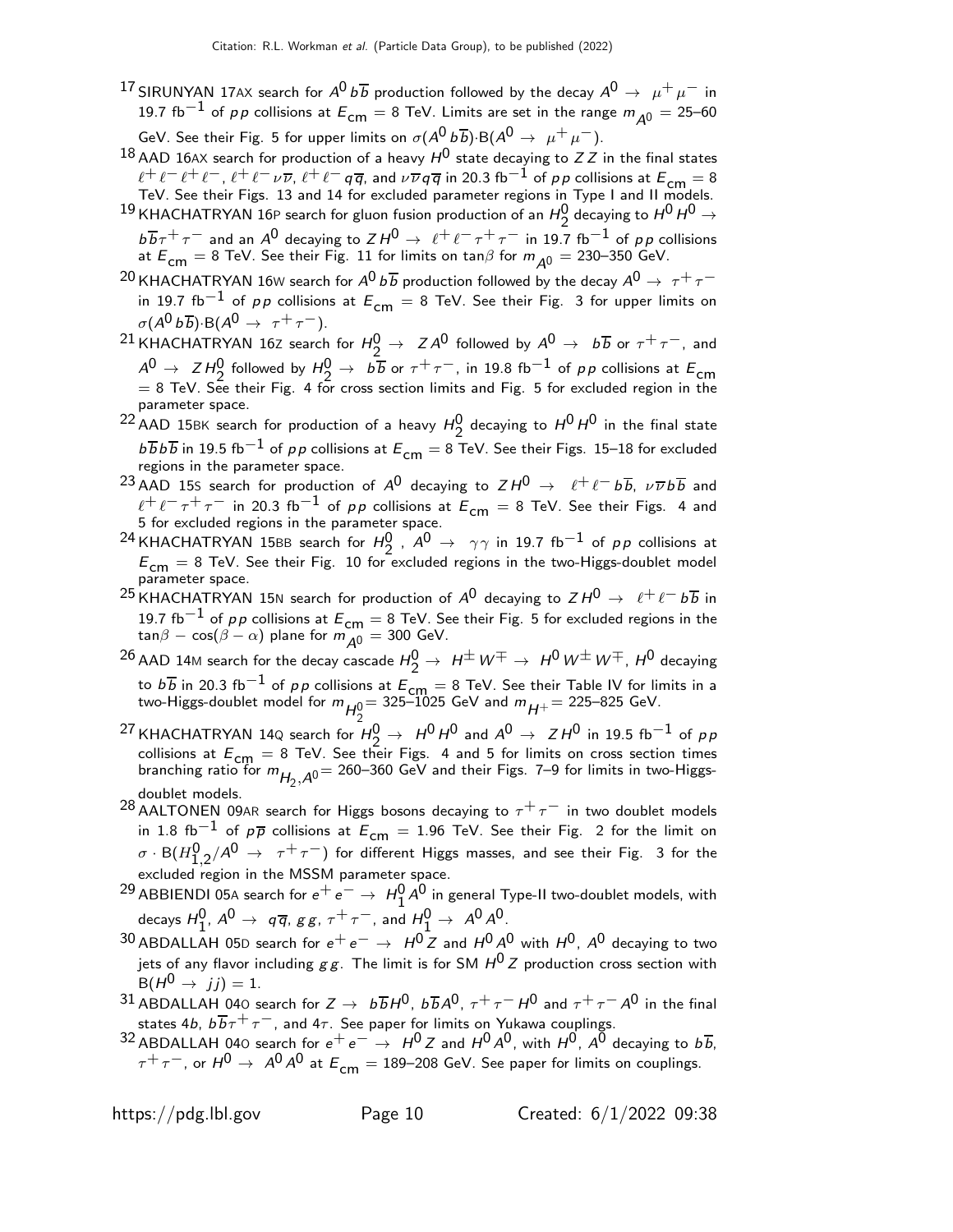- <sup>33</sup> ABBIENDI 02D search for  $Z \to b\overline{b}H^0_1$  and  $b\overline{b}A^0$  with  $H_1^0/A^0 \to \tau^+\tau^-$ , in the range 4 $<$ m $_{\rm H}$   $<$ 12 GeV. See their Fig. 8 for limits on the Yukawa coupling.
- 34 ABBIENDI 01<sup>E</sup> search for neutral Higgs bosons in general Type-II two-doublet models, at  $\varepsilon_{\sf cm} \leq$  189 GeV. In addition to usual final states, the decays  $H_1^0$ ,  $A^0 \rightarrow\;$   $q\overline{q}$ ,  $gg$  are at  $L_{cm} \ge$  109 GeV. In addition to usuar linar states, the decays  $n_1$ <br>searched for. See their Figs. 15,16 for excluded regions.
- <sup>35</sup> ABBIENDI 99E search for  $e^+e^-$  →  $H^0A^0$  and  $H^0Z$  at  $E_{cm} = 183$  GeV. The limit is with  $m_H = m_A$  in general two Higgs-doublet models. See their Fig. 18 for the exclusion limit in the  $m_{H^+}$ m $_A$  plane. Updates the results of ACKERSTAFF 98s.
- <sup>36</sup> See Fig. 4 of ABREU 95H for the excluded region in the  $m_{H^0} m_{A^0}$  plane for general two-doublet models. For tan $\beta > 1$ , the region  $m_{H^0} + m_{A^0} \lesssim 87$  GeV,  $m_{H^0} <$  47 GeV is
- excluded at 95% CL.<br><sup>37</sup> PICH 92 analyse  $H^0$  with  $m_{\overline{H^0}} < 2 m_{\mu}$  in general two-doublet models. Excluded regions in the space of mass-mixing angles from LEP, beam dump, and  $\pi^{\pm}$ ,  $\eta$  rare decays are shown in Figs. 3,4. The considered mass region is not totally excluded.

# Mass Limits for H<sup>0</sup> with Vanishing Yukawa Couplings

These limits assume that  $H^0$  couples to gauge bosons with the same strength as the Standard Model Higgs boson, but has no coupling to quarks and leptons (this is often referred to as "fermiophobic").

| VALUE (GeV)   | CL% | <b>DOCUMENT ID</b>                                                            |                                | <b>TECN</b>    | <b>COMMENT</b>                                                          |
|---------------|-----|-------------------------------------------------------------------------------|--------------------------------|----------------|-------------------------------------------------------------------------|
|               |     | • • • We do not use the following data for averages, fits, limits, etc. • • • |                                |                |                                                                         |
|               | 95  | <sup>1</sup> AALTONEN                                                         |                                | 13K CDF        | $H^0 \rightarrow WW^{(*)}$                                              |
| none 100-113  | 95  | <sup>2</sup> AALTONEN                                                         |                                | 13L CDF        | $H^0 \rightarrow \gamma \gamma$ , WW <sup>*</sup> , ZZ <sup>*</sup>     |
| none 100-116  | 95  | <sup>3</sup> AALTONEN                                                         |                                | 13M TEVA       | $H^0 \rightarrow \gamma \gamma$ , WW <sup>*</sup> , ZZ <sup>*</sup>     |
|               |     | <sup>4</sup> ABAZOV                                                           | 13 <sub>G</sub>                | D <sub>0</sub> | $H^0 \rightarrow W W^{(*)}$                                             |
| none 100-113  | 95  | <sup>5</sup> ABAZOV                                                           | 13H                            | D <sub>0</sub> | $H^0 \rightarrow \gamma \gamma$                                         |
|               |     | $6$ ABAZOV                                                                    | 13 <sub>1</sub>                | D <sub>0</sub> | $H^0 \rightarrow W W^{(*)}$                                             |
|               |     | <sup>7</sup> ABAZOV                                                           | 13J                            | D <sub>0</sub> | $H^0 \to W W^{(*)}$ , $ZZ^{(*)}$                                        |
| none 100-114  | 95  | <sup>8</sup> ABAZOV                                                           | 13L D0                         |                | $H^0 \rightarrow \gamma \gamma$ , WW*, ZZ*                              |
| none 110-147  | 95  | <sup>9</sup> CHATRCHYAN 13AL CMS                                              |                                |                | $H^0 \rightarrow \gamma \gamma$                                         |
| none 110-118, | 95  | $10$ AAD                                                                      |                                | 12N ATLS       | $H^0 \rightarrow \gamma \gamma$                                         |
| 119.5-121     |     | <sup>11</sup> AALTONEN                                                        |                                |                | $H^0 \rightarrow \gamma \gamma$                                         |
| none 100-114  | 95  |                                                                               |                                | 12AN CDF       |                                                                         |
| none 110-194  | 95  | 12 CHATRCHYAN 12AO CMS                                                        |                                |                | $H^0 \rightarrow \gamma \gamma$ , WW <sup>(*)</sup> , ZZ <sup>(*)</sup> |
| none 70-106   | 95  | 13 AALTONEN                                                                   |                                | 09AB CDF       | $H^0 \rightarrow \gamma \gamma$                                         |
| none 70-100   | 95  | <sup>14</sup> ABAZOV                                                          | 08 <sub>U</sub> D <sub>0</sub> |                | $H^0 \rightarrow \gamma \gamma$                                         |
| >105.8        | 95  | $15$ SCHAEL                                                                   | 07                             | ALEP           | $e^+e^- \rightarrow H^0Z$ , $H^0 \rightarrow WW^*$                      |
| >104.1        | 95  | 16,17 ABDALLAH                                                                | 04L                            | <b>DLPH</b>    | $e^+e^- \rightarrow H^0 Z$ , $H^0 \rightarrow \gamma \gamma$            |
| >107          | 95  | 18 ACHARD                                                                     | 03C L3                         |                | $H^0 \rightarrow WW^*, ZZ^*, \gamma\gamma$                              |
| >105.5        | 95  | 16,19 ABBIENDI                                                                | 02F                            | OPAL           | $H^0 \rightarrow \gamma \gamma$                                         |
| >105.4        | 95  | 20 ACHARD                                                                     | 02C L3                         |                | $H^0 \rightarrow \gamma \gamma$                                         |
| none 60-82    | 95  | <sup>21</sup> AFFOLDER                                                        | 01H                            | <b>CDF</b>     | $p\overline{p} \rightarrow H^0 W/Z$ , $H^0 \rightarrow \gamma \gamma$   |
| > 94.9        | 95  | <sup>22</sup> ACCIARRI                                                        | 00 <sub>S</sub>                | L3             | $e^+e^- \rightarrow H^0 Z$ , $H^0 \rightarrow \gamma \gamma$            |
| >100.7        | 95  | <sup>23</sup> BARATE                                                          | 00L                            | ALEP           | $e^+e^- \rightarrow H^0 Z$ , $H^0 \rightarrow \gamma \gamma$            |
| > 96.2        | 95  | 24 ABBIENDI                                                                   | 990                            | OPAL           | $e^+e^- \rightarrow H^0 Z$ , $H^0 \rightarrow \gamma \gamma$            |
| > 78.5        | 95  | <sup>25</sup> ABBOTT                                                          | 99 <sub>B</sub>                | D <sub>0</sub> | $p\overline{p} \rightarrow H^0 W/Z$ , $H^0 \rightarrow \gamma \gamma$   |
|               |     | 26 ABREU                                                                      | 99 <sub>P</sub>                | <b>DLPH</b>    | $e^+e^- \rightarrow H^0 \gamma$ and/or $H^0 \rightarrow$                |
|               |     |                                                                               |                                |                | $\gamma\gamma$                                                          |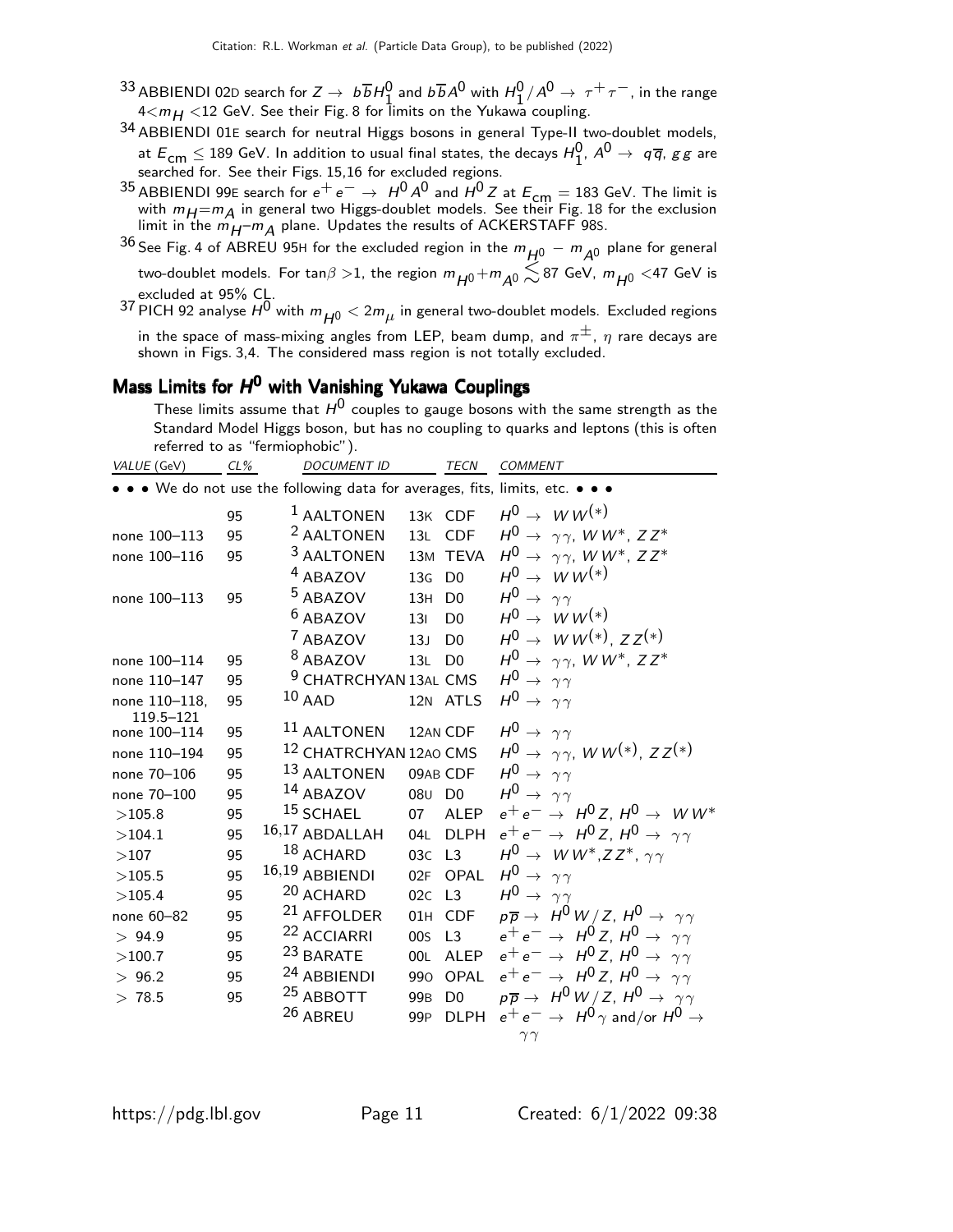- $^1$  AALTONEN 13K search for  $H^0\to\;$   $W$   $W^{(*)}$  in 9.7 fb $^{-1}$  of  $p\overline{p}$  collisions at  $E_{\mathsf{cm}}=1.96$  TeV. A limit on cross section times branching ratio which corresponds to (1.3–6.6) times the expected cross section is given in the range  $m_{H0} = 110$ –200 GeV at 95% CL.
- <sup>2</sup> AALTONEN 13L combine all CDF searches with 9.45–10.0 fb<sup>−1</sup> of  $p\overline{p}$  collisions at  $E_{cm}$  $= 1.96$  TeV.
- $3$  AALTONEN 13M combine all Tevatron data from the CDF and D0 Collaborations of  $p\overline{p}$ collisions at  $E_{cm} = 1.96$  TeV.
- $^{4}$  ABAZOV 13G search for  $H^{0} \rightarrow W W^{(*)}$  in 9.7 fb $^{-1}$  of p $\overline{p}$  collisions at  $E_{\textsf{cm}}=1.96$ TeV. A limit on cross section times branching ratio which corresponds to (2–9) times the expected cross section is given for  $m_{H^0} = 100$ –200 GeV at 95% CL.
- <sup>5</sup> ABAZOV 13H search for  $H^0 \to \gamma \gamma$  in 9.6 fb<sup>-1</sup> of  $p\overline{p}$  collisions at  $E_{cm} = 1.96$  TeV.
- $^6$  ABAZOV 13I search for  $H^0$  production in the final state with one lepton and two or more jets plus missing  $E_T^{\phantom{\dagger}}$  in 9.7 fb $^{-1}$  of  $p\overline{p}$  collisions at  $E_{\mathsf{cm}}^{\phantom{\dagger}}=1.96$  TeV. The search is sensitive to  $\stackrel{\vee}{W}H^0$ ,  $\stackrel{\vee}{Z}H^0$  and vector-boson fusion Higgs production with  $H^0 \rightarrow$  $WW^{(*)}$ . A limit on cross section times branching ratio which corresponds to (8–30) times the expected cross section is given in the range  $m_{H0} = 100$ –200 GeV at 95% CL.
- $^7$  ABAZOV 13J search for  $H^0$  production in the final states  $e\,e\,\mu$ ,  $e\,\mu\,\mu$ ,  $\mu\,\tau\,\tau$ , and  $e^{\pm}\,\mu^{\pm}$ in 8.6–9.7 fb $^{-1}$  of  $p\overline{p}$  collisions at  $E_{\text{cm}}=1.96$  TeV. The search is sensitive to  $WH^{0}$ ,  $ZH^{\mathsf{0}}$  production with  $H^{\mathsf{0}} \to^\mathsf{0} W^{(*)}$ ,  $ZZ^{(*)}$ , decaying to leptonic final states. A limit on cross section times branching ratio which corresponds to (2.4–13.0) times the expected cross section is given in the range  $m_{H0} = 100-200$  GeV at 95% CL.
- <sup>8</sup> ABAZOV 13L combine all D0 results with up to 9.7 fb<sup>−1</sup> of  $p\overline{p}$  collisions at  $E_{cm} =$ 1.96 TeV.
- 9 CHATRCHYAN 13AL search for  $H^0 \rightarrow \gamma \gamma$  in 5.1 fb<sup>-1</sup> and 5.3 fb<sup>-1</sup> of pp collisions at  $E_{cm} = 7$  and 8 TeV.
- 10 AAD 12N search for  $H^0 \to \gamma \gamma$  with 4.9 fb $^{-1}$  of pp collisions at  $E_{cm} = 7$  TeV in the mass range  $m_{H0} = 110 - 150$  GeV.
- $^{11}$  AALTONEN 12AN search for  $H^0 \rightarrow \gamma \gamma$  with 10 fb $^{-1}$  of  $p\overline{p}$  collisions at  $E_{cm} = 1.96$ TeV in the mass range  $m_{H0} = 100$ –150 GeV.
- 12 CHATRCHYAN 12AO use data from CHATRCHYAN 12G, CHATRCHYAN 12E, CHA-TRCHYAN 12H, CHATRCHYAN 12I, CHATRCHYAN 12D, and CHATRCHYAN 12C.
- $^{13}$ AALTONEN 09AB search for  $H^0 \rightarrow~\gamma \gamma$  in 3.0 fb $^{-1}$  of  $p\overline{p}$  collisions at  $E_{\mathsf{cm}}=1.96$ TeV in the mass range  $m_{H^0} = 70$ –150 GeV. Associated  $H^0$  W,  $H^0Z$  production and  $WW$ ,  $ZZ$  fusion are considered.
- 14 ABAZOV 080 search for  $H^0 \rightarrow \gamma \gamma$  in  $p\bar{p}$  collisions at  $E_{cm} = 1.96$  TeV in the mass range  $m_{H^0}$  = 70–150 GeV. Associated  $H^0$  W,  $H^0$  Z production and W W, Z Z fusion are considered. See their Tab. 1 for the limit on  $\sigma \cdot B(H^0 \to \gamma \gamma)$ , and see their Fig. 3 for the excluded region in the  $m_{H^0}$  — B( $H^0 \rightarrow \gamma \gamma$ ) plane.
- <sup>15</sup> SCHAEL 07 search for Higgs bosons in association with a fermion pair and decaying to W W<sup>\*</sup>. The limit is from this search and HEISTER 02L for a  $H^0$  with SM production cross section.
- 16 Search for associated production of a  $\gamma\gamma$  resonance with a  $Z$  boson, followed by  $Z \rightarrow 16$  $q\overline{q}$ ,  $\ell^+\ell^-$ , or  $\nu\overline{\nu}$ , at  $E_{cm}\leq 209$  GeV. The limit is for a  $H^0$  with SM production cross section.
- 17 Updates ABREU 01F.
- 18 ACHARD 03C search for  $e^+e^- \rightarrow Z H^0$  followed by  $H^0 \rightarrow W W^*$  or  $ZZ^*$  at  $E_{cm}$  = 200-209 GeV and combine with the ACHARD 02C result. The limit is for a  $H^{\mathsf{0}}$  with SM production cross section. For B( $H^0 \rightarrow W W^*$ ) + B( $H^0 \rightarrow Z Z^*$ ) = 1, m<sub>H0</sub> > 108.1 GeV is obtained. See fig. 6 for the limits under different BR assumptions.

<sup>19</sup> For B( $H^0 \rightarrow \gamma \gamma$ )=1,  $m_{H^0}$  >117 GeV is obtained.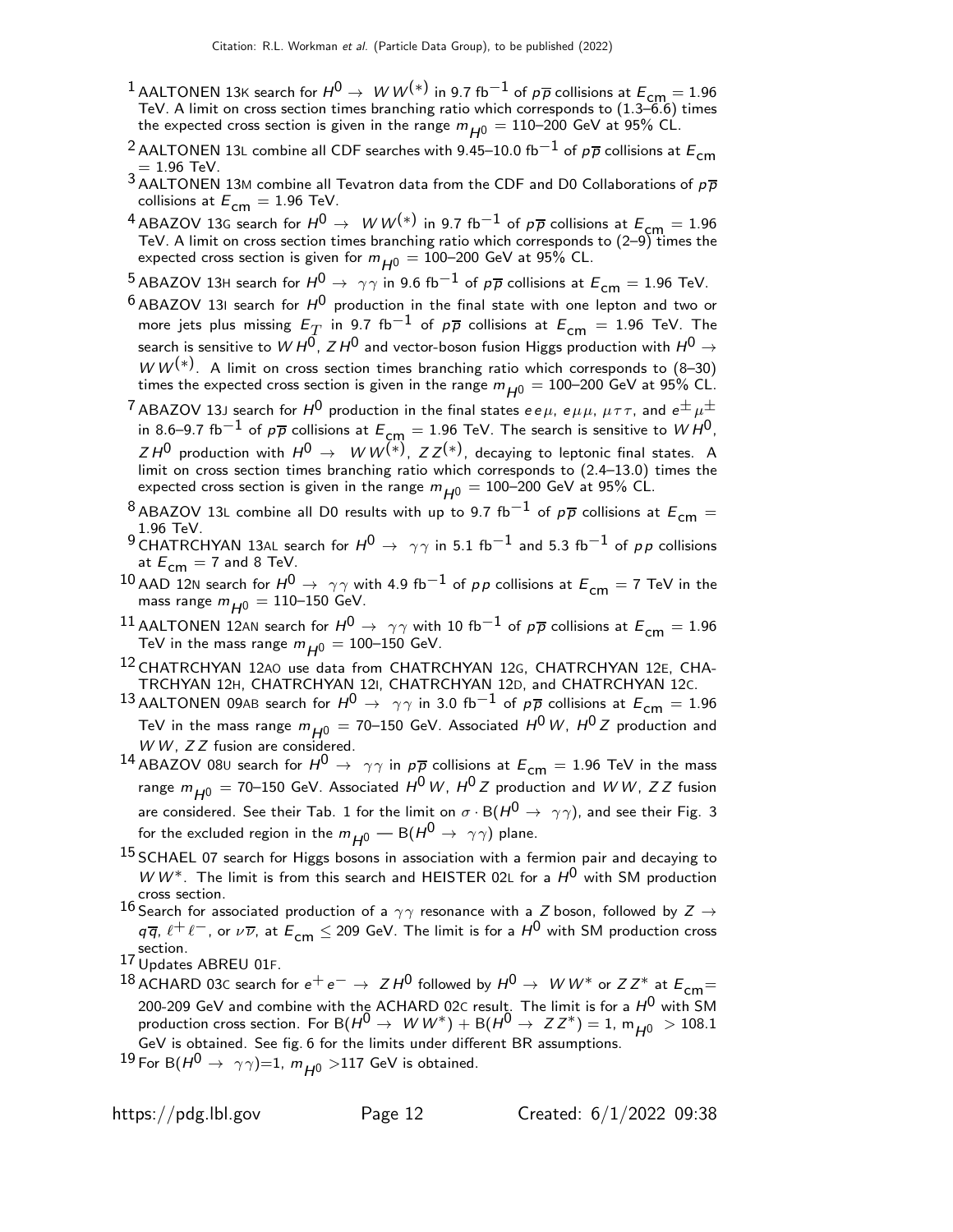- <sup>20</sup> ACHARD 02C search for associated production of a  $\gamma\gamma$  resonance with a Z boson, followed by  $Z \to q\overline{q}$ ,  $\ell^+\ell^-$ , or  $\nu\overline{\nu}$ , at  $E_{cm} \leq 209$  GeV. The limit is for a  $H^0$  with SM production cross section. For B( $H^0 \rightarrow \gamma \gamma$ )=1,  $m_{10} >$ 114 GeV is obtained.
- <sup>21</sup> AFFOLDER 01H search for associated production of a  $\gamma\gamma$  resonance and a W or Z (tagged by two jets, an isolated lepton, or missing  $E_T$ ). The limit assumes Standard Model values for the production cross section and for the couplings of the  $H^0$  to W and  $Z$  bosons. See their Fig. 11 for limits with B( $H^0\to~\gamma\gamma\zeta$  1.
- <sup>22</sup> ACCIARRI 00S search for associated production of a  $\gamma\gamma$  resonance with a  $q\overline{q}$ ,  $\nu\overline{\nu}$ , or  $\ell^+ \ell^-$  pair in  $e^+ e^-$  collisions at  $E_{cm} = 189$  GeV. The limit is for a  $H^0$  with SM production cross section. For B $(H^0 \rightarrow \gamma\gamma)=1$ ,  $m_{H^0} > 98$  GeV is obtained. See their Fig. 5 for limits on B(H  $\rightarrow \gamma \gamma$ )· $\sigma(e^+e^- \rightarrow Hf\bar{f})/\sigma(e^+e^- \rightarrow Hf\bar{f})$  (SM).
- <sup>23</sup> BARATE 00L search for associated production of a  $\gamma\gamma$  resonance with a  $q\bar{q}$ ,  $\nu\bar{\nu}$ , or  $\ell^+ \ell^-$  pair in  $e^+ e^-$  collisions at  $E_{cm} = 88-202$  GeV. The limit is for a  $H^0$  with SM production cross section. For B $(H^0 \to \gamma\gamma)=1$ ,  $m_{H^0} > 109$  GeV is obtained. See their Fig. 3 for limits on B(H →  $\gamma\gamma$ )· $\sigma(e^+e^- \rightarrow Hf\bar{f})/\sigma(e^+e^- \rightarrow Hf\bar{f})$  (SM).
- <sup>24</sup> ABBIENDI 990 search for associated production of a  $\gamma\gamma$  resonance with a  $q\overline{q}$ ,  $\nu\overline{\nu}$ , or  $\ell^+\ell^-$  pair in  ${\rm e^+ \, e^-}$  collisions at 189 GeV. The limit is for a  $H^0$  with SM production cross section. See their Fig. 4 for limits on  $\sigma(\rm{e^+e^-} \rightarrow\rm{H^0Z^0}){\times}{\rm B}(H^0\rightarrow\rm{\gamma\gamma}){\times}{\rm B}(X^0\rightarrow$  $f\overline{f}$ ) for various masses. Updates the results of ACKERSTAFF 98Y.
- <sup>25</sup> ABBOTT 99B search for associated production of a  $\gamma\gamma$  resonance and a dijet pair. The limit assumes Standard Model values for the production cross section and for the couplings of the  $H^0$  to  $W$  and  $Z$  bosons. Limits in the range of  $\sigma(H^0+Z/{\it W})$   ${\rm B}(H^0\to$  $\gamma \gamma ) =$  0.80–0.34 pb are obtained in the mass range  $m_{H^0}$  = 65–150 GeV.
- <sup>26</sup> ABREU 99P search for  $e^+e^- \rightarrow H^0\gamma$  with  $H^0 \rightarrow \overrightarrow{b\overline{b}}$  or  $\gamma\gamma$ , and  $e^+e^- \rightarrow H^0q\overline{q}$ with  $H^0 \rightarrow \gamma \gamma$ . See their Fig. 4 for limits on  $\sigma \times B$ . Explicit limits within an effective interaction framework are also given.

# Mass Limits for  $H^0$  Decaying to Invisible Final States

These limits are for a neutral scalar  $H^0$  which predominantly decays to invisible final states. Standard Model values are assumed for the couplings of  $H^0$  to ordinary particles unless otherwise stated.<br>VALUE  $(GeV)$   $G\%$ DOCUMENT ID TECN COMMENT

| VALUL (GEV) | <b>CL/0</b> | <i>D</i> UUMLIII ID                                                           |                 | 1 L C I V | CUMMLIVI                              |
|-------------|-------------|-------------------------------------------------------------------------------|-----------------|-----------|---------------------------------------|
|             |             | • • • We do not use the following data for averages, fits, limits, etc. • • • |                 |           |                                       |
|             |             | $1$ AABOUD                                                                    |                 | 19AI ATLS | $W W/Z Z$ fusion                      |
|             |             | $2$ AAD                                                                       |                 | 15BD ATLS | $pp \rightarrow H^0WX$ , $H^0ZX$      |
|             |             | $3$ AAD                                                                       |                 | 15BH ATLS | jet + missing $E_T$                   |
|             |             | $4$ AAD                                                                       |                 | 14BA ATLS | secondary vertex                      |
|             |             | $5$ AAD                                                                       |                 | 140 ATLS  | $pp \rightarrow H^0 Z X$              |
|             |             | <sup>6</sup> CHATRCHYAN 14B CMS                                               |                 |           | $pp \rightarrow H^0 Z X$ , ggH $^0 X$ |
|             |             | $7$ AAD                                                                       |                 | 13AG ATLS | secondary vertex                      |
|             |             | $8$ AAD                                                                       |                 | 13AT ATLS | electron jets                         |
|             |             | <sup>9</sup> CHATRCHYAN 13BJ CMS                                              |                 |           |                                       |
|             |             | $10$ AAD                                                                      |                 | 12AQ ATLS | secondary vertex                      |
|             |             | <sup>11</sup> AALTONEN                                                        |                 | 12AB CDF  | secondary vertex                      |
|             |             | 12 AALTONEN                                                                   |                 | 120 CDF   | secondary vertex                      |
| >108.2      | 95          | <sup>13</sup> ABBIENDI                                                        | 10 <sup>°</sup> | OPAL      |                                       |
|             |             | 14 ABBIENDI                                                                   | 07              | OPAL      | large width                           |
|             |             |                                                                               |                 |           |                                       |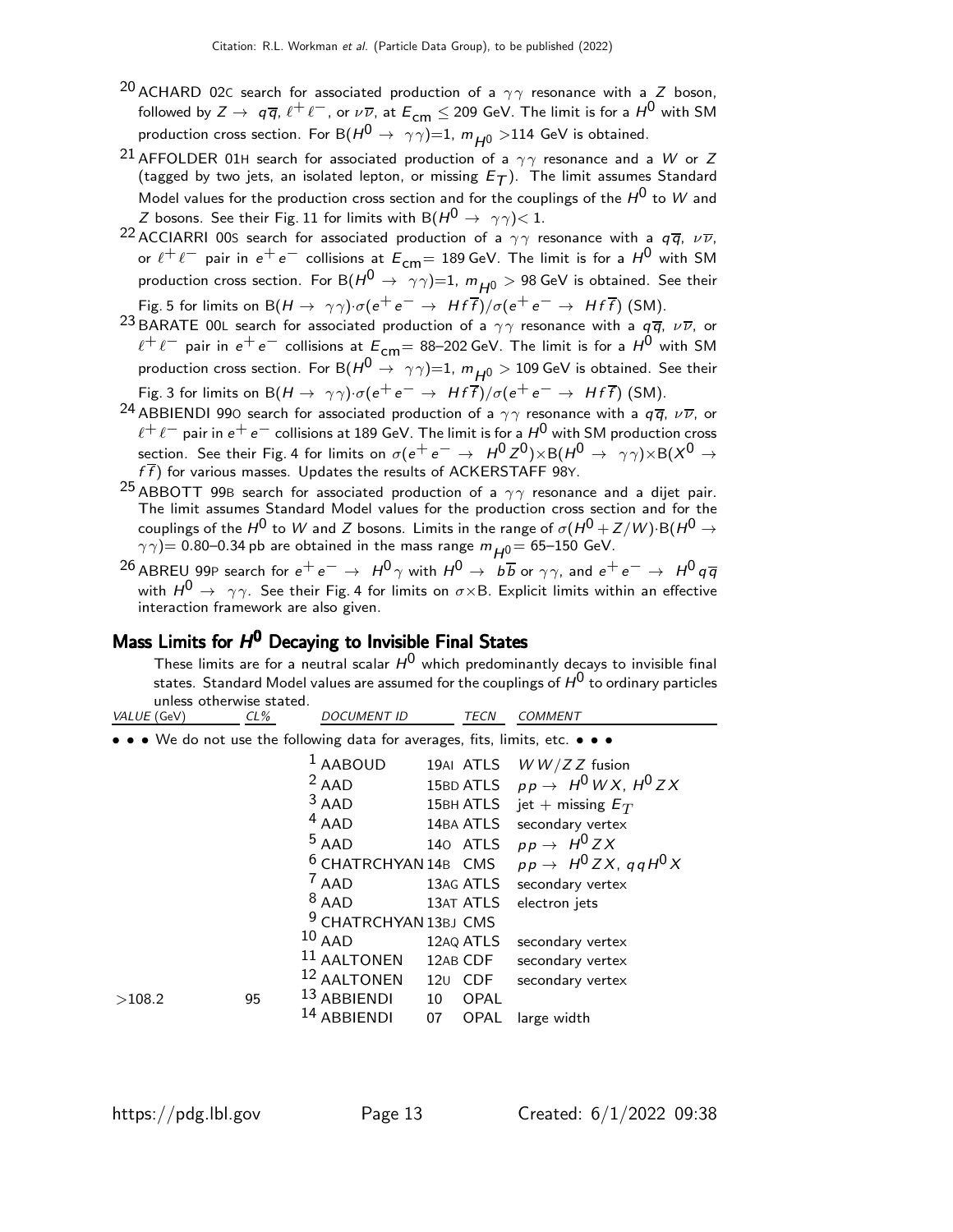| >112.3 | 95 | $15$ ACHARD     | $0.5$ 13 |                                |
|--------|----|-----------------|----------|--------------------------------|
| >112.1 | 95 | $15$ ABDALLAH   | 04B DIPH |                                |
| >114.1 | 95 | $^{15}$ HEISTER |          | 02 ALEP $E_{cm} \leq 209$ GeV  |
| >106.4 | 95 | $15$ BARATE     |          | 01c ALEP $E_{cm} \leq 202$ GeV |
| > 89.2 | 95 | $16$ ACCIARRI   | 00M L3   |                                |

 $^1$  AABOUD 19AI search for  $H^0_{1,2}$  production by vector boson fusion and decay to invisible

final states in 36.1 fb $^{-1}$  of pp collisions at  $E_{\mathsf{cm}}=13$  TeV. See their Fig. 6(b) for limits on cross section times branching ratios for  $m_{H_{1,2}^0}$  $= 0.1 - 3$  TeV.

<sup>2</sup> AAD 15BD search for  $pp \rightarrow H^0WX$  and  $pp \rightarrow H^0ZX$  with W or Z decaying hadronically and  $H^0$  decaying to invisible final states in 20.3 fb $^{-1}$  at  $E_{\mathsf{cm}}=8\mathsf{TeV}$ . See their Fig. 6 for a limit on the cross section times branching ratio for  $\ddot{m}_{H^0} = 115$ –300 GeV.

3 AAD 15BH search for events with a jet and missing  $E_T$  in 20.3 fb<sup>-1</sup> of pp collisions at  $E_{cm} = 8$  TeV. Limits on  $\sigma(H^{\prime0})$  B( $H^{\prime0} \rightarrow$  invisible)  $<$  (44–10) pb (95%CL) is given for  $m_{H/0} = 115-300$  GeV.

<sup>4</sup> AAD 14BA search for  $H^0$  production in the decay mode  $H^0 \rightarrow X^0 X^0$ , where  $X^0$  is a long-lived particle which decays to collimated pairs of  $e^+e^-$ ,  $\mu^+\mu^-$ , or  $\pi^+\pi^-$  plus invisible particles, in 20.3 fb $^{-1}$  of p p collisions at  $E_{cm} = 8$  TeV. See their Figs. 15 and 16 for limits on cross section times branching ratio.

- 5 AAD 140 search for  $p p \to \ H^0 Z X$ ,  $Z \to \ \ell \ell$ , with  $H^0$  decaying to invisible final states in 4.5 fb $^{-1}$  at  $E_{\mathsf{cm}}=$  7 TeV and 20.3 fb $^{-1}$  at  $E_{\mathsf{cm}}=$  8 TeV. See their Fig. 3 for a limit on the cross section times branching ratio for  $m_{H^0} = 110$ –400 GeV.
- $^6$  CHATRCHYAN 14B search for  $p \, p \, \rightarrow \, \, H^0 \, ZX, \, Z \, \rightarrow \, \, \ell \ell$  and  $Z \, \rightarrow \, \, b \, \overline{b}$ , and also  $p \, p \, \rightarrow \,$  $q \, q \, H^0 \, X$  with  $H^0$  decaying to invisible final states using data at  $E_{\text{cm}} = 7$  and 8 TeV. See their Figs. 10, 11 for limits on the cross section times branching ratio for  $m_{H^0} =$ 100–400 GeV.
- 7 AAD 13AG search for  $H^0$  production in the decay mode  $H^0 \rightarrow X^0 X^0$ , where  $X^0$  is a long-lived particle which decays to  $\mu^+ \mu^- X'^0$ , in 1.9 fb $^{-1}$  of  $\rho \rho$  collisions at  $E^{}_{\mathsf{cm}}=7$  TeV. See their Fig. 7 for limits on cross section times branching ratio.
- <sup>8</sup> AAD 13AT search for  $H^0$  production in the decay  $H^0 \rightarrow X^0 X^0$ , where  $X^0$  eventually decays to clusters of collimated  $e^+e^-$  pairs, in 2.04 fb<sup>-1</sup> of pp collisions at  $E_{cm} = 7$ TeV. See their Fig. 3 for limits on cross section times branching ratio.
- 9 CHATRCHYAN 13BJ search for  $H^0$  production in the decay chain  $H^0 \to X^0 X^0$ ,  $X^0 \to$  $\mu^+ \mu^- X^{\prime0}$  in 5.3 fb $^{-1}$  of pp collisions at  $E_{cm} = 7$  TeV. See their Fig. 2 for limits on cross section times branching ratio.
- 10 AAD 12AQ search for  $H^0$  production in the decay mode  $H^0 \rightarrow X^0 X^0$ , where  $X^0$  is a long-lived particle which decays mainly to  $b\overline{b}$  in the muon detector, in 1.94 fb<sup>-1</sup> of pp collisions at  $E_{\text{cm}} = 7$  TeV. See their Fig. 3 for limits on cross section times branching ratio for  $m_{H^0} = 120$ , 140 GeV,  $m_{\chi^0} = 20$ , 40 GeV in the  $c\tau$  range of 0.5–35 m.
- $^{11}$  AALTONEN 12AB search for  $H^0$  production in the decay  $H^0\,\rightarrow\,\,X^0X^0$ , where  $X^0$ eventually decays to clusters of collimated  $\ell^+\ell^-$  pairs, in 5.1 fb $^{-1}$  of  $\rho\overline{\rho}$  collisions at  $E_{\text{cm}} = 1.96$  TeV. Cross section limits are provided for a benchmark MSSM model incorporating the parameters given in Table VI.
- $^{12}$  AALTONEN 12 $\scriptstyle\rm U$  search for  $\rm H^0$  production in the decay mode  $\rm H^0\rightarrow\,X^0X^0$ , where  $\rm X^0$ is a long-lived particle with  $c\tau~\approx~1$  cm which decays mainly to  $b\overline{b}$ , in 3.2 fb $^{-1}$  of  $\rho\overline{p}$ collisions at  $E_{\text{cm}} = 1.96$  TeV. See their Figs. 9 and 10 for limits on cross section times branching ratio for  $m_{H^0} = (130-170)$  GeV,  $m_{X^0} = 20$ , 40 GeV.
- <sup>13</sup> ABBIENDI 10 search for  $e^+e^-\rightarrow\,H^0\,Z$  with  $H^0$  decaying invisibly. The limit assumes SM production cross section and B( $H^0 \rightarrow \text{invisible}$ ) = 1.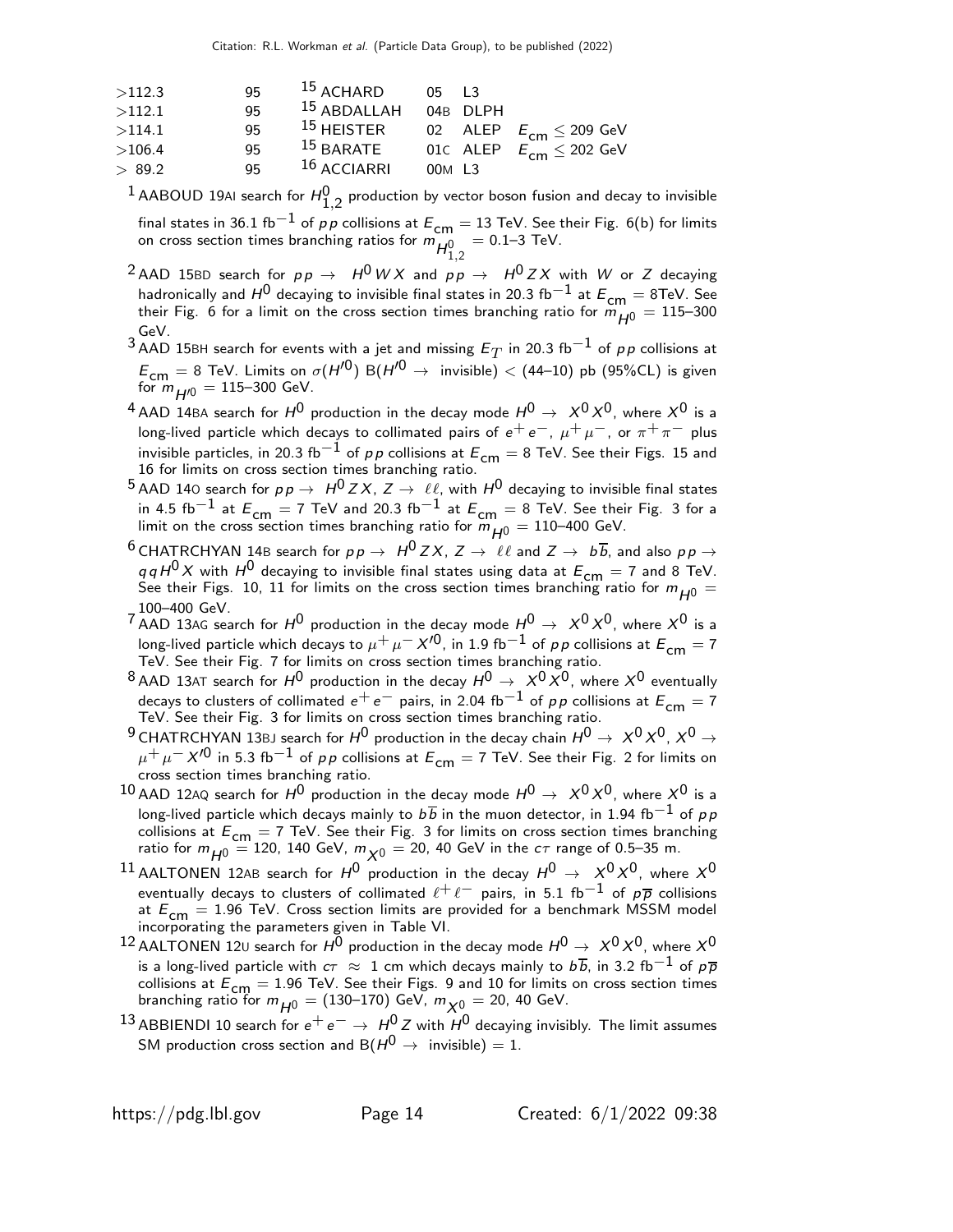- 14 ABBIENDI 07 search for  $e^+e^- \rightarrow H^0 Z$  with  $Z \rightarrow q\overline{q}$  and  $H^0$  decaying to invisible final states. The  $H^0$  width is varied between 1 GeV and 3 TeV. A limit  $\sigma \cdot B(H^0 \to \text{invisible})$  $<$  (0.07–0.57) pb (95%CL) is obtained at  $E_{cm} = 206$  GeV for  $m_{H0} = 60$ –114 GeV.
- <sup>15</sup> Search for  $e^+e^-\rightarrow H^0Z$  with  $H^0$  decaying invisibly. The limit assumes SM production cross section and  $B(H^0 \rightarrow \text{invisible}) = 1$ .

<sup>16</sup> ACCIARRI 00M search for  $e^+e^-$  →  $ZH^0$  with  $H^0$  decaying invisibly at  $E_{cm}$ =183–189 GeV. The limit assumes SM production cross section and B( $H^0 \rightarrow$  invisible)=1. See their Fig. 6 for limits for smaller branching ratios.

# Mass Limits for Light A<sup>0</sup>

These limits are for a pseudoscalar  $A^0$  in the mass range below  $\mathcal{O}(10)$  GeV. VALUE (GeV) DOCUMENT ID TECN COMMENT

 $\bullet \bullet \bullet$  We do not use the following data for averages, fits, limits, etc.

|  | $1$ AAD                                                 |    |          | 20AE ATLS $H^0 \rightarrow ZA^0$                                                 |
|--|---------------------------------------------------------|----|----------|----------------------------------------------------------------------------------|
|  | <sup>2</sup> AABOUD 18AP ATLS $H^0 \rightarrow A^0 A^0$ |    |          |                                                                                  |
|  | $^3$ KHACHATRY17AZ CMS                                  |    |          | $H^0 \rightarrow A^0 A^0$                                                        |
|  | <sup>4</sup> ABLIKIM 16E BES3                           |    |          | $J/\psi \rightarrow A^0 \gamma$                                                  |
|  | <sup>5</sup> KHACHATRY16F CMS                           |    |          | $H^0 \rightarrow A^0 A^0$                                                        |
|  | $6$ LEES 15H BABR                                       |    |          | $\Upsilon(1S) \rightarrow A^0 \gamma$                                            |
|  | $7$ LEES                                                |    | 13C BABR | $\Upsilon(1S) \rightarrow A^0 \gamma$                                            |
|  | $8$ LEES                                                |    |          | 13L BABR $\Upsilon(1S) \rightarrow A^0 \gamma$                                   |
|  | <sup>9</sup> LEES 13R BABR                              |    |          | $\Upsilon(1S) \rightarrow A^0 \gamma$                                            |
|  | <sup>10</sup> ABLIKIM 12 BES3                           |    |          | $J/\psi \rightarrow A^0 \gamma$                                                  |
|  | 11 CHATRCHYAN 12V CMS                                   |    |          | $A^0 \rightarrow \mu^+ \mu^-$                                                    |
|  | <sup>12</sup> AALTONEN 11P CDF                          |    |          | $t \rightarrow bH^{+}$ , $H^{+} \rightarrow W^{+}A^{0}$                          |
|  | $13,14$ ABOUZAID $11$ A KTEV                            |    |          | $K_I \rightarrow \pi^0 \pi^0 A^0$ , $A^0 \rightarrow \mu^+ \mu^-$                |
|  | <sup>15</sup> DEL-AMO-SA11J BABR                        |    |          | $\Upsilon(1S) \rightarrow A^0 \gamma$                                            |
|  | <sup>16</sup> LEES 11H BABR                             |    |          | $\Upsilon(2S, 3S) \rightarrow A^0 \gamma$                                        |
|  | <sup>17</sup> ANDREAS 10 RVUE                           |    |          |                                                                                  |
|  | $14,18$ HYUN                                            |    | 10 BELL  | $B^0 \to K^{*0} A^0$ , $A^0 \to \mu^+ \mu^-$                                     |
|  | $14,19$ HYUN<br>10 BELL                                 |    |          | $B^0 \rightarrow \rho^0 A^0$ , $A^0 \rightarrow \mu^+ \mu^-$                     |
|  |                                                         |    |          | <sup>20</sup> AUBERT 09P BABR $\gamma$ (3 <i>S</i> ) $\rightarrow$ $A^{0}\gamma$ |
|  | <sup>21</sup> AUBERT 09Z BABR                           |    |          | $\Upsilon(2S) \rightarrow A^0 \gamma$                                            |
|  | <sup>22</sup> AUBERT 09Z BABR                           |    |          | $\gamma(35) \rightarrow A^0 \gamma$                                              |
|  | $14,23$ TUNG                                            | 09 | K391     | $K_I \rightarrow \pi^0 \pi^0 A^0$ , $A^0 \rightarrow \gamma \gamma$              |
|  | <sup>24</sup> LOVE                                      |    |          | 08 CLEO $\varUpsilon(1S) \to \ A^0 \, \gamma$                                    |
|  |                                                         |    |          | <sup>25</sup> BESSON 07 CLEO $\Upsilon(1S) \rightarrow \eta_b \gamma$            |
|  | 26 PARK                                                 |    | 05 HYCP  | $\Sigma^+$ $\rightarrow$ $pA^0$ , $A^0$ $\rightarrow$ $\mu^+\mu^-$               |
|  |                                                         |    |          | <sup>27</sup> BALEST 95 CLE2 $\Upsilon(1S) \rightarrow A^0 \gamma$               |
|  | <sup>28</sup> ANTREASYAN 90C CBAL                       |    |          | $\Upsilon(1S) \rightarrow A^0 \gamma$                                            |

<sup>1</sup> AAD 20AE search for the decay  $H^0 \rightarrow Z A^0$ ,  $Z \rightarrow \ell^+ \ell^-$ ,  $A^0$  decaying hadronically  $(A^0 \rightarrow gg \text{ or } s\overline{s})$ , in 139 fb<sup>-1</sup> of pp collisions at  $E_{cm} = 13$  TeV. Limit on the product of production cross section and the  $H^0\rightarrow\ ZA^0$  branching ratio in the range 17–340 pb (95% CL) is given for  $m_{\overline{A^0}} = 0.5$ –4.0 GeV, see their Table I.

<sup>2</sup> AABOUD 18AP search for the decay  $H^0 \rightarrow A^0 A^0 \rightarrow \mu^+ \mu^- \mu^+ \mu^-$  in 36.1 fb<sup>-1</sup> of pp collisions at  $E_{cm} = 13$  TeV. See their Fig. 10(b) for limits on B( $H^0 \rightarrow A^0 A^0$ ) in the range  $m_{A0} = 1$ –2.5, 4.5–8 GeV, assuming a type-II two-doublet plus singlet model with tan( $\beta$ ) = 5.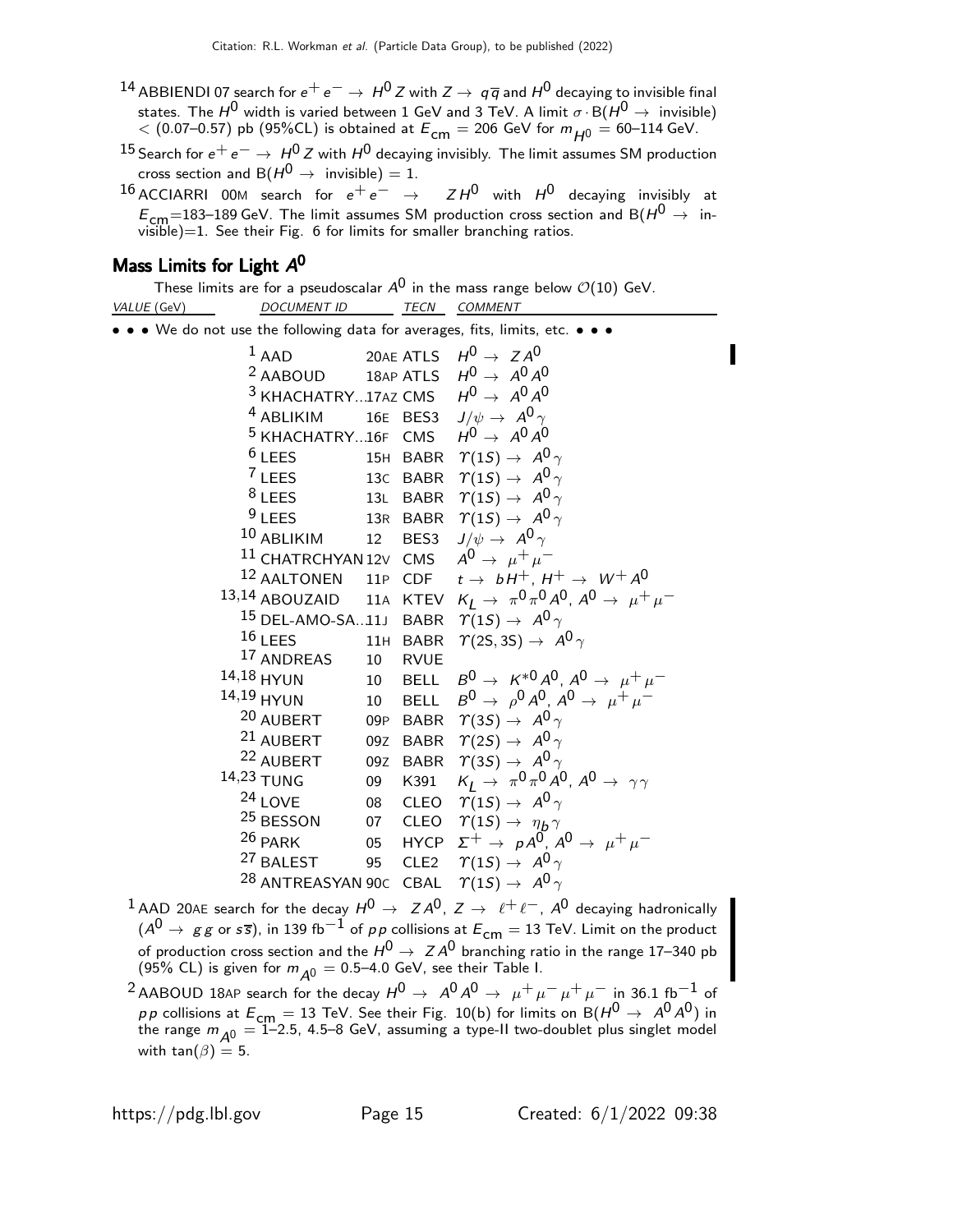- $^3$ KHACHATRYAN 17AZ search for the decay  $H^0\to\,A^0\,A^0\to\,\tau^+\,\tau^-\,\tau^+\,\tau^-$  ,  $\mu^+\,\mu^-$  b $\overline b$ , and  $\mu^+ \mu^- \tau^+ \tau^-$  in 19.7 fb<sup>-1</sup> of pp collisions at  $E_{\text{cm}} = 8$  TeV. See their Figs. 4, 5, and 6 for cross section limits in the range  $m_{A^0} = 5$ –62.5 GeV. See also their Figs. 7, 8, and 9 for interpretation of the data in terms of models with two Higgs doublets and a singlet.
- <sup>4</sup> ABLIKIM 16E search for the process  $J/\psi \to A^0 \gamma$  with  $A^0$  decaying to  $\mu^+ \mu^-$  and give limits on B(J/ $\psi\to\ A^0\gamma)$ ·B( $A^0\to\ \mu^+\ \mu^-)$  in the range 2.8  $\times\ 10^{-8}$ –5.0  $\times\ 10^{-6}$  (90% CL) for  $0.212 \le m_{A0} \le 3.0$  GeV. See their Fig. 5.
- $^5$ KHACHATRYAN 16F search for the decay  $H^0\to\,$   $A^0\,A^0\to\,\tau^+\,\tau^-\,\tau^+\,\tau^-$  in 19.7 fb $^{-1}$ of pp collisions at  $E_{\text{cm}} = 8$  TeV. See their Fig. 8 for cross section limits for  $m_{A^0} =$ 4–8 GeV.
- <sup>6</sup> LEES 15H search for the process  $\Upsilon(2S) \rightarrow \Upsilon(1S) \pi^+ \pi^- \rightarrow A^0 \gamma \pi^+ \pi^-$  with  $A^0$ decaying to  $c\overline{c}$  and give limits on B $(\Upsilon(1S) \to A^0 \gamma)$ ·B $(A^0 \to c\overline{c})$  in the range 7.4  $\times$  $10^{-5}$ –2.4 ×  $10^{-3}$  (90% CL) for 4.00  $\leq m_{A0} \leq 8.95$  and  $9.10 \leq m_{A0} \leq 9.25$  GeV. See their Fig. 6.
- <sup>7</sup> LEES 13C search for the process  $\gamma$ (2S, 3S)  $\rightarrow$   $\gamma$ (1S) $\pi$ <sup>+</sup> $\pi$ <sup>-</sup>  $\rightarrow$   $A^0 \gamma \pi$ <sup>+</sup> $\pi$ <sup>-</sup> with  $A^0$ decaying to  $\mu^+ \mu^-$  and give limits on B( $\Upsilon(1S) \to A^0 \gamma$ )·B( $A^0 \to \mu^+ \mu^-$ ) in the range  $(0.3–9.7) \times 10^{-6}$  (90% CL) for 0.212 ≤  $m_{A0}$  ≤ 9.20 GeV. See their Fig. 5(e) for

limits on the  $b-A^0$  Yukawa coupling derived by combining this result with AUBERT 09Z.

- <sup>8</sup> LEES 13L search for the process  $\varUpsilon(2S) \to \varUpsilon(1S) \pi^+ \pi^- \to A^0 \gamma \pi^+ \pi^-$  with  $A^0$ decaying to gg or  $s\overline{s}$  and give limits on B( $\Upsilon(1S) \rightarrow A^0 \gamma$ )·B( $A^0 \rightarrow gg$ ) between  $1 \times 10^{-6}$  and  $2 \times 10^{-2}$  (90% CL) for 0.5  $\leq m_{A0} \leq 9.0$  GeV, and B( $\gamma(1S) \rightarrow$  $A^{0}\gamma$ )·B( $A^{0} \rightarrow s\bar{s}$ ) between 4  $\times$   $10^{-6}$  and  $1\times10^{-3}$  (90%CL) for  $1.5~\leq~m_{\cal A^0}~\leq~9.0$ GeV. See their Fig. 4.
- <sup>9</sup> LEES 13R search for the process  $\varUpsilon(2S) \to \varUpsilon(1S) \pi^+ \pi^- \to A^0 \gamma \pi^+ \pi^-$  with  $A^0$ decaying to  $\tau^+\tau^-$  and give limits on B( $\gamma(1S) \to A^0\gamma$ )·B( $A^0 \to \tau^+\tau^-$ ) in the range 0.9–13 × 10<sup>-5</sup> (90% CL) for 3.6  $\leq m_{A0} \leq 9.2$  GeV. See their Fig. 4 for limits on the
- $b$   $-$  A $^{\rm 0}$  Yukawa coupling derived by combining this result with <code>AUBERT</code> 09P. 10 ABLIKIM 12 searches for the process  $\psi(3686) \to \pi\pi J/\psi$ ,  $J/\psi \to A^0 \gamma$  with  $A^0$  decaying to  $\mu^+\mu^-$ . It gives mass dependent limits on B(J/ $\psi\to\ A^0\gamma$ ) B( $A^0\to\ \mu^+\mu^-)$  in the range  $4 \times 10^{-7}$ –2. $1 \times 10^{-5}$  (90% C.L.) for 0.212  $\leq m_{A0} \leq 3.0$  GeV. See their Fig.
- $^{2.1}$  CHATRCHYAN 12∨ search for  $A^0$  production in the decay  $A^0\rightarrow~\mu^+\mu^-$  with 1.3 fb $^{-1}$ of pp collisions at  $E_{cm} = 7$  TeV. A limit on  $\sigma(A^0)$ ·B $(A^0 \rightarrow \mu^+ \mu^-)$  in the range  $(1.5-7.5)$  pb is given for  $m_{\overline{A^0}} = (5.5-8.7)$  and  $(11.5-14)$  GeV at 95% CL.
- <sup>12</sup> AALTONEN 11P search in 2.7 fb<sup>-1</sup> of  $p\overline{p}$  collisions at  $E_{cm} = 1.96$  TeV for the decay chain  $t\to\,\,bH^+$ ,  $H^+\to\,\,W^+\,A^0$ ,  $A^0\to\,\tau^+\,\tau^-$  with  $m_{\cal A^0}$  between 4 and 9 GeV. See their Fig. 4 for limits on  $B(t \to bH^+)$  for  $90 < m_{H^+} < 160$  GeV.
- 13 ABOUZAID 11A search for the decay chain  $K_L \to \pi^0 \pi^0 A^0$ ,  $A^0 \to \mu^+ \mu^-$  and give a  $\lim_{\Delta t\to 0}$  B( $K_L\to \pi^0\pi^0A^0$ )  $\cdot$  B( $A^0\to \mu^+\mu^-$ )  $< 1.0\times 10^{-10}$  at 90% CL for  $m_{A^0}=0$ 214.3 MeV.
- $14$  The search was motivated by PARK 05.
- $^{15}$  DEL-AMO-SANCHEZ 11J search for the process  $\varUpsilon(2S)$   $\rightarrow$   $\varUpsilon(1S)\,\pi^+\,\pi^-\,\rightarrow$  $A^{0}\, \gamma \, \pi^+ \, \pi^-$  with  $A^{0}$  decaying to invisible final states. They give limits on B(  $\varUpsilon(1S) \to$  $A^0 \gamma$ )·B( $A^0 \rightarrow$  invisible) in the range (1.9–4.5) × 10<sup>-6</sup> (90% CL) for 0  $\leq m_{A^0} \leq$ 8.0 GeV, and  $(2.7-37) \times 10^{-6}$  for 8.0  $\leq m_{A0} \leq 9.2$  GeV.
- $16$  LEES 11H search for the process  $\varUpsilon(2S,3S) \to A^0\gamma$  with  $A^0$  decaying hadronically and give limits on B(  $\mathcal{T}(2\mathsf{S},3\mathsf{S})\to\mathsf{A}^0\gamma\mathsf{B}(\mathsf{A}^0\to\mathsf{hadrons})$  in the range  $1\times10^{-6}$ –8  $\times10^{-5}$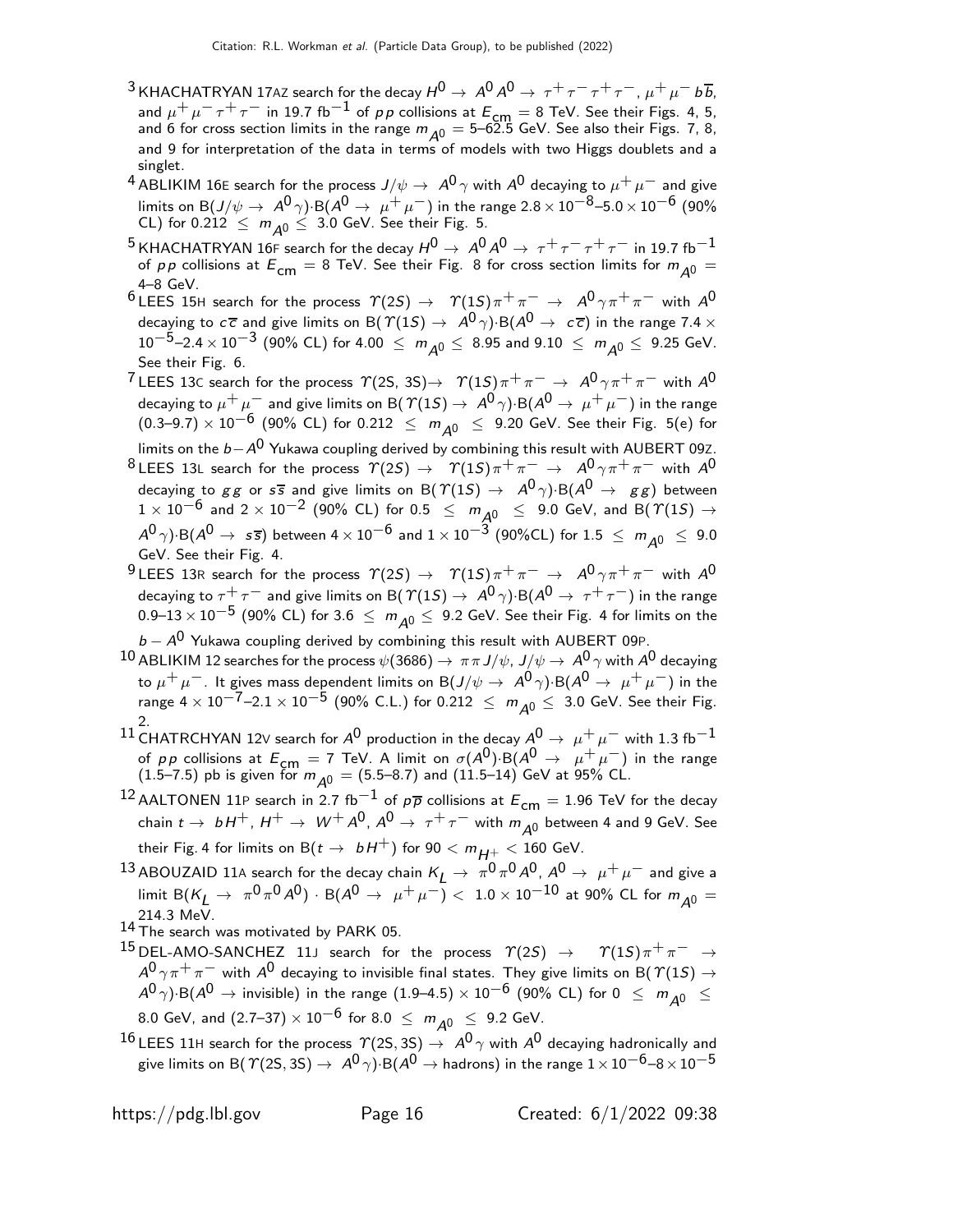(90% CL) for 0.3  $< m_{A0} < 7$  GeV. The decay rates for  $\Upsilon(2S)$  and  $\Upsilon(3S)$  are assumed to be equal up to the phase space factor. See their Fig. 5.

- $17$  ANDREAS 10 analyze constraints from rare decays and other processes on a light  $A^{0}$ with  $m_{\tilde{\cal A}^0} < 2 m_\mu$  and give limits on its coupling to fermions at the level of  $10^{-\tilde{4}}$  times the Standard Model value.
- 18 HYUN 10 search for the decay chain  $B^0 \to K^{*0}A^0$ ,  $A^0 \to \mu^+\mu^-$  and give a limit on  $B(B^0 \to K^{*0}A^0) \cdot B(A^0 \to \mu^+\mu^-)$  in the range (2.26–5.53) × 10<sup>-8</sup> at 90%CL for  $m_{A^0} = 212-300$  MeV. The limit for  $m_{A^0} = 214.3$  MeV is 2.26 ×  $10^{-8}$ .
- $^{19}$ HYUN 10 search for the decay chain  $B^{\overline{0}}\rightarrow~\rho^0 A^{\overline{0}}, A^{\overline{0}}\rightarrow~\mu^+\mu^-$  and give a limit on  ${\cal B}(B^0\to~\rho^0\,A^0)$  ·  ${\cal B}(A^0\to~\mu^+\,\mu^-)$  in the range  $(1.73\hbox{--}4.51)\times 10^{-8}$  at 90%CL for  $m_{A0} = 212-300$  MeV. The limit for  $m_{A0} = 214.3$  MeV is  $1.73 \times 10^{-8}$ .
- <sup>20</sup> AUBERT 09P search for the process  $\varUpsilon(3S) \rightarrow A^0 \gamma$  with  $A^0 \rightarrow \tau^+ \tau^-$  for 4.03  $<$   $m_{\tilde{A}^0}$   $<$  9.52 and 9.61  $<$   $m_{\tilde{A}^0}$   $<$   $10.10$  GeV, and give limits on B(  $\gamma(3S)$   $\rightarrow$  $A^0\gamma)$  B( $A^0\rightarrow~\tau^+\tau^-)$  in the range  $(1.5\text{--}16)\times 10^{-5}$  (90% CL).
- $^{21}$  AUBERT 09Z search for the process  $\varUpsilon(2S) \to \,$  A $^{0} \gamma$  with  $A^{0} \to \, \mu^{+} \, \mu^{-}$  for 0.212  $<$  $m_{\tilde{A}^0}$   $<$  9.3 GeV and give limits on B(  $\gamma(2S) \rightarrow$   $A^0 \gamma$ )·B( $A^0 \rightarrow \mu^+ \mu^-$ ) in the range  $(0.3-8) \times 10^{-6}$  (90% CL).
- 22 AUBERT 09Z search for the process  $\varUpsilon(3S) \to A^0 \gamma$  with  $A^0 \to \mu^+ \mu^-$  for 0.212 <  $m_{\tilde{A}^0}$   $<$  9.3 GeV and give limits on B(  $\tilde{T}(3S) \rightarrow$   $A^0 \gamma$ ) B( $A^0 \rightarrow \mu^+ \mu^-$ ) in the range  $(0.3-5) \times 10^{-6}$  (90% CL).
- $^{23}$ TUNG 09 search for the decay chain  $K_L \rightarrow \ \pi^0 \pi^0 A^0$ ,  $A^0 \rightarrow \ \gamma \gamma$  and give a limit on  ${\sf B}({\sf K}_{\sf L}\to~\pi^0\pi^0\pi^0$  /  $\cdot$   ${\sf B}({\sf A}^0\to~\gamma\gamma)$  in the range  $(2.4\hbox{--}10.7)\times 10^{-7}$  at 90%CL for  $m_{\sf A}$ 0 = 194.3–219.3 MeV. The limit for  $m_{A^0} = 214.3$  MeV is 2.4  $\times$  10<sup>-7</sup>.
- $^{24}$  LOVE 08 search for the process  $\varUpsilon(1S) \to A^0 \, \gamma$  with  $A^0 \to \mu^+ \, \mu^-$  (for  $m_{A^0} < 2 m_{\tau})$ and  $A^0 \rightarrow \tau^+ \tau^-$ . Limits on B( $\Upsilon(1S) \rightarrow A^0 \gamma$ ) · B( $A^0 \rightarrow \ell^+ \ell^-$ ) in the range  $10^{-6}$ -10<sup>-4</sup> (90% CL) are given.
- $^{25}$  BESSON 07 give a limit B(  $\varUpsilon(1S) \rightarrow \eta_b \gamma$ ) · B( $\eta_b \rightarrow \tau^+ \tau^-$ ) < 0.27% (95% CL), which constrains a possible  $A^{\mathsf{0}}$  exchange contribution to the  $\eta_{\bm{b}}$  decay.
- <sup>26</sup> PARK 05 found three candidate events for  $\Sigma^+ \rightarrow p \mu^+ \mu^-$  in the HyperCP experiment. Due to a narrow spread in dimuon mass, they hypothesize the events as a possible signal of a new boson. It can be interpreted as a neutral particle with  $m_{\tilde{A}^0} = 214.3 \pm 0.5$  MeV and the branching fraction B( $\Sigma^+ \to \rho A^0$ )·B( $A^0 \to \mu^+ \mu^-)$   $=$   $(3.1 {+ 2.4 \atop - 1.0}$  $^{+2.4}_{-1.9}$  ± 1.5) $\times$ 10<sup>-8</sup>. <sup>27</sup> BALEST 95 give limits B( $\Upsilon(15) \rightarrow A^0 \gamma$ ) i  $1.5 \times 10^{-5}$  at 90% CL for  $m_{A0} < 5$  GeV. The limit becomes  $< 10^{-4}$  for  $m_{A0} < 7.7$  GeV.
- <sup>28</sup> ANTREASYAN 90C give limits B( $\Upsilon(1S) \rightarrow A^0 \gamma$ ) i 5.6 × 10<sup>-5</sup> at 90% CL for  $m_{A0}$  < 7.2 GeV.  $A^0$  is assumed not to decay in the detector.

#### Other Mass Limits

We use a symbol  $H_0^0$  if mass  $<$  125 GeV or  $H_2^0$  if mass  $>$  125 GeV. The notation  $H^0$ is reserved for the 125 GeV particle.

| VALUE (GeV)                                                                   | $CL\%$ | <b>DOCUMENT ID</b> | TECN                                        | <b>COMMENT</b>                                   |
|-------------------------------------------------------------------------------|--------|--------------------|---------------------------------------------|--------------------------------------------------|
| • • • We do not use the following data for averages, fits, limits, etc. • • • |        |                    |                                             |                                                  |
|                                                                               |        | $1$ AAD            |                                             | 22A ATLS $H^0 \rightarrow A^0 A^0$               |
|                                                                               |        | $2$ AAD            | 21AF ATLS $H_2^0 \rightarrow ZZ$            |                                                  |
|                                                                               |        | $3$ AAD            |                                             | 21AI ATLS $A^{\overline{0}} \rightarrow Z H_2^0$ |
|                                                                               |        | $4$ AAD            | 21AY ATLS $H_2^0 \rightarrow \gamma \gamma$ |                                                  |
| https://pdg.lbl.gov                                                           |        | Page 17            |                                             | Created: $6/1/2022$ 09:38                        |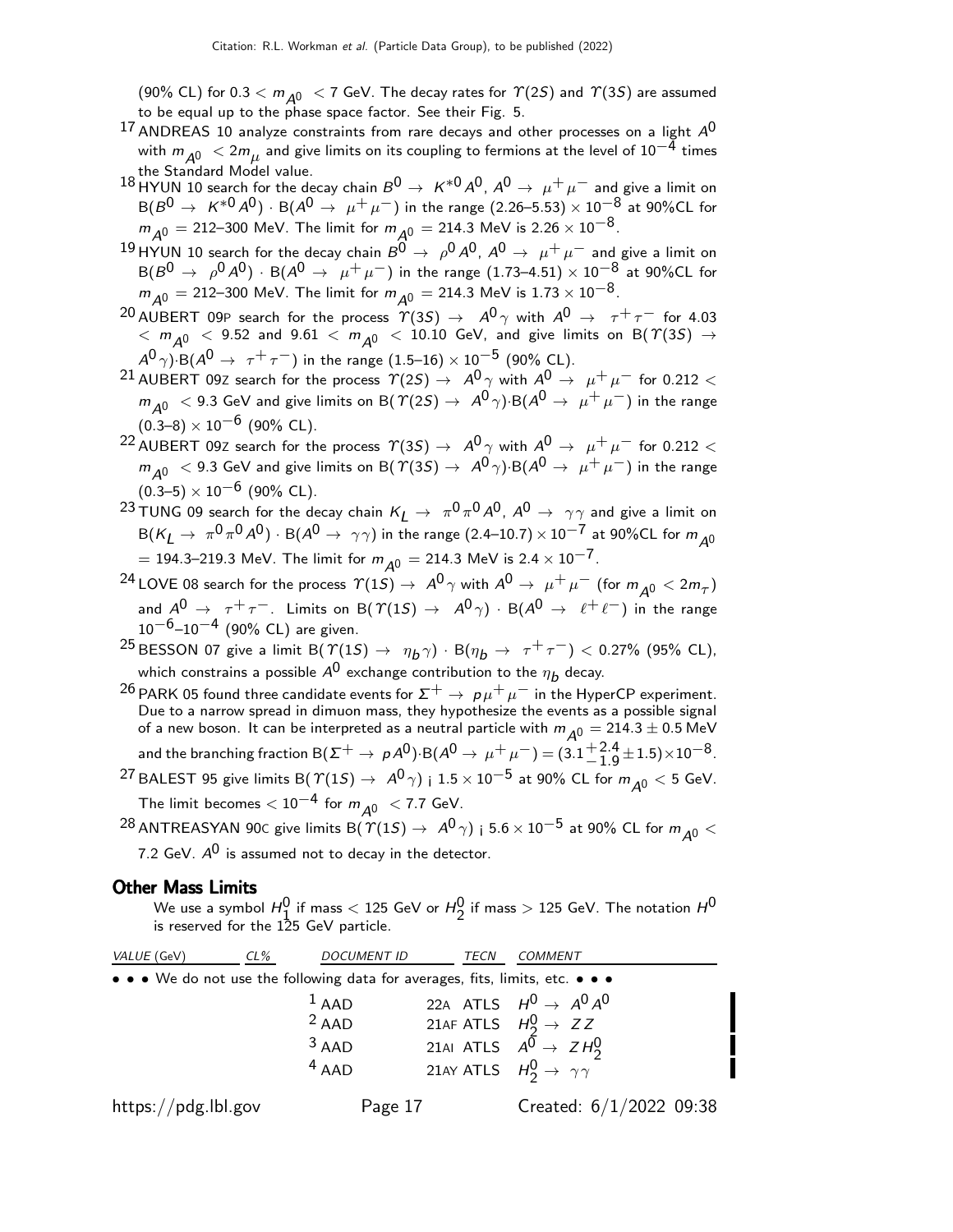5 AAD 21AZ ATLS 
$$
A_9 \rightarrow H^0 A_1^0
$$
  
\n6 AAD 21BB ATLS  $A_9 \rightarrow H^0 A_1^0$   
\n7 AAD 21BE ATLS  $A_1^0 \rightarrow invisible$   
\n8 ABRATENKO 21 MCBN  $K^+ \rightarrow H_1^0 \pi^+$   
\n9 SIRUNYAN 21A CMS  $H_9^0 \rightarrow ZA^0$ ,  $A^0 \rightarrow invisible$   
\n10 TUMASYAN 21F CMS  $H_9^0 \rightarrow H^0 H_{1,2}^0$   
\n11 AAD 20AA ATLS  $H_9^0 \rightarrow H^0 H_{1,2}^0$   
\n11 AAD 20AA TLS  $H_9^0 \rightarrow H^0 H^0$   
\n14 AAD 20A ATLS  $H_9^0 \rightarrow H^0 H^0$   
\n15 AAD 20A TLS  $H_9^0 \rightarrow H^0 H^0$   
\n15 AAD 20C ATLS  $H_9^0 \rightarrow H^0 H^0$   
\n15 AAD 20X ATLS  $H_9^0 \rightarrow H^0 H^0$   
\n17 AAIJ 20AL LHEB  $A^0 \rightarrow H^0 H^0$   
\n19 SIRUNYAN 20 CMS  $H_9^0 \rightarrow ZA^0$  or  $A^0 \rightarrow ZH_2^0$   
\n20 SIRUNYAN 20AMCS  $H_9^0 \rightarrow ZA^0$  or  $A^0 \rightarrow ZH_2^0$   
\n21 SIRUNYAN 20AC CMS  $H_9^0 \rightarrow H^0$ ,  $H_9^0 \rightarrow H^0$   
\n23 SIRUNYAN 20AC TMS  $H_9^0 \rightarrow H^0$   
\n24 SIRUNYAN 20AF CMS  $H_9^0 \rightarrow H^0$   
\n25 SIRUNYAN 20Z KTS  $H_9^0 \rightarrow H^0$   
\n26 AABOUD 19A ATLS  $H_9^0 \rightarrow H^0 H^0$   
\n27 AABOUD 19A ATLS  $H_9^0 \rightarrow H^0 H^0$   
\n28 AABOUD 19A TLS  $H_9^0 \rightarrow H^0 H^0$   
\n29 AABOUD 19T ATS <

https://pdg.lbl.gov Page 18 Created: 6/1/2022 09:38

Ī

П

 $\blacksquare$ 

H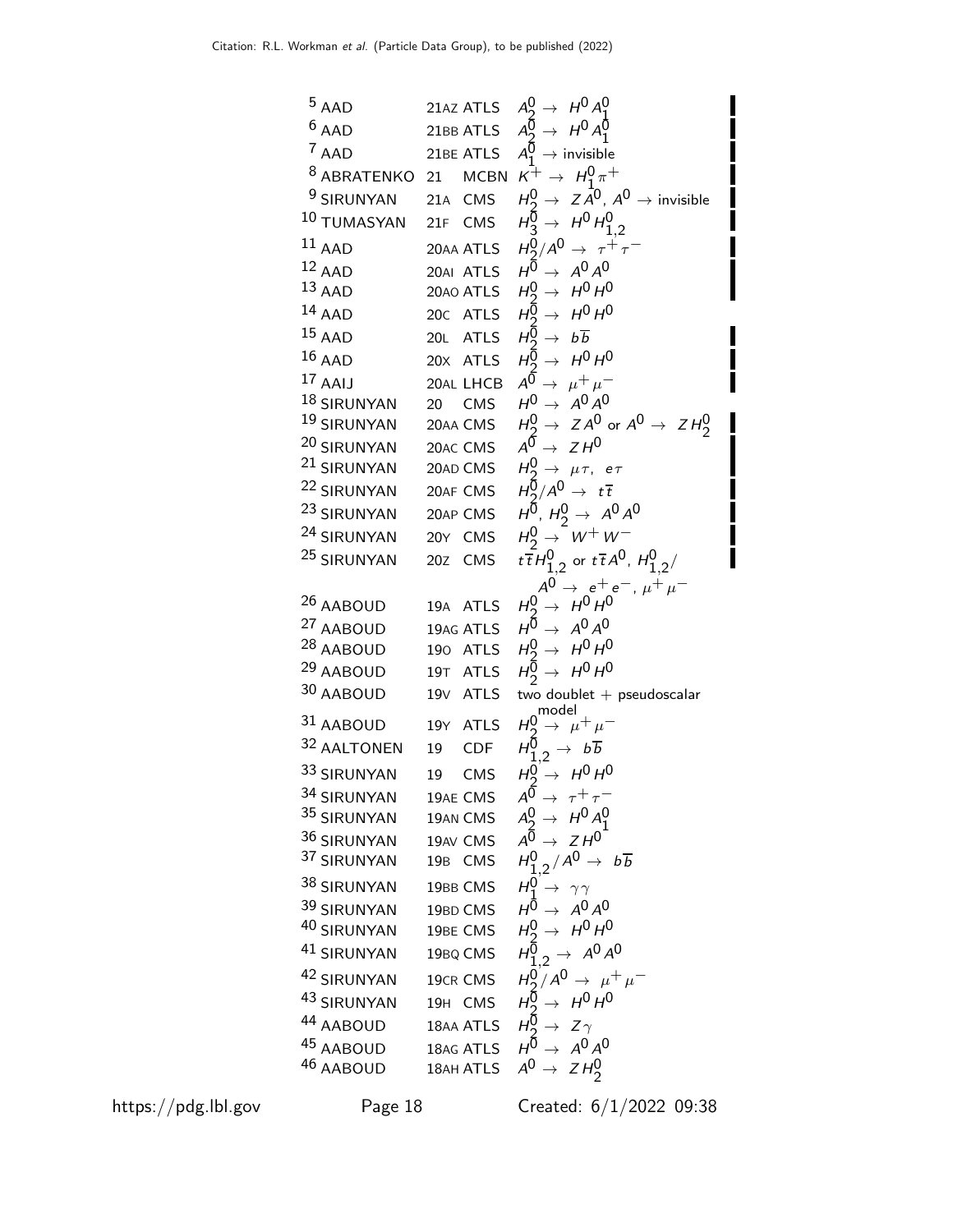47 AABOUD  
\n48 AABOUD  
\n48 AABOUD  
\n48 AABOUD  
\n480 ABDUD  
\n480 ABDUD  
\n480 ABDUD  
\n480 ABDUD  
\n481 ABDUD  
\n481 ABDUD  
\n482 AABOUD  
\n483 ABDUD  
\n484 ABDUD  
\n484 ABDUD  
\n485 B
$$
\rightarrow
$$
 H<sup>0</sup> H<sup>0</sup>  
\n497  
\n409 ABDUD  
\n401 186A TLS  
\n400 B $\rightarrow$  H<sup>0</sup> H<sup>0</sup>  
\n401 18A0 LHEB  
\n411 18A0 LHEB  
\n411 18A0 LHEB  
\n412 140 A<sup>0</sup> A<sup>0</sup> A<sup>0</sup>, A<sup>0</sup> A<sup>0</sup>  
\n414  $\mu$ <sup>-</sup>  
\n425 53 RBUINYAN  
\n4364 LHEB  
\n44  $\mu$ <sup>0</sup> A<sup>0</sup> A<sup>0</sup> A<sup>0</sup>  
\n451 18AQ LHEB  
\n463 HURINYAN  
\n4864 CMS  
\n49  $\rightarrow$  H<sup>0</sup> H<sup>0</sup>  
\n40 61 SIRUNYAN  
\n4864 CMS  
\n49  $\rightarrow$  H<sup>0</sup> H<sup>0</sup>  
\n40 61 SIRUNYAN  
\n4864 CMS  
\n49  $\rightarrow$  H<sup>0</sup> H<sup>0</sup>  
\n49  $\rightarrow$  A<sup>0</sup> A<sup>0</sup>  
\n40 61 SIRUNYAN  
\n486 CMS  
\n49  $\rightarrow$  H<sup>0</sup>  
\n49 ABDUD  
\n401 17 ATLS  
\n403 SIRUNYAN  
\n486 ABDUD  
\n403 SIRUNYAN  
\n487 AEBOUD  
\n49 KHACHATRY...17z CMS  
\n40  $\rightarrow$  A<sup>0</sup> A<sup>0</sup>  
\n40 63 KHACHATRY...17z Z CMS  
\n40  $\rightarrow$  A<sup>0</sup> A

https://pdg.lbl.gov Page 19 Created: 6/1/2022 09:38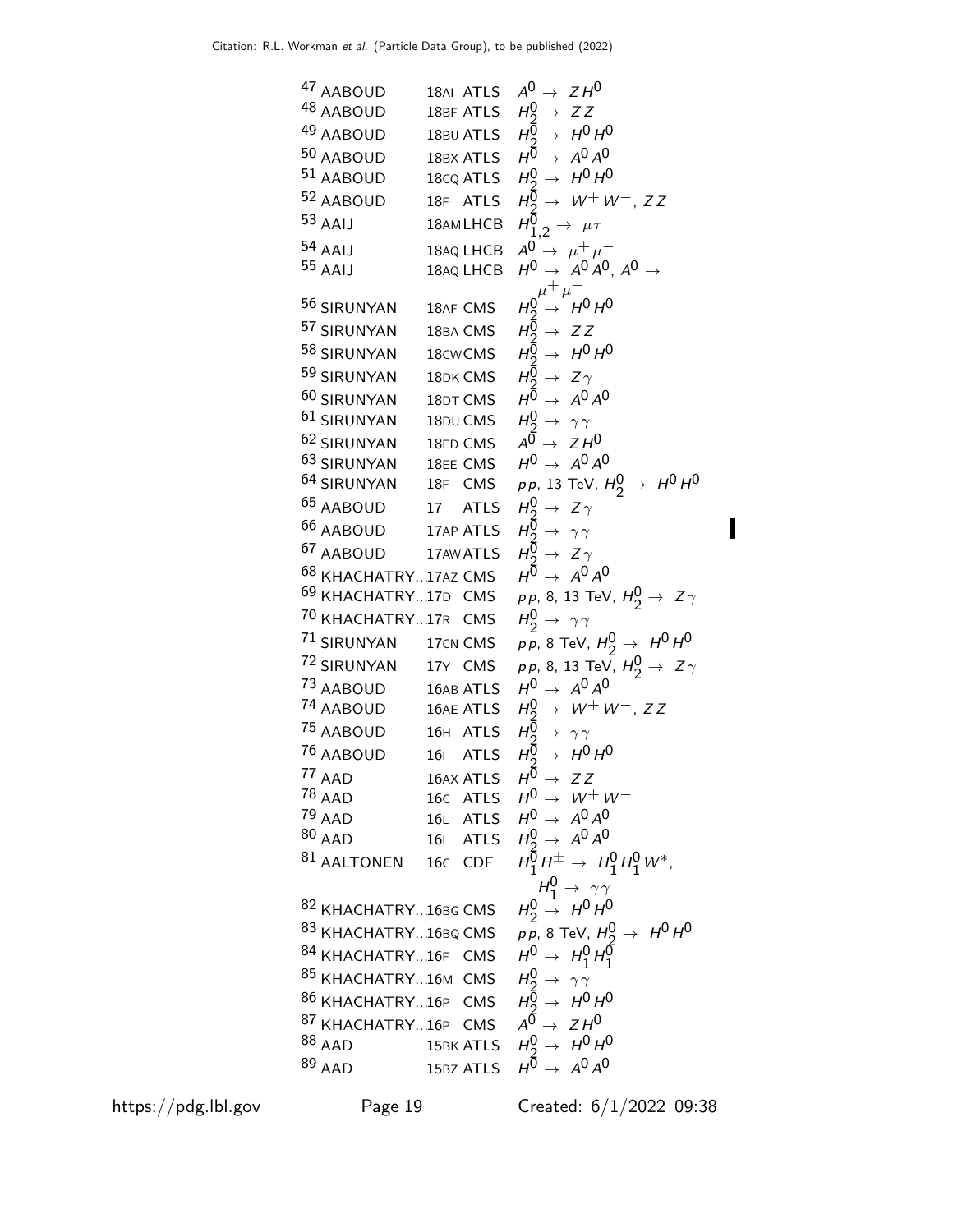AAD 15BZ ATLS H0 <sup>→</sup> <sup>A</sup> A AAD 15CE ATLS H0 <sup>→</sup> <sup>H</sup><sup>0</sup> <sup>H</sup><sup>0</sup> AAD 15<sup>H</sup> ATLS H0 <sup>→</sup> <sup>H</sup><sup>0</sup> <sup>H</sup><sup>0</sup> AAD 15<sup>S</sup> ATLS A0 → Z H0 KHACHATRY...15AWCMS H0 <sup>→</sup> <sup>W</sup>+W−, Z Z KHACHATRY...15BB CMS H0 → γ γ KHACHATRY...15<sup>N</sup> CMS A0 → Z H0 KHACHATRY...15<sup>O</sup> CMS A0 → Z H0 KHACHATRY...15<sup>R</sup> CMS H0 <sup>→</sup> <sup>H</sup><sup>0</sup> <sup>H</sup><sup>0</sup> AAD 14AP ATLS H0 → γ γ AAD 14<sup>M</sup> ATLS H0 <sup>→</sup> <sup>H</sup>±W<sup>∓</sup> <sup>→</sup> H0 W±W∓, H0 → b b CHATRCHYAN 14<sup>G</sup> CMS H0 → W W(∗) KHACHATRY...14<sup>P</sup> CMS H0 → γ γ AALTONEN 13<sup>P</sup> CDF H′0 → H±W∓ → H0 W+W− CHATRCHYAN 13BJ CMS H0 → A0 A0 AALTONEN 11<sup>P</sup> CDF t → b H+, H+ → W+ A0 ABBIENDI 10 OPAL H0 → χe χe SCHAEL 10 ALEP H0 → A A ABAZOV 09<sup>V</sup> D0 H0 → A0 A0 none 3–63 95 109 ABBIENDI 05<sup>A</sup> OPAL A0, Type II model >104 95 110 ABBIENDI 04<sup>K</sup> OPAL H0 → 2 jets ABDALLAH 04 DLPH H0 V V couplings >110.3 95 112 ACHARD 04<sup>B</sup> L3 H0 → 2 jets ACHARD 04<sup>F</sup> L3 Anomalous coupling ABBIENDI 03<sup>F</sup> OPAL e+ e− → H0 Z, H0 → any ABBIENDI 03<sup>G</sup> OPAL H0 <sup>→</sup> <sup>A</sup><sup>0</sup> <sup>A</sup><sup>0</sup> >105.4 95 116,117 HEISTER 02<sup>L</sup> ALEP H0 <sup>→</sup> γ γ >109.1 95 118 HEISTER 02<sup>M</sup> ALEP H0 → 2 jets or τ+ τ− none 12–56 95 119 ABBIENDI 01<sup>E</sup> OPAL A0, Type-II model ACCIARRI 00<sup>R</sup> L3 e+ e− → H0 γ and/or H0 → γ γ ACCIARRI 00<sup>R</sup> L3 e+ e− → e+ e− H0 GONZALEZ... 98<sup>B</sup> RVUE Anomalous coupling KRAWCZYK 97 RVUE (g−2)<sup>µ</sup> ALEXANDER 96<sup>H</sup> OPAL Z → H0 γ

 $^1$  AAD 22A search for the decay chain  $H^0 \rightarrow \,\, A^0 A^0 \rightarrow \,\, \mu^+ \mu^- \,b \overline{b}$  in 139 fb $^{-1}$  of  $\rho \rho$ collisions at  $E_{\text{cm}} = 13$  TeV. See their Fig. 9 for limits on the overall branching fraction in the range  $m_{\tilde{\cal A}^0} =$  16–62 GeV. See also Fig.  $\,$  11 for limits without assuming  ${\cal A}^0$  is pseudoscalar.

<sup>2</sup> AAD 21AF search for production of a heavy  $H_2^0$  state decaying to ZZ in the final states  $\ell^+ \ell^- \ell^{\prime -}$  and  $\ell^+ \ell^- \nu \overline{\nu}$  in 139 fb $^{-1}$  of pp collisions at  $E_{\mathsf{cm}}=13$  TeV. See their Fig. 4 for upper limits on cross section times branching ratio for  $m_{H^0_2} = 0.2$ –2.0 TeV assuming ggF or VBF with narrow width approximation, and Fig. 5 for upper limits on cross section times branching ratio for  $m_{H_2^0}$  $=$  0.4–2.0 TeV assuming ggF, and with several assumptions on its width.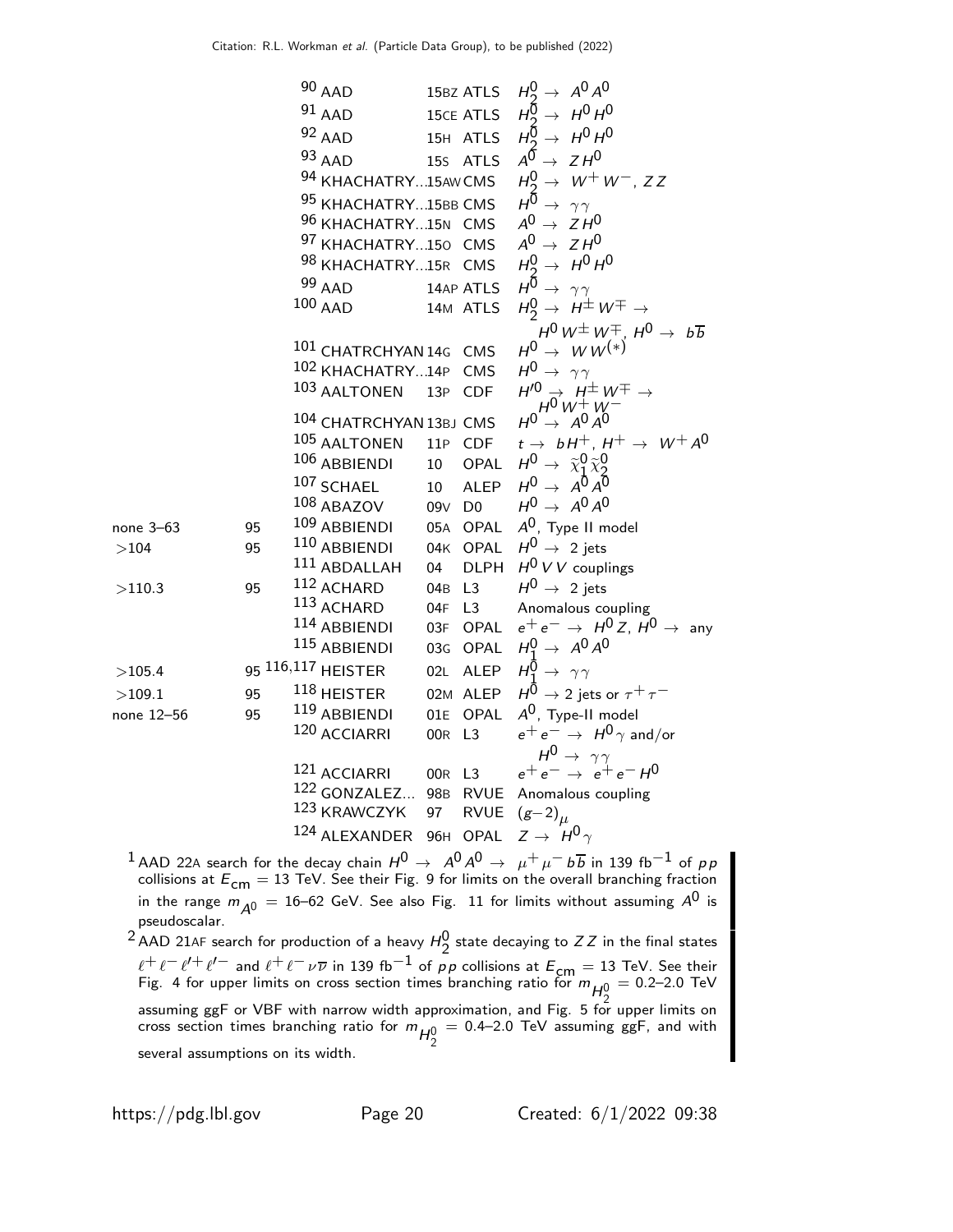- $3$ AAD 21AI search for production of an  $A^0$  in gluon-gluon fusion and in association with a  $b\overline{b}$ , decaying to  $ZH_2^0 \rightarrow \ell^+ \ell^- b\overline{b}$  or  $\ell^+ \ell^- W^+ W^-$  in 139 fb<sup>-1</sup> of pp collisions at  $E_{cm} = 13$  TeV. See their Figs. 9 and 13 for cross section limits for  $m_{A0} = 230-800$ GeV and  $m_{H_2^0}$  $= 130 - 700$  GeV.
- $^4$  AAD 21AY search for production of a scalar resonance decaying to  $\gamma\gamma$  in 139 fb $^{-1}$  of  $\rho\, p$ collisions at  $E_{cm} = 13$  TeV. See their Fig. 5(a) for limits on fiducial cross section times branching ratio for  $m_{H^0_2}=$  0.16–3 TeV with narrow width approximation, and Table 2 with several assumptions on the width.
- $^5$  AAD 21AZ search for production of  $A_2^0$  decaying to  $H^0 A_1^0$  followed by  $H^0\to \gamma\gamma$ ,  $A_1^0\to \gamma\gamma$ invisible in 139 fb<sup>-1</sup> of p p collisions at  $E_{cm} = 13$  TeV. See their Figs. 10–12 for limits in terms of two-Higgs-doublet model plus singlet pseudoscalar and a fermionic Dark Matter particle.
- <sup>6</sup> AAD 21BB search for production of  $A_2^0$  by gluon fusion or associated  $A_2^0$  b  $\overline{b}$  production, decaying to  $H^0 A_0^0$  followed by  $H^0 \to b\overline{b}$ ,  $A_1^0 \to$  invisible in 139 fb<sup>-1</sup> of p p collisions at  $E_{cm} = 13$  TeV. See their Fig. 8 for limits in terms of two-Higgs-doublet plus singlet pseudoscalar model.
- <sup>7</sup> AAD 21BE search for production of  $A_1^0$  associated with a single top quark and either a light quark or a W boson, decaying to invisible final states, in 139 fb<sup>-1</sup> of pp collisions at  $E_{cm} = 13$  TeV. See their Figs. 13–15 for limits in terms of two-Higgs-doublet model plus singlet pseudoscalar, which is assumed to decay to a pair of Dark Matter particles.
- $^8$ ABRATENKO 21 search for a singlet scalar boson  $H_1^0$  having a small mixing with the SM Higgs boson in the decay chain  $K^+ \rightarrow H_1^0 \pi^+, H_1^0 \rightarrow e^+e^-$  from data corresponding to  $1.93 \times 10^{20}$  protons on NuMI target. See their Fig. 2 for limits on the SM Higgs component of  $H_1^0$  for  $m_{H_1^0} =$  3–210 MeV.
- 9 SIRUNYAN 21A search for  $H_2^0 \rightarrow Z A^0$  with  $Z \rightarrow \ell^+ \ell^-$ ,  $A^0$  decaying invisibly, in 137  $fb^{-1}$  of pp collisions at  $E_{cm} = 13$  TeV. See their Fig. 8 for excluded regions in the mass parameter space of two Higgs doublet plus singlet model with a certain choice of the model parameters.
- $^{10}$ TUMASYAN 21F search for gluon fusion production of  $H_3^0$  decaying to  $H^0 H_{1,2}^0 \rightarrow$  $\tau^+\tau^-$  b  $\overline{b}$  in 137 fb $^{-1}$  of pp collisions at  $E_{\mathsf{cm}}=13$  TeV. See their Figs. 5 and 6 for limits on cross section times branching ratios for  $m_{H_{1,2}^0} = 0.06$ –2.8 TeV and  $m_{H_{3}^0}$ =
- 0.24–3.0 TeV.
- $^{11}$  AAD 20AA search for  $H_{2}^{0}/A^{0}$   $\rightarrow$   $~\tau^{+} \tau^{-}$  produced by gluon fusion or *b*-associated production using 139 fb $^{-1}$  of p p collisions at  $E_{\textsf{\scriptsize{cm}}} = 13$  TeV. See their Fig. 2(a), 2(b) for limits on the product of cross section and branching ratio for  $m_{H_2^0}$ ,  $m_{\tilde{A}^0} = 0.2$ –2.5  $-$ TeV.
- <sup>12</sup> AAD 20AI search for  $Z H^0$  production followed by the decay  $H^0 \rightarrow A^0 A^0 \rightarrow b \overline{b} b \overline{b}$ in 36 fb<sup>-1</sup> of pp collisions at  $E_{cm} = 13$  TeV. The search looks for collimated  $A^0 \rightarrow$  $b\overline{b}$  decays and is complementary to AABOUD 18BX. See their Fig. 10 for limits on the product of production cross section and branching ratios in the range  $m_{A0} = 15-30$ GeV.
- $^{13}$  AAD 20A0 search for gluon fusion production of  $H_2^0$  decaying to  $H^0$   $H^0$   $\rightarrow$   $~\tau^+$   $\tau^ b\overline{b}$ (with hadronically decaying  $\tau^+\tau^-$ ) using 139 fb<sup>-1</sup> of pp collisions at  $E_{\textsf{cm}}=$  13 TeV. Limit on the product of production cross section times branching ratios in the range 28–817 fb (95% CL) is given for  $m_{A0} = 1.0$ –3.0 TeV, see their Fig. 13.
- $^{14}$  AAD 20C combine searches for a scalar resonance decaying to  $H^{0}H^{0}$  in 36.1 fb $^{-1}$  of  $pp$  collisions at  $E_{cm} = 13$  TeV from AABOUD 19A, AABOUD 190, AABOUD 18CQ,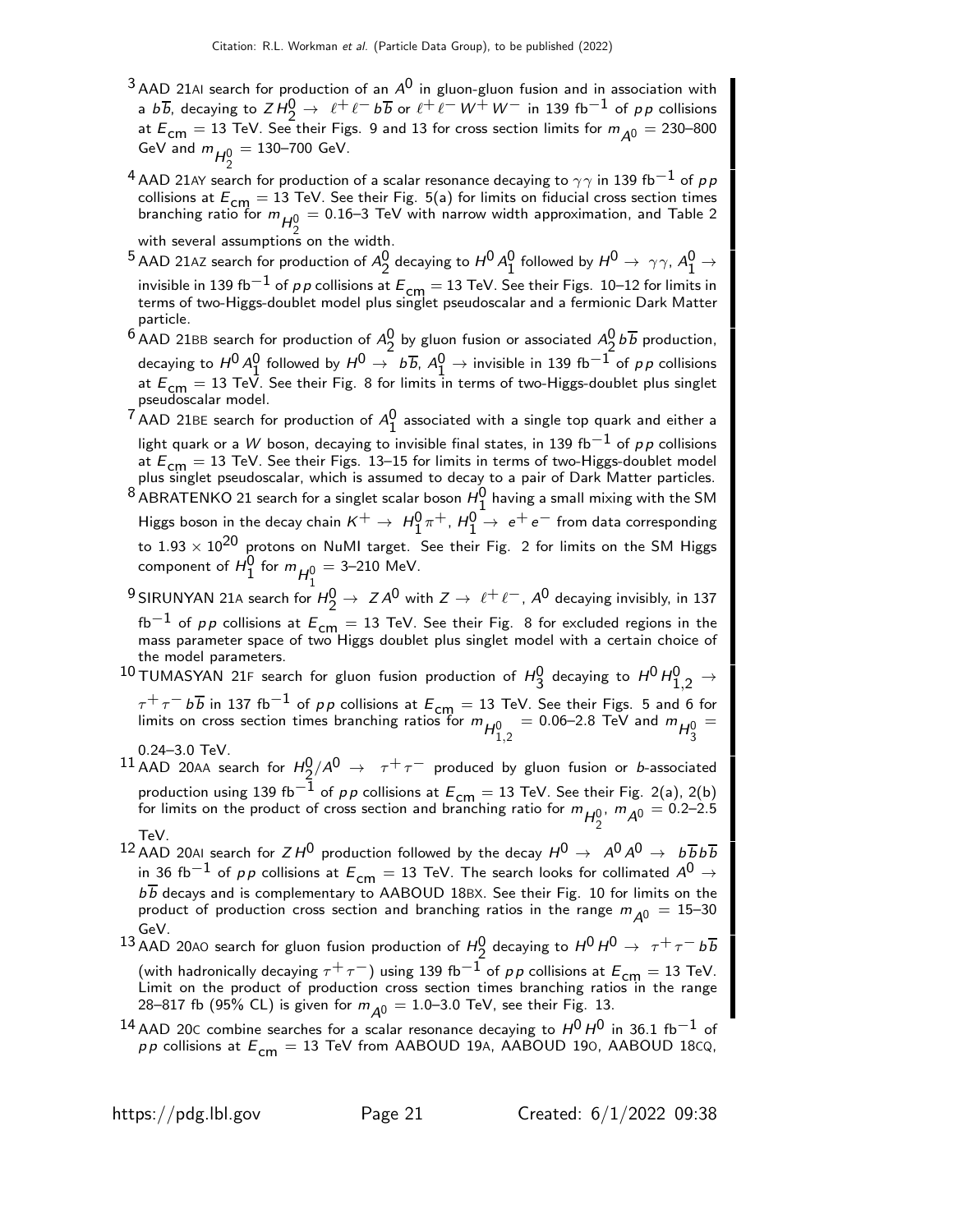AABOUD 19T, AABOUD 18CW, and AABOUD 18BU. See their Fig. 5(a) for limits on cross section times branching ratio for  $m_{\mathcal{H}_2^0}$  $= 0.26 - 3$  TeV.

- <sup>15</sup> AAD 20L search for *b*-associated production of  $H_2^0$  decaying to  $b\overline{b}$  in 27.8 fb<sup>-1</sup> of *pp* collisions at  $E_{cm} = 13$  TeV. See their Fig. 8 for limits on the product of cross section and branching ratio for  $m_{\mathcal{H}_2^0}$  $= 0.45 - 1.4$  TeV.
- $^{16}$  AAD 20X search for vector-boson-fusion production of  $H_2^0$  decaying to  $H^0$   $H^0$  using 126 fb $^{-1}$  of  $\rho\,p$  collisions at  $E_{\mathsf{cm}}=13$  TeV. See their Fig.  $\,$  5 for limits on the product<br>of cross section and branching ratio for the assumptions of a narrow- and broad-width resonance.
- 17 AAIJ 20AL search for dimuon resonance in the mass range 0.2–60 GeV in 5.1 fb<sup>-1</sup> of  $p \, p$ collisions at  $E_{cm} = 13$  TeV, in inclusive and b quark associated production. Displaced decays are searched for for masses below 3 GeV. See their Figs. 7–9 for cross section limits and Fig. 10 for limits for mixing angle in two Higgs doublet plus singlet model (at 90% CL).
- 18 SIRUNYAN 20 search for the decay  $H^0 \to A^0 A^0 \to \tau^+ \tau^- \tau^+ \tau^-$  or  $\tau^+ \tau^- \mu^+ \mu^$ in 35.9 fb $^{-1}$  of  $\rho \rho$  collisions at  $E_{\mathsf{cm}}=13$  TeV. See their Fig.  $\,$  10 for limits on the product of production cross section (normalized to the SM) and branching ratios in the range  $m_{\overline{A}0} = 4-15$  GeV.
- $^{19}$ SIRUNYAN 20AA search for  $H_2^0 \rightarrow Z A^0$ ,  $A^0 \rightarrow b\overline{b}$  or  $A^0 \rightarrow Z H_2^0$ ,  $H_2^0 \rightarrow b\overline{b}$  in 35.9 fb<sup>-1</sup> of pp collisions at  $E_{cm} = 13$  TeV. See their Fig. 7 for limits on the product of cross section and branching ratio for  $m_{\tilde{H}_{2}^{0}} = 0.12$ –1 TeV and  $m_{\tilde{A}^{0}} = 0.03$ –1 TeV.
- <sup>20</sup> SIRUNYAN 20AC search for gluon-fusion production of  $A^0$  decaying to  $ZH^0$  in 35.9  $fb^{-1}$  of pp collisions at  $E_{cm} = 13$  TeV. See their Fig. 5 for limits on the product of cross section and branching ratios for  $m_{\tilde{\cal A}^0}=$  220–400 GeV.

<sup>21</sup> SIRUNYAN 20AD search for lepton-flavor violating decays  $H_2^0 \rightarrow \mu \tau$ ,  $e \tau$  of gluonfusion-produced  $H_0^0$  in 35.9 fb<sup>−1</sup> of *pp* collisions at  $E_{cm} = 13$  TeV. See their Fig. 5 (9) and Table 5 (6) for limits on production cross section times branching ratio for  $m_{H_2^0}$ 

= 0.2–0.9 TeV for the  $\mu \tau$  (e $\tau$ ) final state.

 $^{22}$ SIRUNYAN 20AF search for  $H_2^0/A^0\to~t\,\overline{t}$  with one or two charged leptons in the final state using kinematic variables in 35.9 fb<sup>-1</sup> of pp collisions at  $E_{cm} = 13$  TeV. See their Figs. 5 and 6 for limits on top Yukawa coupling of  $H_2^0$  and  $A^0$  for  $m_{H_2^0}$ ,  $m_{A^0} =$ 

0.4–0.75 TeV for various width assumptions.

- $^{23}$ SIRUNYAN 20AP search for the decay  $H^0$  or  $H^0_2\to\ A^0A^0\to\ \mu^+\mu^-\tau^+\tau^-$  (for  $m_{H^0_2}$ 
	- $=$  300 GeV) with boosted final-state topology in 35.9 fb $^{-1}$  of  $pp$  collisions at  $E_{\mathsf{cm}}=$ 13 TeV. See their Fig. 7 for limits on the product of production cross section (normalized to the SM) and branching ratios in the range  $m_{\tilde{A}^0} = 3.6$ –21 GeV, and Figs.  $8$  and 9 for its interpretation in terms of models with two Higgs doublets plus a singlet.

<sup>24</sup> SIRUNYAN 20Y search for gluon-fusion and vector-boson-fusion production of  $H_2^0$  decaying to  $W^+W^-$  in the final states  $\ell\nu\ell\nu$  and  $\ell\nu q\bar{q}$  in 35.9 fb<sup>-1</sup> of pp collisions at  $E_{\text{cm}} = 13$  TeV. See their Fig. 6 for limits on the product of cross section and branching ratio for  $m_{H_2^0} = 0.2$ –3 TeV.

<sup>25</sup> SIRUNYAN 20Z search for  $H_{1,2}^0$  or  $A^0$  production in association with a  $t\,\overline{t}$  pair, decaying to  $e^+e^-$  or  $\mu^+\mu^-$ , in 137 fb $^{-1}$  of pp collisions at  $E_{\mathsf{cm}}=13$  TeV. See their Fig. 12 for limits on production cross section times branching ratio for  $m_{H_{1,2}^0}$ ,  $m_{A^0} = 15$ –75<br>CoM and 109, 249 CoM

GeV and 108–340 GeV.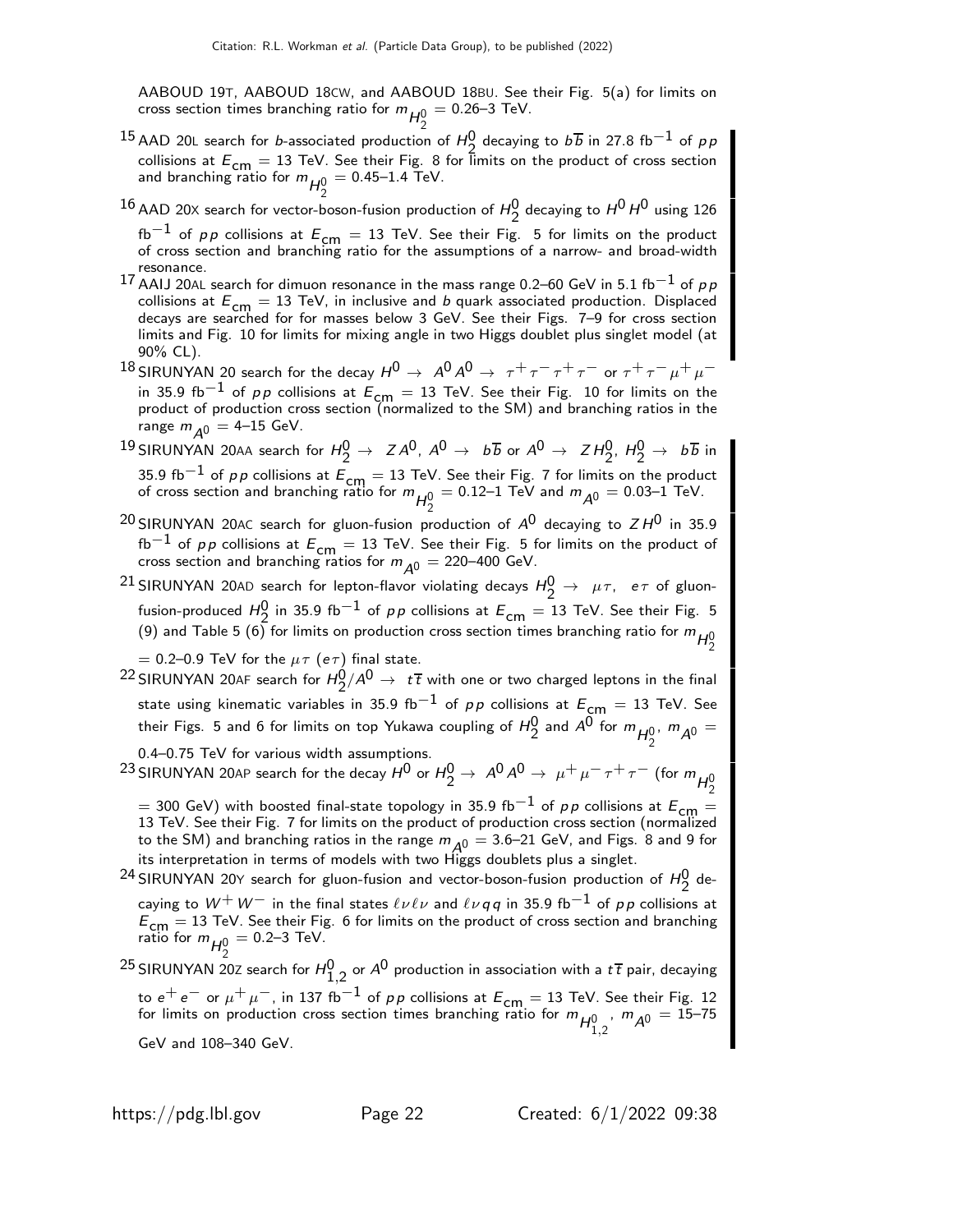- $^{26}$ AABOUD 19A search for a narrow scalar resonance decaying to  $H^0\,H^0\,\rightarrow\,\,b\,\overline{b}\,b\,\overline{b}$  in 27.5–36.1 fb $^{-1}$  of pp collisions at  $E_{cm} = 13$  TeV. See their Fig. 9(a) for limits on cross section times branching ratios for  $m_{\overline{H}_2^0}$  $= 0.26 - 3$  TeV.
- $^{27}$  AABOUD 19AG search for the decay  $H^0 \rightarrow\ A^0 A^0 \rightarrow\ \mu^+ \mu^- \,b \overline{b}$  in 36.7 fb $^{-1}$  of  $\rho \rho$ collisions at  $E_{cm} = 13$  TeV. See their Fig. 6 (a) for limits on the product of production cross section (normalized to the SM) and branching ratios in the range  $m_{\tilde{A}^0} = 20$ –60 GeV.
- <sup>28</sup> AABOUD 190 search for a scalar resonance decaying to  $H^0 H^0 \rightarrow b\overline{b}W W^*$  in 36.1  ${\rm fb^{-1}}$  of  $pp$  collisions at  $E_{\mathsf{cm}}=13$  TeV. See their Fig. 12 (left) for limits on cross section times branching ratio for  $m_{\mathcal{H}_2^0}$  $= 0.5 - 3$  TeV.
- <sup>29</sup> AABOUD 19T search for a scalar resonance decaying to  $H^0 H^0 \rightarrow W W^* W W^*$  in 36.1 fb<sup>-1</sup> of pp collisions at  $E_{cm} = 13$  TeV. See their Fig. 3 for limits on cross section times branching ratio for  $m_{\mathcal{H}_2^0}$  $=$  260–500 GeV, assuming SM decay rates for the  $H^\mathsf{0}$ .
- 30 AABOUD 19<sup>V</sup> combine published ATLAS data to constrain two-Higgs-doublet plus singlet pseudoscalar model with  $A_1^0$  decaying to invisible final states. See their Fig. 19 for excluded parameter regions.
- 31 AABOUD 19Y search for a narrow scalar resonance produced by gluon fusion or b associated production, decaying to  $\mu^+ \mu^-$  in 36.1 fb<sup>-1</sup> of pp collisions at  $E_{\text{cm}} = 13$  TeV. See their Figs. 4 and 5(a) for cross section limits for  $m_{\mathcal{H}_2^0}$  $= 0.2 - 1.0$  TeV.
- <sup>32</sup> AALTONEN 19 search for *b* associated production of a scalar particle decaying to  $b\overline{b}$  in 5.4 fb $^{-1}$  of  $p\overline{p}$  collisions at  $E_{\mathsf{cm}}=1.96$  TeV. See their Fig. 3 for limits on cross section times branching ratio for  $m_{H_{1,2}^0}$  $= 100 - 300$  GeV.
- 33 SIRUNYAN 19 search for a narrow scalar resonance decaying to  $H^0 H^0 \rightarrow \gamma \gamma b \overline{b}$  in 35.9 fb<sup>-1</sup> of pp collisions at  $E_{cm} = 13$  TeV. See their Fig. 9 (left) for limits on cross section times branching ratios for  $m_{\mathcal{H}_2^0}$  $= 260 - 900$  GeV.
- $34$  SIRUNYAN 19AE search for a scalar resonance produced in association with a  $b\overline{b}$  pair, decaying to  $\tau^+ \tau^-$  in 35.9 fb $^{-1}$  of pp collisions at  $E_{\textsf{cm}}=13$  TeV. See their Fig. 4 for cross section limits for  $m_{\tilde{\cal A}^0} =$  25–70 GeV.
- $^{35}$ SIRUNYAN 19AN search for production of  $A_2^0$  decaying to  $H^0 A_1^0$  followed by  $H^0 \rightarrow$  $b\overline{b}$ ,  $A_1^0 \rightarrow$  invisible in 35.9 fb<sup>-1</sup> of *p p* collisions at  $E_{cm} = 13$  TeV, in the mass range  $m_{A_2^0}$  = 0.2–1.6 TeV,  $m_{A_1^0}$  = 0.15–0.5 TeV. See their Fig. 6 for limits in terms of  $\frac{\epsilon_{2}}{\epsilon_{2}}$ two-Higgs-doublet plus singlet pseudoscalar model.
- $36$  SIRUNYAN 19AV search for a scalar resonance produced by gluon fusion or b-associated production, decaying to  $Z H^0 \, \rightarrow \ \, \ell^+ \, \ell^- \, b \, \overline b \,\, (\ell\,=\,e,\, \mu)$  or  $\nu \, \overline{\nu} \, b \, \overline{b}$  in 35.9 fb $^{-1}$  of  $\rho \, p$ collisions at  $E^{}_{\mathsf{cm}}=13$  TeV. See their Fig. 5 for cross section limits for  $m^{}_{\mathcal{A}^0}=0.22\text{--}1.0$ TeV.
- 37 SIRUNYAN 19<sup>B</sup> search for gluon fusion production of narrow scalar resonance with large transverse momentum, decaying to  $b\overline{b}$ , in 35.9 fb $^{-1}$  of  $p\,p$  collisions at  $E_{\mathsf{cm}}=13$  TeV.<br>See their Figs. 7 and 8 for limits on cross section times branching ratio for the resonance mass of 50–350 GeV.
- $^{38}$ SIRUNYAN 19BB search for the decay  $H_1^0 \rightarrow \ \gamma \gamma$  in 19.7 fb $^{-1}$  of  $\rho \rho$  collisions at  $E_{\sf cm}$  $=$  8 TeV and 35.9 fb $^{-1}$  at  $E_{\text{cm}} = 13$  TeV. See their Figs. 4–6 for limits on cross section times branching ratio for  $m_{H_1^0} =$  80–110 GeV (some results in Fig. 5 for  $m_{H_1^0}$  $= 70 - 110$ GeV).
- 39 SIRUNYAN 19BD search for the decay  $H^0 \to A^0 A^0 \to \mu^+ \mu^- b \overline{b}$  in 35.9 fb<sup>-1</sup> of pp collisions at  $E_{cm} = 13$  TeV. See their Fig. 5 for limits on the product of cross section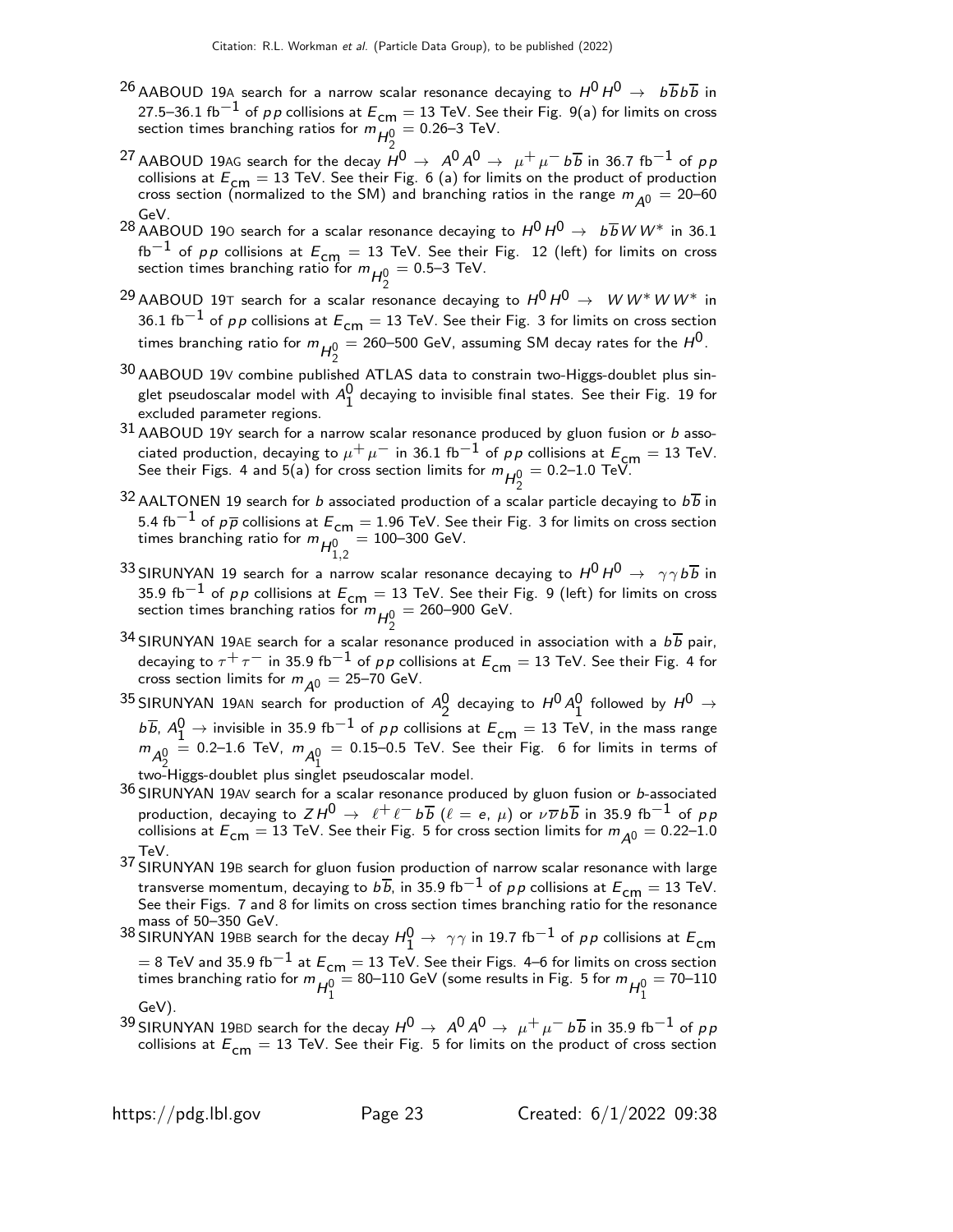times branching ratios in the range  $m_{A0} = 20$ –62.5 GeV. See also their Figs. 6 and 7 for interpretation of the data in terms of models with two Higgs doublets and a singlet.  $^{40}$ SIRUNYAN 19BE combine searches for  $H_2^0 \rightarrow\ H^0\, H^0$  in 35.9 fb $^{-1}$  of  $\rho\, p$  collisions at

 $E_{cm} = 13$  TeV in various  $H^0$  decay modes, from SIRUNYAN 18A, SIRUNYAN 18AF, SIRUNYAN 18CW, SIRUNYAN 19, and SIRUNYAN 19H. See their Fig. 3 for limits on cross section times branching ratios for  $m_{\mathcal{H}_2^0}$  $= 0.25 - 3$  TeV.

 $^{41}$ SIRUNYAN 19BQ search for production of  $H_{1,2}^0$  decaying to  $A^0\,A^0\rightarrow\ \mu^+\,\mu^-\,\mu^+\,\mu^-$  in

35.9 fb<sup>−1</sup> of *p p* collisions at  $E_{\text{cm}} = 13$  TeV. See their Fig. 2 for limits on cross section times branching ratio for  $m_{H_{1,2}^0} = 90$ –150 GeV,  $m_{A^0} = 0.25$ –3.55 GeV.

<sup>42</sup> SIRUNYAN 19CR search for production of  $H_2^0/A^0$  in gluon fusion and in association with a b $\overline{b}$  pair, decaying to  $\mu^+ \mu^-$  in 35.9 fb $^{-1}$  of p $\rho$  collisions at  $E_{\mathsf{cm}}=$  13 TeV. See their<br>Fig. 6 for limits on cross section times branching ratio.

43 SIRUNYAN 19H search for a narrow scalar resonance decaying to  $H^0 H^0 \rightarrow b \overline{b} b \overline{b}$  in 35.9 fb $^{-1}$  of pp collisions at  $E_{\text{cm}} = 13$  TeV, where one  $b\overline{b}$  pair is resolved and the other not. Limits on cross section times branching ratios for  $m_{H_2^0}$  $= 0.75 - 1.6$  TeV are

obtained and combined with data from SIRUNYAN 18AF. See their Fig. 5 (right).

- 44 AABOUD 18AA search for production of a scalar resonance decaying to  $Z\gamma$ , with Z decaying hadronically, in 36.1 fb<sup>-1</sup> of pp collisions at  $E_{cm} = 13$  TeV. See their Fig. 8(a) for limits on cross section times branching ratio for  $\mathsf{m}_{H^0_2}^{\bullet\bullet}=1.0\text{--}6.8$  TeV.
- $^{45}$ AABOUD 18AG search for the decay  $H^0\rightarrow\,\,\,$   $A^0 A^0\,\rightarrow\,\,\,\, \gamma\gamma g\,g$  in 36.7 fb $^{-1}$  of  $\rho\,\rho$ collisions at  $E_{\text{cm}} = 13$  TeV. See their Fig. 2 and Table 6 for cross section limits in the range  $m_{\overline{A^0}} = 20$ –60 GeV.
- $46$  AABOUD 18AH search for production of an  $A^0$  in gluon-gluon fusion and in association with a  $b\overline{b}$ , decaying to  $ZH_2^0 \rightarrow \ell^+\ell^- b\overline{b}$  in 36.1 fb<sup>-1</sup> of pp collisions at  $E_{cm} =$ 13 TeV. See their Fig. 5 for cross section limits for  $m_{\tilde{A}^0} = 230$ –800 GeV and  $m_{\tilde{H}^0_2}$ =

- $^{47}\,$ AABOUD 18AI search for production of an  $A^0$  in gluon-gluon fusion and in association with a  $b\overline{b}$ , decaying to ZH $^0$  in the final states  $\nu\overline{\nu} b\overline{b}$  and  $\ell^+\ell^ b\overline{b}$  in 36.1 fb $^{-1}$  of  $\rho\overline{p}$ collisions at  $E_{cm} = 13$  TeV. See their Fig. 6 for cross section limits for  $m_{A^0} = 0.2$ –2 TeV. See also AABOUD 18CC.
- <sup>48</sup> AABOUD 18BF search for production of a heavy  $H_2^0$  state decaying to ZZ in the final states  $\ell^+ \ell^- \ell^+ \ell^-$  and  $\ell^+ \ell^- \nu \overline{\nu}$  in 36.1 fb $^{-1}$  of pp collisions at  $E_{\textsf{cm}}=13$  TeV. See their Fig. 6 for upper limits on cross section times branching ratio for  $m_{\overline{H^0_2}}=0.2\text{--}1.2$ 2 TeV assuming ggF or VBF with the NWA. See their Fig. 7 for upper limits on cross section times branching ratio for  $m_{H_2^0}$  $=$  0.4–1.0 TeV assuming ggF, and with several
- assumptions on its width.
- 49 AABOUD 18BU search for a narrow scalar resonance decaying to  $H^0 H^0 \rightarrow \gamma \gamma W W^*$ in 36.1 fb<sup>−1</sup> of pp collisions at  $E_{\text{cm}} = 13$  TeV. See their Fig. 4 for limits on cross section times branching ratios for  $m_{H_2^0}$  $= 260 - 500$  GeV.
- $^{50}$  AABOUD 18BX search for associated production of  $W$   $H^0$  or  $Z$   $H^0$  followed by the decay  $H^0 \rightarrow A^0 A^0 \rightarrow b \overline{b} b \overline{b}$  in 36.1 fb $^{-1}$  of pp collisions at  $E_{\mathsf{cm}=2}$  = 13 TeV. See their Fig. 9 for limits on cross section times branching ratios for  $m_{\tilde{A}^0} = 20$ –60 GeV. See also their

Fig. 10 for the dependence of the limit on  $A^0$  lifetime.

 $^{51}$  AABOUD 18CQ search for a narrow scalar resonance decaying to  $H^0$   $H^0$   $\rightarrow$   $\,$   $\, b \overline{b} \tau^+ \tau^$ in 36.1 fb<sup>−1</sup> of pp collisions at  $E_{\text{cm}} = 13$  TeV. See their Fig. 2 (above) for limits on cross section times branching ratios for  $m_{\mathcal{H}_2^0}$  $= 260 - 1000$  GeV.

<sup>130–700</sup> GeV.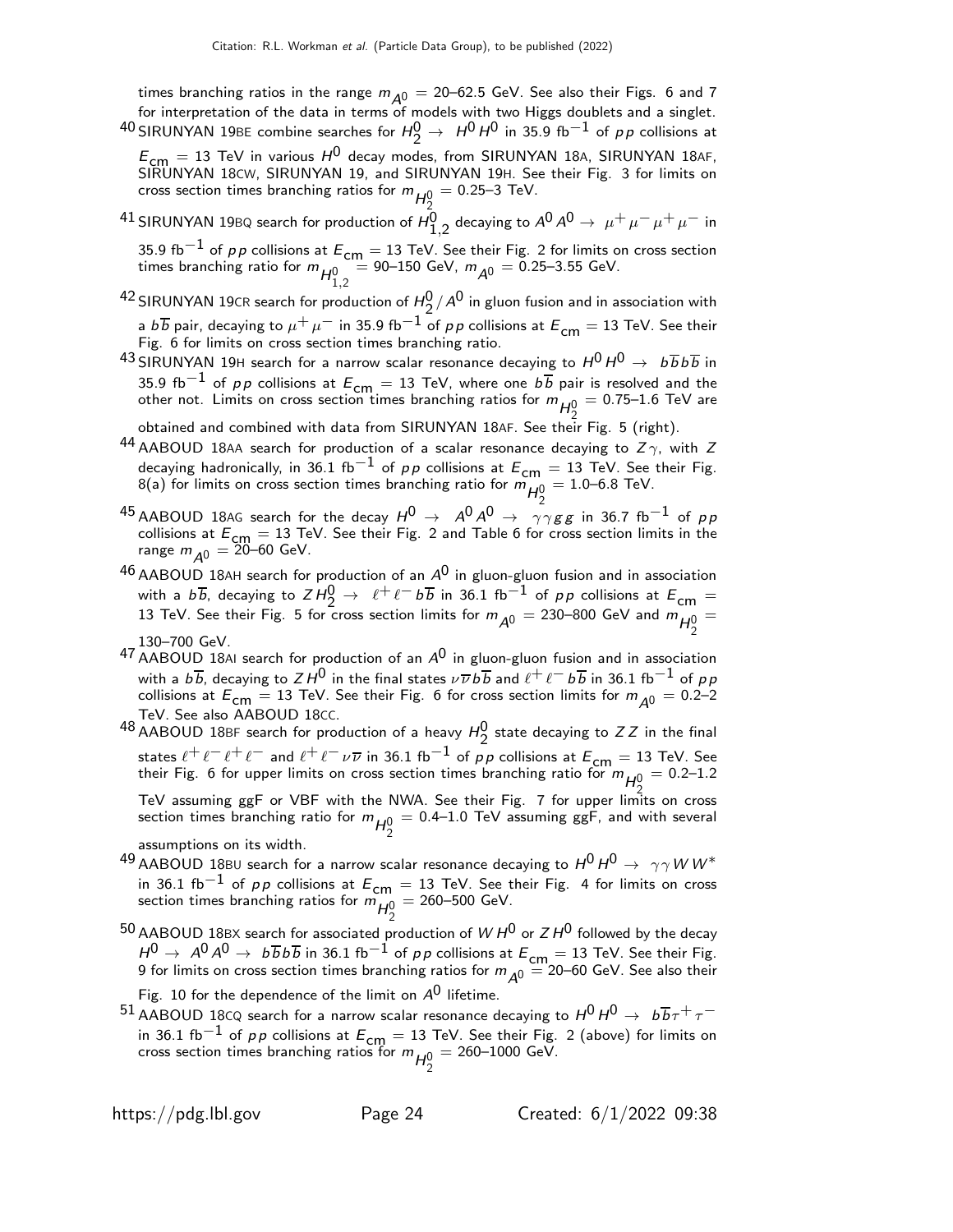- $^{52}$  AABOUD 18F search for production of a narrow scalar resonance decaying to  $W^+W^$ and Z Z, followed by hadronic decays of W and Z, in 36.7 fb<sup>-1</sup> of pp collisions at  $E_{cm}$ = 13 TeV. See their Fig. 5(c) for limits on cross section times branching ratio for  $m_{H_2^0}$
- $= 1.2 3.0$  TeV. 53 AAIJ 18AM search for gluon-fusion production of  $H_{1,2}^0$  decaying to  $\mu\tau$  in 2 fb $^{-1}$  of  $\rho\, p$ collisions at  $E_{cm} = 8$  TeV. See their Fig. 2 for limits on cross section times branching ratio for  $m_{H_{1,2}^0}$  $= 45 - 195$  GeV.
- $^{54}$  AAIJ 18AQ search for gluon-fusion production of a scalar particle  $A^0$  decaying to  $\mu^+ \, \mu^$ in 1.99 fb $^{-1}$  of pp collisions at  $E_{\mathsf{cm}}=8$  TeV and 0.98 fb $^{-1}$  at  $E_{\mathsf{cm}}=7$  TeV. See their Fig. 4 for limits on cross section times branching ratio for  $m_{A^0} = 5.5$ –15 GeV (using the  $E_{cm} = 8$  TeV data set).
- 55 AAIJ 18AQ search for the decay  $H^0 \to A^0 A^0$ , with one of the  $A^0$  decaying to  $\mu^+ \mu^-$ , in 1.99 fb<sup>-1</sup> of p p collisions at  $E_{cm} = 8$  TeV and 0.98 fb<sup>-1</sup> at  $E_{cm} = 7$  TeV. See their Fig. 5 (right) for limits on the product of branching ratios for  $m_{\tilde{A}^0} = 5.5$ –15 GeV (using the  $E_{cm} = 8$  TeV data set).
- 56 SIRUNYAN 18AF search for a narrow scalar resonance decaying to  $H^0 H^0 \rightarrow b \overline{b} b \overline{b}$  in 35.9 fb $^{-1}$  of pp collisions at  $E_{\text{cm}} = 13$  TeV, where both  $b\overline{b}$  pairs are not resolved. See their Fig. 9 for limits on cross section times branching ratios for  $m_{H^0_2}$  $= 0.75 - 3$  TeV.
- 57 SIRUNYAN 18BA search for production of a heavy  $H_2^0$  state decaying to ZZ in the final states  $\ell^+\ell^- \ell^+\ell^-$ ,  $\ell^+\ell^ q\overline{q}$ , and  $\ell^+\ell^-\nu\overline{\nu}$  in 35.9 fb $^{-1}$  of  $p\,p$  collisions at  $E_{\mathsf{cm}}=$  13 TeV. See their Figs. 10 and 11 for upper limits on cross section times branching ratio for  $m_{H_2^0}$  $=$  0.13–3 TeV with several assumptions on its width and on the fraction of

Vector-Boson-Fusion of the total production cross section.

- $^{58}$  SIRUNYAN 18CW search for a narrow scalar resonance decaying to  $H^0 H^0 \rightarrow b \overline{b} b \overline{b}$  in 35.9 fb<sup>-1</sup> of pp collisions at  $E_{\text{cm}} = 13$  TeV, where both  $b\overline{b}$  pairs are resolved. See their Fig. 9 for limits on cross section times branching ratios for  $m_{H_2^0}$  $= 260 - 1200 \text{ GeV}.$
- <sup>59</sup> SIRUNYAN 18DK search for production of a scalar resonance decaying to  $Z\gamma$ , with Z decaying to  $\ell^+ \ell^-$  or hadronically, in 35.9 fb $^{-1}$  of pp collisions at  $E_{cm} = 13$  TeV. See their Fig. 7 for limits on cross section times branching ratio for  $m_{H_2^0}$  $= 0.35 - 4$  TeV for

different assumptions on the width of the resonance.

- 60 SIRUNYAN 18DT search for the decay  $H^0 \to A^0 A^0 \to \tau^+ \tau^- b \overline{b}$  in 35.9 fb<sup>-1</sup> of pp collisions at  $E_{cm} = 13$  TeV. See their Fig. 7 for limits on the product of branching ratios in the range  $m_{A0} = 15$ –60 GeV. See also their Fig. 8 for interpretation of the data in terms of models with two Higgs doublets and a singlet.
- 61 SIRUNYAN 18DU search for production of a narrow scalar resonance decaying to  $\gamma\gamma$  in 35.9 fb $^{-1}$  (taken in 2016) of pp collisions at  $E_{\textsf{cm}}=13$  TeV. See their Fig. 3 (right) for limits on cross section times branching ratio for  $m_{\overline{H^0_2}} = 0.5\text{--}5$  TeV for several values

- 2 of its width-to-mass ratio. 62 SIRUNYAN 18ED search for production of an A0 in gluon-gluon fusion and in association with a  $b\overline{b}$ , decaying to  $Z H^{\overline{0}}$  in the final states  $\nu\overline{\nu} b\overline{b}$  or  $\ell^+ \ell^ b\overline{b}$  in 35.9 fb $^{-1}$  of  $\rho\overline{p}$ collisions at  $E_{\mathsf{cm}}=13$  TeV. See their Fig. 8 for cross section limits for  $m_{\mathsf{A}^0}=0.8$ –2 TeV.
- $^{63}$  SIRUNYAN 18EE search for the decay  $H^0 \rightarrow A^0 A^0 \rightarrow \mu^+ \mu^- \tau^+ \tau^-$  in 35.9 fb $^{-1}$  of pp collisions at  $E_{cm} = 13$  TeV. See their Fig. 4 for limits on the product of branching ratios in the range  $\ddot{m}_{\dot{A}^0} = 15$ –62.5 GeV, normalized to the SM production cross section.<br>See also their Fig. 5 for interpretation of the data in terms of models with two Higgs doublets and a singlet.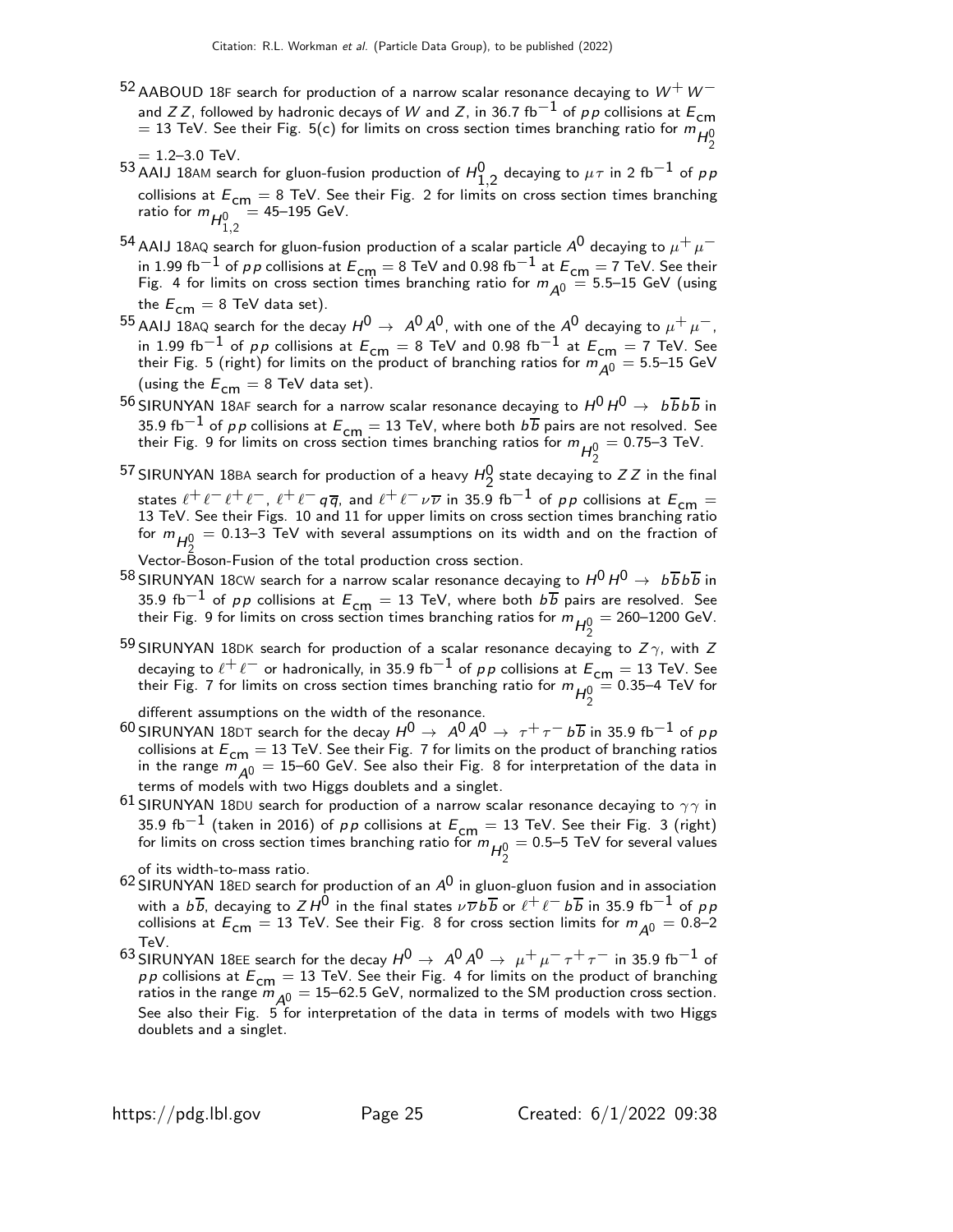- <sup>64</sup> SIRUNYAN 18F search for a narrow scalar resonance decaying to  $H^0$   $H^0$   $\rightarrow$   $\,$   $\,$   $\! W$   $\! W$   $\! b \overline{b}$  or  $ZZb\overline{b}$  in the final state  $\ell\ell\nu\nu b\overline{b}$  in 35.9 fb<sup>-1</sup> of pp collisions at  $E_{\text{cm}} = 13$  TeV. See their Fig. 7 for limits on cross section times branching ratios for  $m_{H^0_2}$  $= 250 - 900$  GeV.
- $^{65}$  AABOUD 17 search for production of a scalar resonance decaying to Z $\gamma$  in 3.2 fb $^{-1}$  of  $pp$  collisions at  $E_{cm} = 13$  TeV. See their Fig. 4 for the limits on cross section times branching ratio for  $m_{H_2^0}$  $= 0.25 - 3.0$  TeV.
- $^{66}$  AABOUD 17AP search for production of a scalar resonance decaying to  $\gamma\gamma$  in 36.7 fb $^{-1}$ of p p collisions at  $E_{\text{cm}} = 13$  TeV. See their Fig. 4(a) for limits on fiducial cross section times branching ratio for  $m_{\mathcal{H}_2^0}$  $= 0.2$ –2.7 TeV with narrow width approximation.
- $^{67}$  AABOUD 17AW search for production of a scalar resonance decaying to Z  $\gamma$  in 36.1 fb $^{-1}$ of *p p* collisions at  $E_{\text{cm}} = 13$  TeV. See their Fig. 7 for limits on cross section times branching ratio for  $m_{H_2^0}^{\cdots}$  $= 0.25 - 2.4$  TeV.
- 68 KHACHATRYAN 17AZ search for the decay  $H^0 \to A^0 A^0 \to \tau^+ \tau^- \tau^+ \tau^-$ ,  $\mu^+ \mu^- b \overline{b}$ , and  $\mu^+ \mu^- \tau^+ \tau^-$  in 19.7 fb<sup>-1</sup> of pp collisions at  $E_{\text{cm}} = 8$  TeV. See their Figs. 4, 5, and 6 for cross section limits in the range  $m_{A^0} = 5-62.5$  GeV. See also their Figs. 7, 8, and 9 for interpretation of the data in terms of models with two Higgs doublets and a singlet.
- 69 KHACHATRYAN 17D search for production of a scalar resonance decaying to  $Z\gamma$  in 19.7  $f_{\rm b}^{-1}$  of pp collisions at  $E_{\rm cm} = 8$  TeV and 2.7 fb $^{-1}$  at  $E_{\rm cm} = 13$  TeV. See their Figs. 3 and 4 for the limits on cross section times branching ratio for  $m_{H^0_2}$  $= 0.2 - 2.0$  TeV.
- $^{70}$ KHACHATRYAN 17R search for production of a narrow scalar resonance decaying to  $\gamma\gamma$ in 12.9 fb $^{-1}$  (taken in 2016) of pp collisions at  $E_{\text{cm}} = 13$  TeV. See their Fig. 2 for limits on cross section times branching ratio for  $m_{H^0_2}=$  0.5–4.5 TeV for several values of

2 its width-to-mass ratio. Limits from combination with KHACHATRYAN 16M are shown in their Figs. 4 and 6.

 $^{71}$  SIRUNYAN 17CN search for a narrow scalar resonance decaying to  $H^0H^0\rightarrow~b\overline{b}\tau^+\tau^$ in 18.3 fb $^{-1}$  of p $p$  collisions at  $E_{\mathsf{cm}}=8$  TeV. See their Fig. 5 (above) and Table II for limits on the cross section times branching ratios for  $m_{H_2^0}$  $= 0.3$ –1 TeV, and

Fig. 6 (above) and Table III for the corresponding limits by combining with data from KHACHATRYAN 16BQ and KHACHATRYAN 15R.

- $^{72}$ SIRUNYAN 17Y search for production of a scalar resonance decaying to Z  $\gamma$  in 19.7 fb $^{-1}$ of p p collisions at  $E_{cm} = 8$  TeV and 2.7 fb<sup>-1</sup> at  $E_{cm} = 13$  TeV. See their Figs. 3, 4 and Table 3 for limits on cross section times branching ratio for  $m_{H^0_2} =$  0.7–3.0 TeV,
	- and Fig. 5 for the corresponding limits for  $m_{H_2^0} = 0.2$ –3.0 TeV from  $\frac{n_2}{2}$  $= 0.2$ –3.0 TeV from combination with KHACHATRYAN 17D data.
- $^{73}$ AABOUD 16AB search for associated production of  $WH^0$  with the decay  $H^0$   $\rightarrow$  $A^{0}A^{0} \rightarrow b \overline{b} b \overline{b}$  in 3.2 fb $^{-1}$  of pp collisions at  $E_{\textsf{cm}}=13$  TeV. See their Fig. 8 for limits on cross section times branching ratios for  $m_{\cal \hat{A}}$ 0  $=$  20–60 GeV.
- $^{74}$  AABOUD 16AE search for production of a narrow scalar resonance decaying to  $W^+W^$ and Z Z in 3.2 fb $^{-1}$  of pp collisions at  $E_{\text{cm}} = 13$  TeV. See their Fig. 4 for limits on cross section times branching ratio for  $m\llap{/}{\bar q}\llap{/}{2}$  $= 0.5 - 3$  TeV.
- $^{75}$  AABOUD 16H search for production of a scalar resonance decaying to  $\gamma\gamma$  in 3.2 fb<sup>-1</sup> of pp collisions at  $E_{cm} = 13$  TeV. See their Fig. 12 for limits on cross section times branching ratio for  $m_{H_2^0}$  $= 0.2$ –2 TeV with different assumptions on the width.
- <sup>76</sup> AABOUD 161 search for a narrow scalar resonance decaying to  $H^0$   $H^0$   $\rightarrow$   $~$   $b\overline{b}$   $b\overline{b}$  in 3.2 fb<sup>−1</sup> of pp collisions at  $E_{cm} = 13$  TeV. See their Fig. 10(c) for limits on cross section times branching ratios for  $\dddot{m}_{H^{0}_{2}}$  $= 0.5 - 3$  TeV.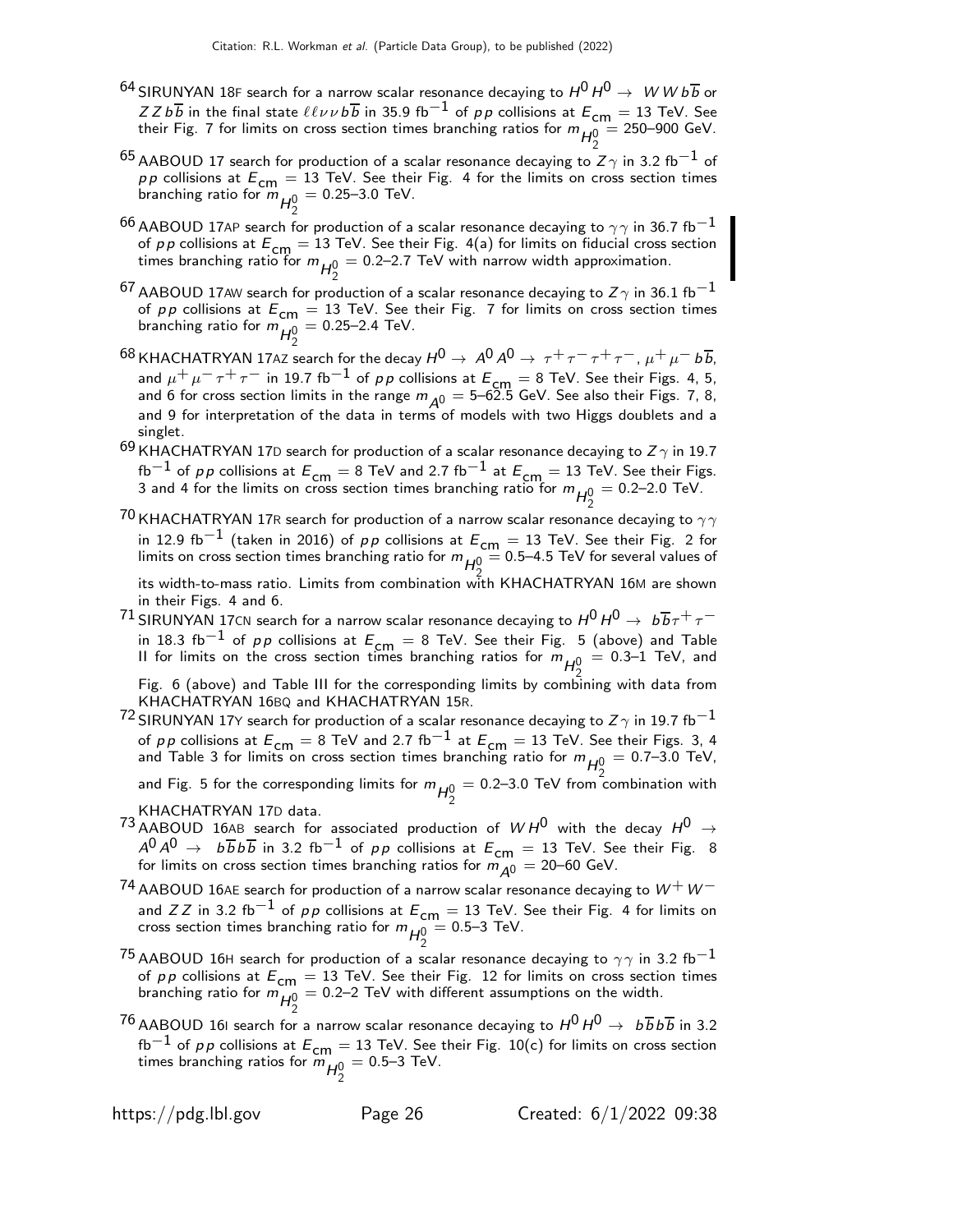- $^{77}$  AAD 16AX search for production of a heavy  $H^0$  state decaying to ZZ in the final states  $\ell^+\ell^-\ell^+\ell^-$ ,  $\ell^+\ell^-\nu\overline{\nu}$ ,  $\ell^+\ell^-\,q\overline{q}$ , and $\nu\overline{\nu}\,q\overline{q}$  in 20.3 fb $^{-1}$  of pp collisions at  $E_{\mathsf{cm}}=8$ TeV. See their Fig.12 for upper limits on  $\sigma(H^0)$  B( $H^0 \rightarrow Z Z$ ) for  $m_{\tilde{H}^0}$  ranging from 140 GeV to 1000 GeV.
- 78 AAD 16C search for production of a heavy  $H^0$  state decaying to  $W^+W^-$  in the final states  $\ell \nu \ell \nu$  and  $\ell \nu qq$  in 20.3 fb<sup>-1</sup> of pp collisions at  $E_{cm} = 8$  TeV. See their Figs. 12, 13, and 16 for upper limits on  $\sigma(H^0)$  B $(H^0 \rightarrow~W^+W^-)$  for  $m_{H^0}$  ranging from
- 300 GeV to 1000 or 1500 GeV with various assumptions on the total width of  $H^{\mathsf{0}}$ .
- $^{79}$  AAD 16L search for the decay  $H^0\to\ A^0 A^0\to\ \gamma\gamma\gamma\gamma$  in 20.3 fb $^{-1}$  of  $\rho\rho$  collisions at  $E_{\text{cm}} = 8$  TeV. See their Fig. 4 (upper right) for limits on cross section times branching ratios (normalized to the SM  $H^0$  cross section) for  $m_{A^0} = 10$ –60 GeV.
- <sup>80</sup> AAD 16L search for the decay  $H_Q^0$  →  $A^0 A^0$  →  $\gamma \gamma \gamma \gamma$  in 20.3 fb<sup>-1</sup> of *pp* collisions at  $E_{\text{cm}} = 8$  TeV. See their Fig. 4 (lower right) for limits on cross section times branching ratios for  $m_{H_2^0} = 600$  GeV and  $m_{A^0} = 10$ –245 GeV, and Table 5 for limits for  $m_{H_2^0}$ 2 300 and 900 GeV. =
- 81 AALTONEN 16C search for electroweak associated production of  $H_1^0 H^{\pm}$  followed by the decays  $H^\pm\to\ H_1^0\,W^*$ ,  $H_1^0\to\ \gamma\gamma$  for  $m_{H_1^0}=$  10–105 GeV and  $m_{H^\pm}=$  30–300 GeV. See their Fig. 3 for excluded parameter region in a two-doublet model in which  $H_1^0$  has

no direct decay to fermions.

- <sup>82</sup> KHACHATRYAN 16BG search for a narrow scalar resonance decaying to  $H^0 H^0 \rightarrow b \overline{b} b \overline{b}$ in 19.7 fb<sup>−1</sup> of pp collisions at  $E_{cm} = 8$  TeV. See their Fig. 6 for limits on the cross section times branching ratios for  $m_{H_2^0}^0$  $= 1.15 - 3$  TeV.
- <sup>83</sup> KHACHATRYAN 16BQ search for a resonance decaying to  $H^0 H^0 \rightarrow \gamma \gamma b \overline{b}$  in 19.7 fb<sup>−1</sup> of pp collisions at  $E_{cm} = 8$  TeV. See their Fig. 9 for limits on the cross section times branching ratios for  $\dddot{m}_{H^0_2} = 0.26$ –1.1 TeV.
- <sup>24</sup> KHACHATRYAN 16F search for the decay  $H^0 \rightarrow H_1^0 H_1^0 \rightarrow \tau^+ \tau^- \tau^+ \tau^-$  in 19.7 fb $^{-1}$  of  $\rho \rho$  collisions at  $E_{\mathsf{cm}}=$  8 TeV. See their Fig. 8 for cross section limits for  $m_{H_1^0}$  $= 4 - 8$  GeV.
- 85 KHACHATRYAN 16M search for production of a narrow resonance decaying to  $\gamma\gamma$  in 19.7 fb<sup>-1</sup> of pp collisions at  $E_{cm} = 8$  TeV and 3.3 fb<sup>-1</sup> at  $E_{cm} = 13$  TeV. See their Fig. 3 (top) for limits on cross section times branching ratio for  $m_{H_2^0}$  $= 0.5 - 4$  TeV.
- $^{86}$ KHACHATRYAN 16P search for gluon fusion production of an  $H_2^0$  decaying to  $H^0$   $H^0$   $\rightarrow$  $b\overline{b}\tau^+\tau^-$  in 19.7 fb $^{-1}$  of pp collisions at  $E_{cm} = 8$  TeV. See their Fig. 8 (lower right) for cross section limits for  $m_{\mathcal{H}_2^0}$  $= 260 - 350$  GeV.
- $^{87}$  KHACHATRYAN 16P search for gluon fusion production of an  $A^0$  decaying to Z H  $^0$   $\rightarrow$  $\ell^+ \ell^- \tau^+ \tau^-$  in 19.7 fb $^{-1}$  of pp collisions at  $E_{\textsf{cm}}=8$  TeV. See their Fig. 10 for cross section limits for  $m_{H_2^0}$  $= 220 - 350$  GeV.
- $^{88}$  AAD 15BK search for production of a heavy  $H_2^0$  decaying to  $H^0$   $H^0$  in the final state  $b \overline{b} b \overline{b}$  in 19.5 fb $^{-1}$  of pp collisions at  $E_{\mathsf{cm}}=8$  TeV. See their Fig. 14(c) for  $\sigma(H_2^0)$  $\hbox{B}(H_2^0\to~H^0\,H^0)$  for  $m_{H_2^0}=$  500–1500 GeV with  $\Gamma_{H_2^0}=$  1 GeV.

<sup>29</sup> AAD 15BZ search for the decay  $H^0 \rightarrow A^0 A^0 \rightarrow \mu^+ \mu^- \tau^+ \tau^-$  ( $m_{H^0} = 125$  GeV) in 20.3 fb $^{-1}$  of pp collisions at  $E_{\textsf{cm}} = 8$  TeV. See their Fig. 6 for limits on cross section times branching ratio for  $m_{\tilde{\cal A}^0} =$  3.7–50 GeV.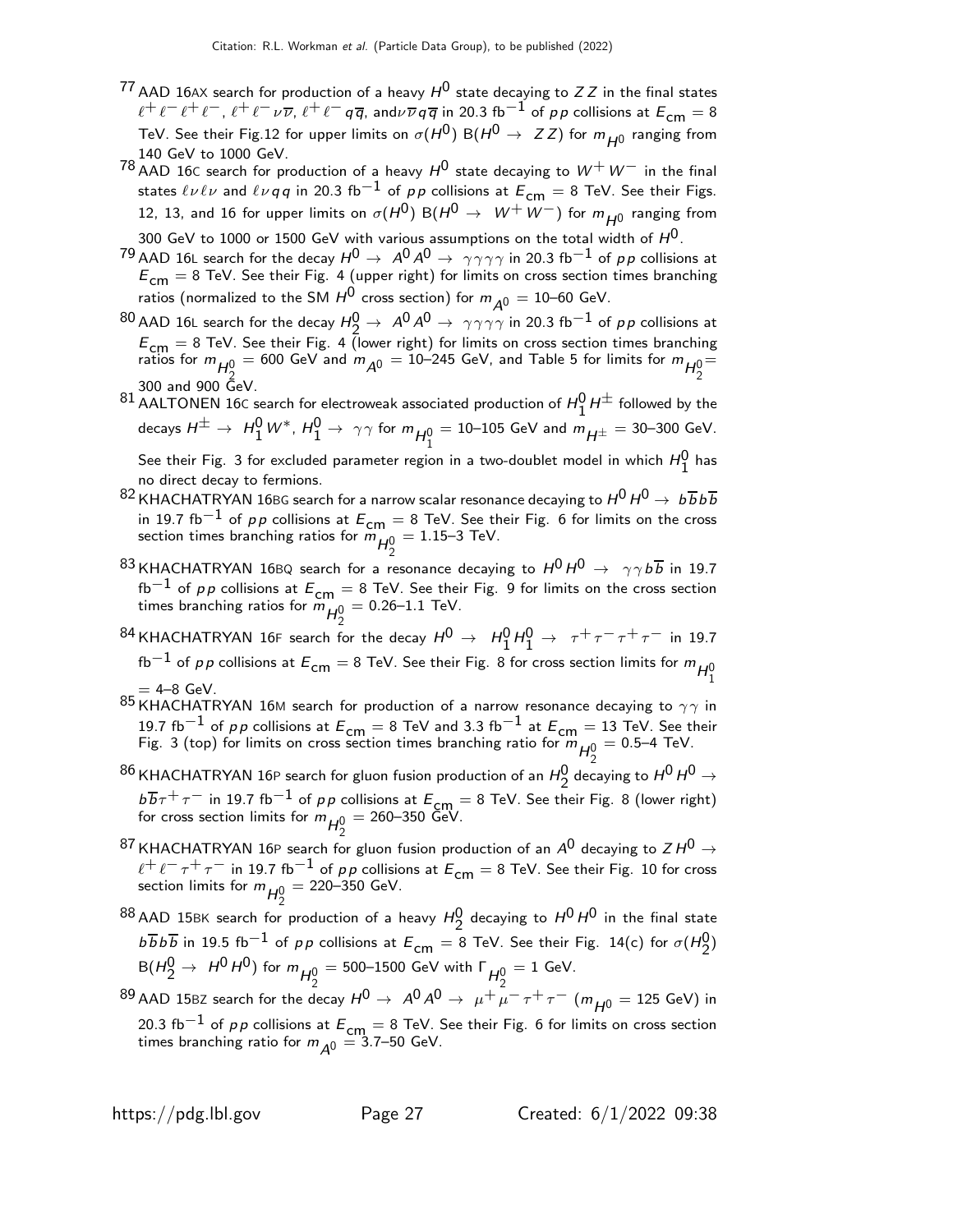- $^{90}$  AAD 15BZ search for a state  $H_2^0$  via the decay  $H_2^0 \rightarrow A^0 A^0 \rightarrow \mu^+ \mu^- \tau^+ \tau^-$  in 20.3 fb $^{-1}$  of  $\rho \rho$  collisions at  $E_{\text{cm}} = 8$  TeV. See their Fig. 6 for limits on cross section times branching ratio for  $m_{H_2^0} = 100$ –500 GeV and  $m_{A^0} = 5$  GeV.
- $^{91}$  AAD 15CE search for production of a heavy  $H_2^0$  decaying to  $H^0$   $H^0$  in the final states  $b\overline{b}\tau^{+}\tau^{-}$  and  $\gamma\gamma$  W W\* in 20.3 fb $^{-1}$  of pp collisions at  $E_{cm}=8$  TeV and combine with data from AAD 15H and AAD 15BK. A limit  $\sigma(H_2^0)$  B( $H_2^0 \rightarrow H^0 H^0$ ) < 2.1–0.011 pb (95% CL) is given for  $m_{\mathcal{H}_2^0}$  $=$  260–1000 GeV. See their Fig. 6.
- $^{92}$  AAD 15H search for production of a heavy  $H^0_\gamma$  decaying to  $H^0$   $H^0$  in the finalstate  $\gamma\gamma\,b\overline{b}$ in 20.3 fb<sup>-1</sup> of pp collisions at  $E_{cm} = 8$  TeV.A limit of  $\sigma(H_2^0)$  B( $H_2^0 \rightarrow H_2^0$ )  $<$  3.5–0.7 pb is given for  $m_{H_2^0}$  $=$  260–500 GeV at 95% CL. See their Fig. 3.
- 93 AAD 15S search for production of  $A^0$  decaying to  $ZH^0 \rightarrow \ell^+ \ell^- b\overline{b}$ ,  $\nu \overline{\nu} b\overline{b}$  and  $\ell^+ \ell^- \tau^+ \tau^-$  in 20.3 fb $^{-1}$  of pp collisions at  $E_{\mathsf{cm}} = 8$  TeV. See their Fig. 3 for cross section limits for  $m_{\tilde{\cal A}^0} =$  200–1000 GeV.
- $^{94}$ KHACHATRYAN 15AW search for production of a heavy state  $H_2^0$  of an electroweak singlet extension of the Standard Model via the decays of  $H_2^0$  to  $W^+W^-$  and  $ZZ$  in up to 5.1 fb $^{-1}$  of pp collisions at  $E_{cm} = 7$  TeV and up to 19.7 fb $^{-1}$  at  $E_{cm} = 8$  TeV in the range  $m_{H^0_2}=$  145–1000 GeV. See their Figs. 8 and 9 for limits in the parameter 2 space of the model.
- 95 KHACHATRYAN 15BB search for production of a resonance  $H^0$  decaying to  $\gamma\gamma$  in 19.7 fb $^{-1}$  of  $\rho \rho$  collisions at  $E_{\textsf{cm}}=8$  TeV. See their Fig. 7 for limits on cross section times branching ratio for  $m_{H^0} = 150$ –850 GeV.
- $^{96}$ KHACHATRYAN 15N search for production of  $A^0$  decaying to  $ZH^0 \rightarrow \ \ \ell^+\ell^-$  b $\overline{b}$  in 19.7 fb<sup>−1</sup> of pp collisions at  $E_{\text{cm}} = 8$  TeV. See their Fig. 3 for limits on cross section times branching ratios for  $m_{\tilde{\mathcal{A}}^0} = 225\text{--}600$  GeV.
- $^{97}$  KHACHATRYAN 150 search for production of a high-mass narrow resonance  $A^{U}$  decaying to  $Z H^0 \to q \overline{q} \tau^+ \tau^-$  in 19.7 fb $^{-1}$  of pp collisions at  $E_{\textsf{\scriptsize cm}}=$  8 TeV. See their Fig. 6 for limits on cross section times branching ratios for  $m_{\tilde{\cal A}^0} = 800$ –2500 GeV.
- $^{98}$ KHACHATRYAN 15R search for a narrow scalar resonance decaying to  $H^0H^0\rightarrow~b\overline{b}b\overline{b}$ in 17.9 fb<sup>−1</sup> of pp collisions at  $E_{\text{cm}} = 8$  TeV. See their Fig. 5 (top) for limits on cross section times branching ratios for  $m_{H_2^0}$  $= 0.27 - 1.1$  TeV.
- $^{99}$  AAD 14AP search for a second  $H^0$  state decaying to  $\gamma\gamma$  in addition to the state at about 125 GeV in 20.3 fb<sup>-1</sup> of pp collisions at  $E_{cm} = 8$  TeV. See their Fig. 4 for limits on cross section times branching ratio for  $m_{\tilde{H}^0} = 65$ –600 GeV.
- $^{100}$  AAD 14M search for the decay cascade  $H_2^0\to\ H^\pm\,W^\mp\to\ H^0\,W^\pm\,W^\mp$  ,  $H^0$  decaying to  $b\overline{b}$  in 20.3 fb<sup>-1</sup> of pp collisions at  $\overline{E}_{cm} = 8$  TeV. See their Table III for limits on cross section times branching ratio for  $m_{H_2^0} = 325-1025$  GeV and  $m_{H^+} = 225-925$  GeV.
- $^{101}$  CHATRCHYAN 14G search for a second  $H^0$  state decaying to  $W\, W^{(\ast)}$  in addition to the observed signal at about 125 GeV using 4.9 fb<sup>-1</sup> of pp collisions at  $E_{cm} = 7$  TeV and 19.4 fb $^{-1}$  at  $E_{cm} = 8$  TeV. See their Fig. 21 (right) for cross section limits in the mass range 110-600 GeV.
- 102 KHACHATRYAN 14P search for a second  $H^0$  state decaying to  $\gamma\gamma$  in addition to the observed signal at about 125 GeV using 5.1 fb<sup>-1</sup> of pp collisions at  $E_{cm} = 7$  TeV and 19.7 fb<sup>-1</sup> at  $E_{cm} = 8$  TeV. See their Figs. 27 and 28 for cross section limits in the mass range 110–150 GeV.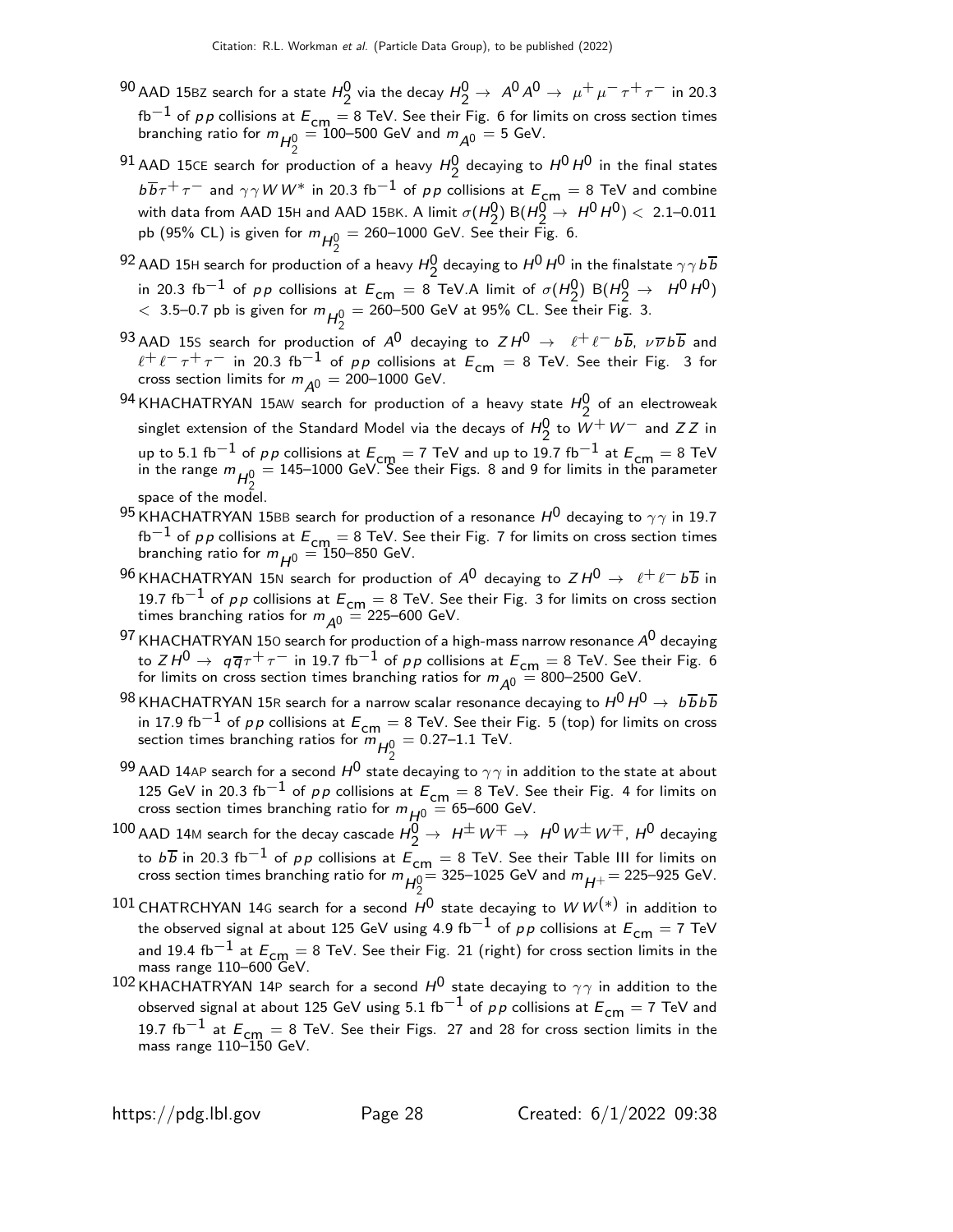- $103$  AALTONEN 13P search for production of a heavy Higgs boson  $H^{0}$  that decays into a charged Higgs boson  $H^{\pm}$  and a lighter Higgs boson  $H^{0}$  via the decay chain  $H'^{0} \rightarrow$  $H^{\pm}W^{\mp}$ ,  $H^{\pm} \rightarrow W^{\pm}H^{0}$ ,  $H^{0} \rightarrow b\overline{b}$  in the final state  $\ell\nu$  plus 4 jets in 8.7 fb $^{-1}$ of  $p\overline{p}$  collisions at  $E_{\text{cm}} = 1.96$  TeV. See their Fig. 4 for limits on cross section times branching ratio in the  $m_{H^{\pm}}-m_{H'^0}$  plane for  $m_{H^0}=126$  GeV.
- 104 CHATRCHYAN 13BJ search for  $H^0$  production in the decay chain  $H^0 \rightarrow A^0 A^0$ ,  $A^0 \rightarrow$  $\mu^+ \mu^-$  in 5.3 fb $^{-1}$  of pp collisions at  $E_{\mathsf{cm}} =$  7 TeV. See their Fig. 2 for limits on cross section times branching ratio.
- 105 AALTONEN 11P search in 2.7 fb<sup>-1</sup> of  $p\overline{p}$  collisions at  $E_{cm} = 1.96$  TeV for the decay chain  $t \to bH^+$ ,  $H^+ \to W^+ A^0$ ,  $A^0 \to \tau^+ \tau^-$  with  $m_{A^0}$  between 4 and 9 GeV. See their Fig. 4 for limits on B( $t \to bH^+$ ) for  $90 < m_{H^+} < 160$  GeV.
- $^{106}$  ABBIENDI 10 search for  $e^+e^-\rightarrow~Z H^0$  with the decay chain  $H^0\rightarrow~\widetilde{\chi}^0_1$  $\begin{smallmatrix} 0 & \widetilde{\chi}^0_2 \ 1 & \widetilde{\chi}^0_2 \end{smallmatrix}$  $2, \tilde{\chi}_2^0 \rightarrow$  $\widetilde{\chi}_1^0$  $\frac{0}{1}$  + ( $\gamma$  or  $Z^*$ ), when  $\widetilde{\chi}^0_1$  $\frac{0}{1}$  and  $\widetilde{\chi}_{2}^{0}$ 2 are nearly degenerate. For a mass difference of 2 (4) GeV, a lower limit on  $m_{H^0}$  of 108.4 (107.0) GeV (95% CL) is obtained for SM  $ZH^0$ cross section and B( $H^0 \rightarrow \ \widetilde{\chi}^0_1$  $\begin{smallmatrix} 0 & \widetilde{\chi}^0_2 \ 1 & \widetilde{\chi}^0_2 \end{smallmatrix}$  $_{2}^{0}) = 1.$
- 107 SCHAEL 10 search for the process  $e^+e^- \rightarrow H^0 Z$  followed by the decay chain  $H^0 \rightarrow$  $A^0 A^0 \rightarrow \tau^+ \tau^- \tau^+ \tau^-$  with  $Z \rightarrow \ell^+ \ell^-$ ,  $\nu \overline{\nu}$  at  $E_{cm} = 183-209$  GeV. For a  $H^0 ZZ$ coupling equal to the SM value,  $B(H^0 \to A^0 A^0) = B(A^0 \to \tau^+ \tau^-) = 1$ , and  $m_{A^0}$  $= 4-10$  GeV,  $m_{H0}$  up to 107 GeV is excluded at 95% CL.
- 108 ABAZOV 09V search for  $H^0$  production followed by the decay chain  $H^0 \rightarrow A^0 A^0 \rightarrow$  $\mu^+ \mu^- \mu^+ \mu^-$  or  $\mu^+ \mu^- \tau^+ \tau^-$  in 4.2 fb $^{-1}$  of  $p\overline{p}$  collisions at  $E_{cm} = 1.96$  TeV. See their Fig. 3 for limits on  $\sigma(H^0)$ ·B $(H^0 \rightarrow A^0 A^0)$  for  $m_{A^0} = 3.6$ –19 GeV.
- 109 ABBIENDI 05A search for  $e^+e^-\rightarrow H_1^0 A^0$  in general Type-II two-doublet models, with decays  $H_1^0$ ,  $A^0 \rightarrow q\overline{q}$ ,  $gg$ ,  $\tau^+ \tau^-$ , and  $H_1^0 \rightarrow A^0 A^0$ .
- 110 ABBIENDI 04K search for  $e^+e^- \rightarrow H^0 Z$  with  $H^0$  decaying to two jets of any flavor including g g. The limit is for SM production cross section with B( $H^0 \rightarrow jj$ ) = 1.
- 111 ABDALLAH 04 consider the full combined LEP and LEP2 datasets to set limits on the Higgs coupling to W or Z bosons, assuming SM decays of the Higgs. Results in Fig. 26.
- $^{112}$  ACHARD 04B search for  $e^+e^-\rightarrow\,H^0\,Z$  with  $H^0$  decaying to  $b\,\overline{b}$ ,  $c\,\overline{c}$ , or  $g\,g$ . The limit is for SM production cross section with  $B(H^0 \rightarrow jj) = 1$ .
- 113 ACHARD 04F search for  $H^0$  with anomalous coupling to gauge boson pairs in the processes  $e^+e^ \rightarrow$   $H^0\gamma$ ,  $e^+e^-H^0$ ,  $H^0Z$  with decays  $H^0 \rightarrow f\bar{f}$ ,  $\gamma\gamma$ ,  $Z\gamma$ , and  $W^*W$ at  $E_{cm} = 189-209$  GeV. See paper for limits.
- 114 ABBIENDI 03F search for  $H^0 \to$  anything in  $e^+e^- \to H^0Z$ , using the recoil mass spectrum of  $Z \to e^+e^-$  or  $\mu^+\mu^-$ . In addition, it searched for  $Z \to \nu\overline{\nu}$  and  $H^0 \to$  $e^+ \, e^-$  or photons. Scenarios with large width or continuum  $H^0$  mass distribution are considered. See their Figs. 11–14 for the results.
- $^{115}$  ABBIENDI 03G search for  $e^+ \, e^- \to \;$   $H^0_1 Z$  followed by  $H^0_1 \to \;$   $A^0 A^0$ ,  $A^0 \to \;$   $c\,\overline{c},\, g\, g$ , or  $\tau^+ \tau^-$  in the region  $m_{H_1^0} =$  45-86 GeV and  $m_{A^0} =$  2-11 GeV. See their Fig. 7 for the limits.
- 116 Search for associated production of a  $\gamma\gamma$  resonance with a  $Z$  boson, followed by  $Z \rightarrow 116$  Search for associated production of a  $\gamma\gamma$  resonance with a  $Z$  $q\overline{q}$ ,  $\ell^+\ell^-$ , or  $\nu\overline{\nu}$ , at  $E_{\mathsf{cm}}\leq$  209 GeV. The limit is for a  $H^0$  with SM production cross section and B $(H^0 \rightarrow f\overline{f})=0$  for all fermions f.
- 117 For B $(H^0 \rightarrow \gamma \gamma)=1$ ,  $m_{H^0} > 113.1$  GeV is obtained.
- 118 HEISTER 02M search for  $e^+e^- \rightarrow H^0 Z$ , assuming that  $H^0$  decays to  $q\bar{q}$ , gg, or  $\tau^+ \tau^-$  only. The limit assumes SM production cross section.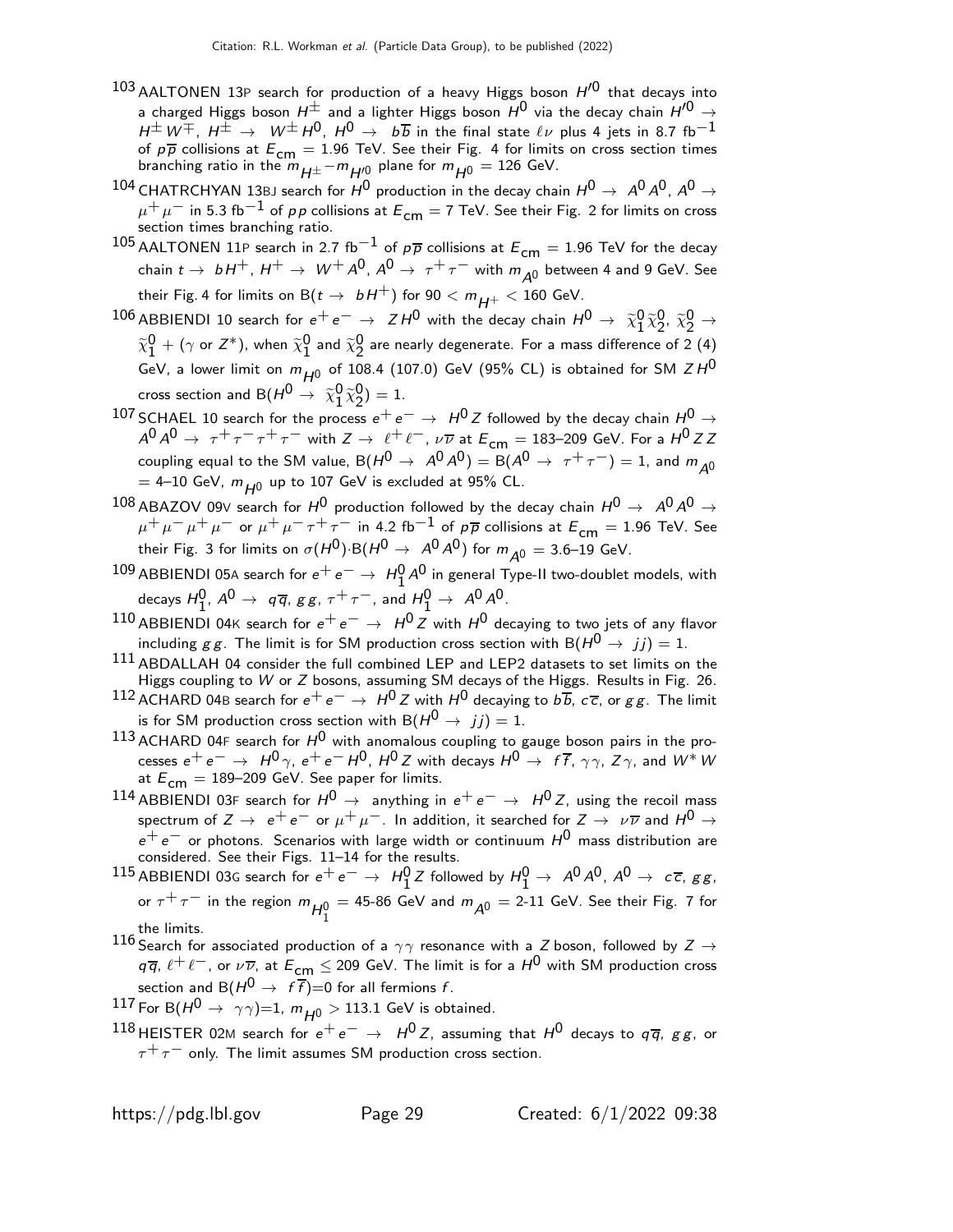- 119 ABBIENDI 01E search for neutral Higgs bosons in general Type-II two-doublet models, at  $E_{\text{cm}} \leq 189$  GeV. In addition to usual final states, the decays  $H_1^0$ ,  $A^0 \rightarrow q\overline{q}$ ,  $gg$  are searched for. See their Figs. 15,16 for excluded regions.
- 120 ACCIARRI 00R search for  $e^+e^- \rightarrow H^0\gamma$  with  $H^0 \rightarrow b\overline{b}$ ,  $Z\gamma$ , or  $\gamma\gamma$ . See their Fig. 3 for limits on  $\sigma \cdot B$ . Explicit limits within an effective interaction framework are also given, for which the Standard Model Higgs search results are used in addition.
- 121 ACCIARRI 00R search for the two-photon type processes  $e^+e^- \rightarrow e^+e^-H^0$  with  $H^0 \to b\overline{b}$  or  $\gamma\gamma$ . See their Fig. 4 for limits on  $\Gamma(H^0 \to \gamma\gamma)$  B $(H^0 \to \gamma\gamma$  or  $b\overline{b})$  for  $m_{H0}$ =70–170 GeV.
- 122 GONZALEZ-GARCIA 98B use DØ limit for  $\gamma\gamma$  events with missing  $E_T$  in  $p\overline{p}$  collisions (ABBOTT 98) to constrain possible  $ZH$  or  $WH$  production followed by unconventional  $H \rightarrow \gamma \gamma$  decay which is induced by higher-dimensional operators. See their Figs. 1 and 2 for limits on the anomalous couplings.
- 123 KRAWCZYK 97 analyse the muon anomalous magnetic moment in a two-doublet Higgs model (with type II Yukawa couplings) assuming no  $H_1^0$  Z Z coupling and obtain  $m_{H_1^0} \gtrsim$

5 GeV or  $m_{A^0} \gtrsim$  5 GeV for tan $\beta >$  50. Other Higgs bosons are assumed to be much heavier.

124 ALEXANDER 96H give B( $Z \rightarrow H^0 \gamma$ )×B( $H^0 \rightarrow q \overline{q}$ ) < 1–4 × 10<sup>-5</sup> (95%CL) and  $B(Z \to H^0 \gamma) \times B(H^0 \to b\overline{b}) < 0.7-2 \times 10^{-5}$  (95%CL) in the range 20  $< m_{H^0}$  <80 GeV.

### SEARCHES FOR A HIGGS BOSON WITH STANDARD MODEL COUPLINGS

These listings are based on experimental searches for a scalar boson whose couplings to W, Z and fermions are precisely those of the Higgs boson predicted by the three-generation Standard Model with the minimal Higgs sector.

For a review and a bibliography, see the review on "Status of Higgs Boson Physics."

# Indirect Mass Limits for  $H^0$  from Electroweak Analysis

The mass limits shown below apply to a Higgs boson  $H^0$  with Standard Model couplings whose mass is a priori unknown.

For limits obtained before the direct measurement of the top quark mass, see the 1996 (Physical Review D54 1 (1996)) Edition of this Review. Other studies based on data available prior to 1996 can be found in the 1998 Edition (The European Physical Journal  $C3$  1 (1998)) of this Review.

| VALUE (GeV)                                                                                                           | <i>DOCUMENT ID</i> |    | TECN        |
|-----------------------------------------------------------------------------------------------------------------------|--------------------|----|-------------|
| $90^{+21}_{-18}$                                                                                                      | $1$ HALLER         | 18 | <b>RVUE</b> |
| $\bullet \bullet \bullet$ We do not use the following data for averages, fits, limits, etc. $\bullet \bullet \bullet$ |                    |    |             |
| $91 + \frac{30}{23}$                                                                                                  | $2$ BAAK           | 12 | <b>RVUE</b> |
| $94^{+25}_{-22}$                                                                                                      | $3$ BAAK           |    | 12A RVUE    |
| $91 + 31$                                                                                                             | $4$ ERLER          |    | 10A RVUE    |
|                                                                                                                       |                    |    |             |

https://pdg.lbl.gov Page 30 Created: 6/1/2022 09:38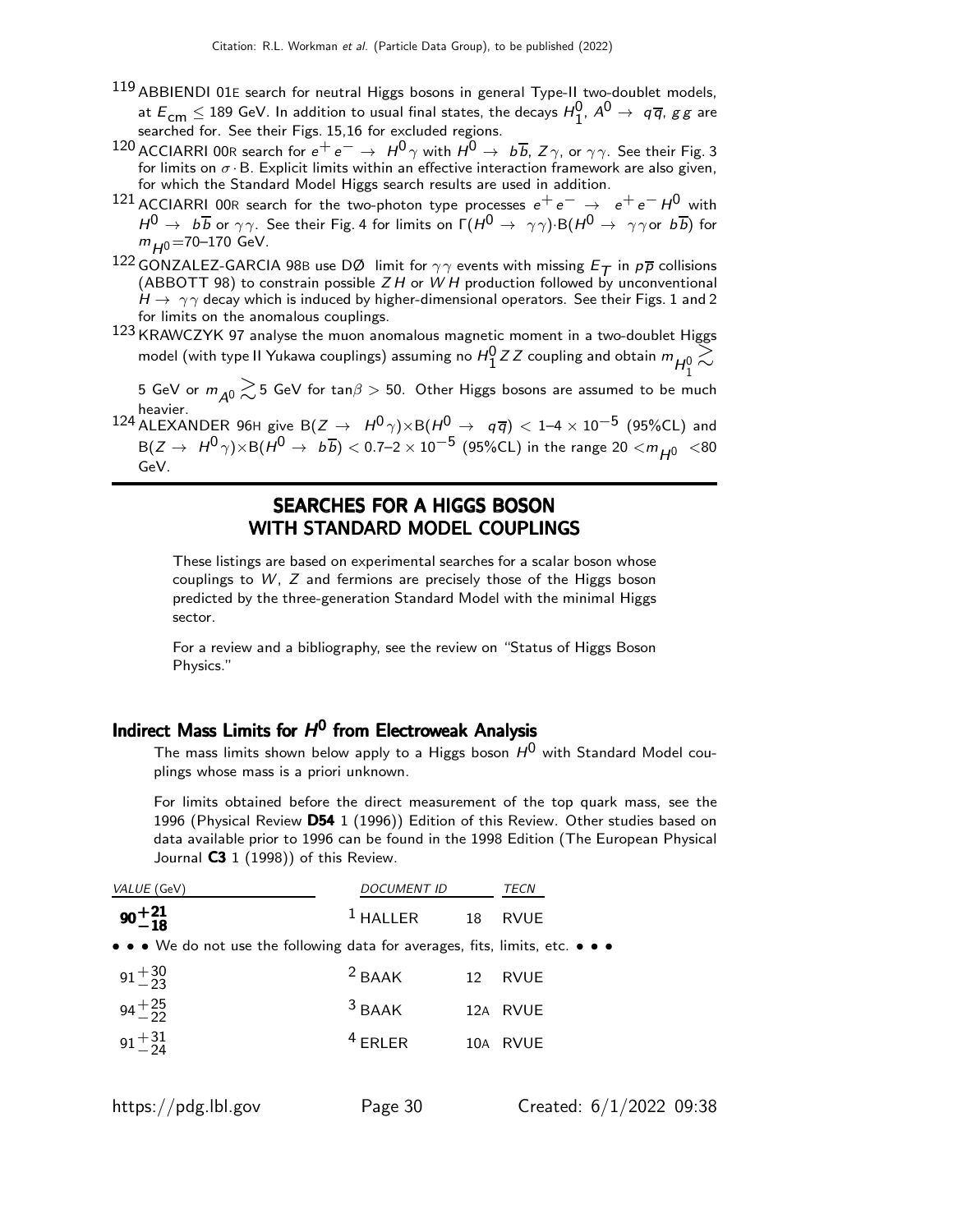$129 + 74$ <br>-49

#### 5 LEP-SLC 06 RVUE

- <sup>1</sup> HALLER 18 make Standard Model fits to Z and neutral current parameters,  $m_t$ ,  $m_W$ , and  $\Gamma_W$  measurements available in 2018. The direct mass measurement at the LHC is not used in the fit.
- <sup>2</sup> BAAK 12 make Standard Model fits to Z and neutral current parameters,  $m_t$ ,  $m_W$ , and  $\Gamma_W$  measurements available in 2010 (using also preliminary data). The quoted result is obtained from a fit that does not include the limit from the direct Higgs searches. The result including direct search data from LEP2, the Tevatron and the LHC is  $120\frac{+12}{-5}$ GeV.
- <sup>3</sup> BAAK 12A make Standard Model fits to Z and neutral current parameters,  $m_t$ ,  $m_W$ and  $\Gamma_W$  measurements available in 2012 (using also preliminary data). The quoted result is obtained from a fit that does not include the measured mass value of the signal observed at the LHC and also no limits from direct Higgs searches.
- <sup>4</sup> ERLER 10A makes Standard Model fits to Z and neutral current parameters,  $m_t$ ,  $m_W$ measurements available in 2009 (using also preliminary data). The quoted result is obtained from a fit that does not include the limits from the direct Higgs searches. With direct search data from LEP2 and Tevatron added to the fit, the 90% CL (99% CL) interval is 115–148 (114–197) GeV.

<sup>5</sup> LEP-SLC 06 make Standard Model fits to Z parameters from LEP/SLC and  $m_t$ ,  $m_W$ , and  $\Gamma_W$  measurements available in 2005 with  $\Delta \alpha_{\rm had}^{(5)} (m_Z) = 0.02758 \pm 0.00035$ . The 95% CL limit is 285 GeV.

### SEARCHES FOR NEUTRAL HIGGS BOSONS REFERENCES

| AAD<br>22A<br>PR D105 012006<br>(ATLAS Collab.)<br>G. Aad <i>et al.</i><br>AAD<br>21AF EPJ C81 332<br>(ATLAS Collab.)<br>G. Aad et al.<br>AAD<br><b>21AI</b><br>EPJ C81 396<br>(ATLAS Collab.)<br>G. Aad et al.<br>21AY PL B822 136651<br>(ATLAS Collab.)<br>AAD<br>G. Aad et al.<br>21AZ JHEP 2110 013<br>AAD<br>G. Aad et al.<br>(ATLAS Collab.)<br>21BB JHEP 2111 209<br>AAD<br>G. Aad et al.<br>(ATLAS Collab.)<br>21BE EPJ C81 860<br>AAD<br>G. Aad et al.<br>(ATLAS Collab.)<br>PRL 127 151803<br>ABRATENKO<br>21<br>(MicroBooNE Collab.)<br>P. Abratenko et al.<br>EPJ C81 13<br>21A<br>A.M. Sirunyan et al.<br><b>SIRUNYAN</b><br>(CMS Collab.)<br>EPJ C81 333 (errat.)<br>Also<br>A.M. Sirunyan et al.<br>(CMS Collab.)<br>TUMASYAN<br>21F<br>JHEP 2111 057<br>A. Tumasyan et al.<br>(CMS Collab.)<br>AAD<br>20<br>PR D101 012002<br>G. Aad et al.<br>(ATLAS Collab.)<br>AAD<br>20AA PRL 125 051801<br>ATLAS Collab.)<br>G. Aad et al.<br>AAD<br>20AE PRL 125 221802<br>G. Aad et al.<br>ATLAS Collab.)<br>AAD<br><b>20AI</b><br>PR D102 112006<br>G. Aad et al.<br>(ATLAS Collab.)<br>AAD<br>20AO JHEP 2011 163<br>G. Aad et al.<br>(ATLAS Collab.)<br>AAD<br>20C<br>PL B800 135103<br>ATLAS Collab.)<br>G. Aad et al.<br>20L<br>PR D102 032004<br>(ATLAS Collab.)<br>AAD<br>G. Aad et al.<br>20X<br>AAD<br>JHEP 2007 108<br>(ATLAS Collab.)<br>G. Aad et al.<br>Also<br>JHEP 2101 145 (errat.)<br>(ATLAS Collab.)<br>G. Aad et al. |
|-----------------------------------------------------------------------------------------------------------------------------------------------------------------------------------------------------------------------------------------------------------------------------------------------------------------------------------------------------------------------------------------------------------------------------------------------------------------------------------------------------------------------------------------------------------------------------------------------------------------------------------------------------------------------------------------------------------------------------------------------------------------------------------------------------------------------------------------------------------------------------------------------------------------------------------------------------------------------------------------------------------------------------------------------------------------------------------------------------------------------------------------------------------------------------------------------------------------------------------------------------------------------------------------------------------------------------------------------------------------------------------------------------------------------------------------------|
|                                                                                                                                                                                                                                                                                                                                                                                                                                                                                                                                                                                                                                                                                                                                                                                                                                                                                                                                                                                                                                                                                                                                                                                                                                                                                                                                                                                                                                               |
|                                                                                                                                                                                                                                                                                                                                                                                                                                                                                                                                                                                                                                                                                                                                                                                                                                                                                                                                                                                                                                                                                                                                                                                                                                                                                                                                                                                                                                               |
|                                                                                                                                                                                                                                                                                                                                                                                                                                                                                                                                                                                                                                                                                                                                                                                                                                                                                                                                                                                                                                                                                                                                                                                                                                                                                                                                                                                                                                               |
|                                                                                                                                                                                                                                                                                                                                                                                                                                                                                                                                                                                                                                                                                                                                                                                                                                                                                                                                                                                                                                                                                                                                                                                                                                                                                                                                                                                                                                               |
|                                                                                                                                                                                                                                                                                                                                                                                                                                                                                                                                                                                                                                                                                                                                                                                                                                                                                                                                                                                                                                                                                                                                                                                                                                                                                                                                                                                                                                               |
|                                                                                                                                                                                                                                                                                                                                                                                                                                                                                                                                                                                                                                                                                                                                                                                                                                                                                                                                                                                                                                                                                                                                                                                                                                                                                                                                                                                                                                               |
|                                                                                                                                                                                                                                                                                                                                                                                                                                                                                                                                                                                                                                                                                                                                                                                                                                                                                                                                                                                                                                                                                                                                                                                                                                                                                                                                                                                                                                               |
|                                                                                                                                                                                                                                                                                                                                                                                                                                                                                                                                                                                                                                                                                                                                                                                                                                                                                                                                                                                                                                                                                                                                                                                                                                                                                                                                                                                                                                               |
|                                                                                                                                                                                                                                                                                                                                                                                                                                                                                                                                                                                                                                                                                                                                                                                                                                                                                                                                                                                                                                                                                                                                                                                                                                                                                                                                                                                                                                               |
|                                                                                                                                                                                                                                                                                                                                                                                                                                                                                                                                                                                                                                                                                                                                                                                                                                                                                                                                                                                                                                                                                                                                                                                                                                                                                                                                                                                                                                               |
|                                                                                                                                                                                                                                                                                                                                                                                                                                                                                                                                                                                                                                                                                                                                                                                                                                                                                                                                                                                                                                                                                                                                                                                                                                                                                                                                                                                                                                               |
|                                                                                                                                                                                                                                                                                                                                                                                                                                                                                                                                                                                                                                                                                                                                                                                                                                                                                                                                                                                                                                                                                                                                                                                                                                                                                                                                                                                                                                               |
|                                                                                                                                                                                                                                                                                                                                                                                                                                                                                                                                                                                                                                                                                                                                                                                                                                                                                                                                                                                                                                                                                                                                                                                                                                                                                                                                                                                                                                               |
|                                                                                                                                                                                                                                                                                                                                                                                                                                                                                                                                                                                                                                                                                                                                                                                                                                                                                                                                                                                                                                                                                                                                                                                                                                                                                                                                                                                                                                               |
|                                                                                                                                                                                                                                                                                                                                                                                                                                                                                                                                                                                                                                                                                                                                                                                                                                                                                                                                                                                                                                                                                                                                                                                                                                                                                                                                                                                                                                               |
|                                                                                                                                                                                                                                                                                                                                                                                                                                                                                                                                                                                                                                                                                                                                                                                                                                                                                                                                                                                                                                                                                                                                                                                                                                                                                                                                                                                                                                               |
|                                                                                                                                                                                                                                                                                                                                                                                                                                                                                                                                                                                                                                                                                                                                                                                                                                                                                                                                                                                                                                                                                                                                                                                                                                                                                                                                                                                                                                               |
|                                                                                                                                                                                                                                                                                                                                                                                                                                                                                                                                                                                                                                                                                                                                                                                                                                                                                                                                                                                                                                                                                                                                                                                                                                                                                                                                                                                                                                               |
|                                                                                                                                                                                                                                                                                                                                                                                                                                                                                                                                                                                                                                                                                                                                                                                                                                                                                                                                                                                                                                                                                                                                                                                                                                                                                                                                                                                                                                               |
|                                                                                                                                                                                                                                                                                                                                                                                                                                                                                                                                                                                                                                                                                                                                                                                                                                                                                                                                                                                                                                                                                                                                                                                                                                                                                                                                                                                                                                               |
| Also<br>JHEP 2105 207 (errat.)<br>(ATLAS Collab.)<br>G. Aad et al.                                                                                                                                                                                                                                                                                                                                                                                                                                                                                                                                                                                                                                                                                                                                                                                                                                                                                                                                                                                                                                                                                                                                                                                                                                                                                                                                                                            |
| JHEP 2010 156<br>(LHCb Collab.)<br>AAIJ<br>20AL<br>R. Aaij <i>et al.</i>                                                                                                                                                                                                                                                                                                                                                                                                                                                                                                                                                                                                                                                                                                                                                                                                                                                                                                                                                                                                                                                                                                                                                                                                                                                                                                                                                                      |
| PL B800 135087<br>SIRUNYAN<br>20<br>(CMS Collab.)<br>A.M. Sirunyan et al.                                                                                                                                                                                                                                                                                                                                                                                                                                                                                                                                                                                                                                                                                                                                                                                                                                                                                                                                                                                                                                                                                                                                                                                                                                                                                                                                                                     |
| 20AA JHEP 2003 055<br>SIRUNYAN<br>A.M. Sirunyan et al.<br>(CMS Collab.)                                                                                                                                                                                                                                                                                                                                                                                                                                                                                                                                                                                                                                                                                                                                                                                                                                                                                                                                                                                                                                                                                                                                                                                                                                                                                                                                                                       |
| 20AC JHEP 2003 065<br><b>SIRUNYAN</b><br>A.M. Sirunyan et al.<br>(CMS Collab.)                                                                                                                                                                                                                                                                                                                                                                                                                                                                                                                                                                                                                                                                                                                                                                                                                                                                                                                                                                                                                                                                                                                                                                                                                                                                                                                                                                |
| 20AD JHEP 2003 103<br><b>SIRUNYAN</b><br>A.M. Sirunyan et al.<br>(CMS Collab.)                                                                                                                                                                                                                                                                                                                                                                                                                                                                                                                                                                                                                                                                                                                                                                                                                                                                                                                                                                                                                                                                                                                                                                                                                                                                                                                                                                |
| 20AF JHEP 2004 171<br>A.M. Sirunyan et al.<br>(CMS Collab.)<br>SIRUNYAN                                                                                                                                                                                                                                                                                                                                                                                                                                                                                                                                                                                                                                                                                                                                                                                                                                                                                                                                                                                                                                                                                                                                                                                                                                                                                                                                                                       |
| SIRUNYAN<br>20AP JHEP 2008 139<br>A.M. Sirunyan et al.<br>(CMS Collab.)                                                                                                                                                                                                                                                                                                                                                                                                                                                                                                                                                                                                                                                                                                                                                                                                                                                                                                                                                                                                                                                                                                                                                                                                                                                                                                                                                                       |
| 20Y<br>A.M. Sirunyan et al.<br>SIRUNYAN<br>JHEP 2003 034<br>(CMS Collab.)                                                                                                                                                                                                                                                                                                                                                                                                                                                                                                                                                                                                                                                                                                                                                                                                                                                                                                                                                                                                                                                                                                                                                                                                                                                                                                                                                                     |
| 20Z<br>SIRUNYAN<br>JHEP 2003 051<br>A.M. Sirunyan et al.<br>(CMS Collab.)                                                                                                                                                                                                                                                                                                                                                                                                                                                                                                                                                                                                                                                                                                                                                                                                                                                                                                                                                                                                                                                                                                                                                                                                                                                                                                                                                                     |
| 19A<br><b>AABOUD</b><br>JHEP 1901 030<br>M. Aaboud et al.<br>(ATLAS Collab.)                                                                                                                                                                                                                                                                                                                                                                                                                                                                                                                                                                                                                                                                                                                                                                                                                                                                                                                                                                                                                                                                                                                                                                                                                                                                                                                                                                  |
| <b>AABOUD</b><br>19AG PL B790 1<br>ATLAS Collab.)<br>M. Aaboud et al.                                                                                                                                                                                                                                                                                                                                                                                                                                                                                                                                                                                                                                                                                                                                                                                                                                                                                                                                                                                                                                                                                                                                                                                                                                                                                                                                                                         |
| 19AI<br>AABOUD<br>PL B793 499<br>M. Aaboud et al.<br>ATLAS Collab.)                                                                                                                                                                                                                                                                                                                                                                                                                                                                                                                                                                                                                                                                                                                                                                                                                                                                                                                                                                                                                                                                                                                                                                                                                                                                                                                                                                           |
| 190<br>AABOUD<br>JHEP 1904 092<br>M. Aaboud et al.<br>(ATLAS Collab.)                                                                                                                                                                                                                                                                                                                                                                                                                                                                                                                                                                                                                                                                                                                                                                                                                                                                                                                                                                                                                                                                                                                                                                                                                                                                                                                                                                         |
| 19T<br>(ATLAS Collab.)<br>AABOUD<br>JHEP 1905 124<br>M. Aaboud et al.                                                                                                                                                                                                                                                                                                                                                                                                                                                                                                                                                                                                                                                                                                                                                                                                                                                                                                                                                                                                                                                                                                                                                                                                                                                                                                                                                                         |
| 19V<br>(ATLAS Collab.)<br>AABOUD<br>JHEP 1905 142<br>M. Aaboud et al.                                                                                                                                                                                                                                                                                                                                                                                                                                                                                                                                                                                                                                                                                                                                                                                                                                                                                                                                                                                                                                                                                                                                                                                                                                                                                                                                                                         |
| 19Y<br>JHEP 1907 117<br>(ATLAS Collab.)<br>AABOUD<br>M. Aaboud et al.                                                                                                                                                                                                                                                                                                                                                                                                                                                                                                                                                                                                                                                                                                                                                                                                                                                                                                                                                                                                                                                                                                                                                                                                                                                                                                                                                                         |
| 19<br>AALTONEN<br>PR D99 052001<br>(CDF Collab.)<br>T. Aaltonen et al.                                                                                                                                                                                                                                                                                                                                                                                                                                                                                                                                                                                                                                                                                                                                                                                                                                                                                                                                                                                                                                                                                                                                                                                                                                                                                                                                                                        |
| SIRUNYAN<br>19<br>PL B788 7<br>A.M. Sirunyan et al.<br>(CMS Collab.)                                                                                                                                                                                                                                                                                                                                                                                                                                                                                                                                                                                                                                                                                                                                                                                                                                                                                                                                                                                                                                                                                                                                                                                                                                                                                                                                                                          |

https://pdg.lbl.gov Page 31 Created: 6/1/2022 09:38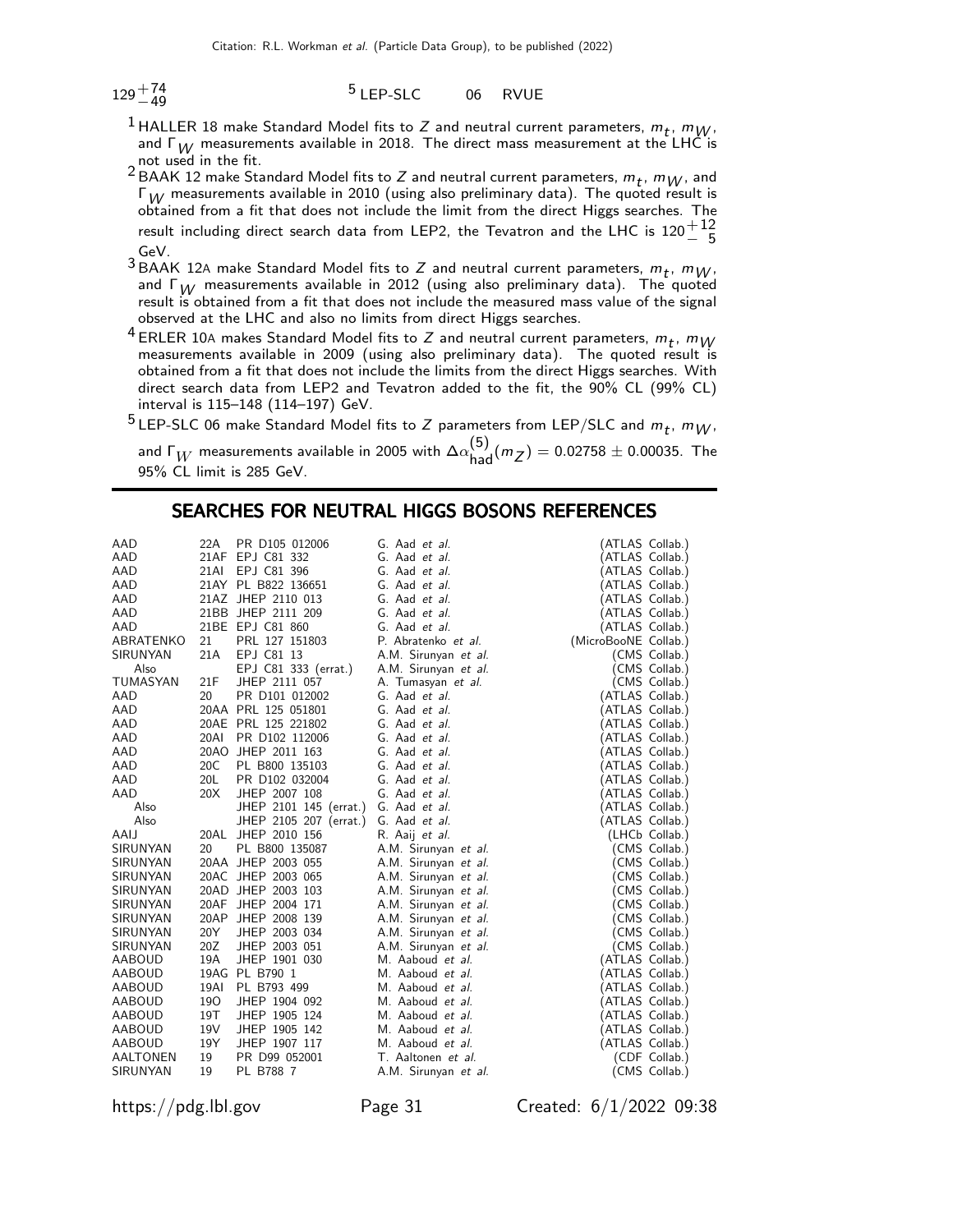| SIRUNYAN                       |      | 19AE JHEP 1905 210                                 | A.M. Sirunyan et al.         | (CMS Collab.)    |
|--------------------------------|------|----------------------------------------------------|------------------------------|------------------|
| SIRUNYAN                       |      | 19AN EPJ C79 280                                   | A.M. Sirunyan et al.         | (CMS Collab.)    |
| SIRUNYAN                       |      | 19AV EPJ C79 564                                   | A.M. Sirunyan et al.         | (CMS Collab.)    |
| SIRUNYAN                       | 19B  | PR D99 012005                                      | A.M. Sirunyan et al.         | (CMS Collab.)    |
| SIRUNYAN                       |      | 19BB PL B793 320                                   | A.M. Sirunyan et al.         | (CMS Collab.)    |
| SIRUNYAN                       |      | 19BD PL B795 398                                   | A.M. Sirunyan et al.         | (CMS Collab.)    |
| SIRUNYAN                       |      | 19BE PRL 122 121803                                | A.M. Sirunyan et al.         | (CMS Collab.)    |
| SIRUNYAN                       |      | 19BQ PL B796 131                                   | A.M. Sirunyan et al.         | (CMS Collab.)    |
| SIRUNYAN                       |      | 19CR PL B798 134992                                | A.M. Sirunyan et al.         |                  |
|                                | 19H  |                                                    |                              | (CMS Collab.)    |
| SIRUNYAN                       |      | JHEP 1901 040                                      | A.M. Sirunyan et al.         | (CMS Collab.)    |
| AABOUD                         |      | 18AA PR D98 032015                                 | M. Aaboud et al.             | (ATLAS Collab.)  |
| AABOUD                         |      | 18AG PL B782 750                                   | M. Aaboud et al.             | (ATLAS Collab.)  |
| <b>AABOUD</b>                  |      | 18AH PL B783 392                                   | M. Aaboud et al.             | (ATLAS Collab.)  |
| AABOUD                         | 18AI | JHEP 1803 174                                      | M. Aaboud et al.             | (ATLAS Collab.)  |
| Also                           |      | JHEP 1811 051 (errat.)                             | M. Aaboud et al.             | (ATLAS Collab.)  |
| AABOUD                         |      | 18AP JHEP 1806 166                                 | M. Aaboud et al.             | (ATLAS Collab.)  |
| AABOUD                         |      | 18BF EPJ C78 293                                   | M. Aaboud et al.             | (ATLAS Collab.)  |
| AABOUD                         |      | 18BU EPJ C78 1007                                  | M. Aaboud et al.             | (ATLAS Collab.)  |
| AABOUD                         |      | 18BX JHEP 1810 031                                 | M. Aaboud et al.             | (ATLAS Collab.)  |
| AABOUD                         |      | 18CC JHEP 1811 051 (errat.)                        | M. Aaboud et al.             | (ATLAS Collab.)  |
| AABOUD                         |      | 18CE JHEP 1812 039                                 | M. Aaboud et al.             | (ATLAS Collab.)  |
| AABOUD                         |      | 18CQ PRL 121 191801                                | M. Aaboud et al.             | (ATLAS Collab.)  |
| AABOUD                         |      | 18CW JHEP 1811 040                                 | M. Aaboud et al.             | (ATLAS Collab.)  |
| AABOUD                         | 18F  | PL B777 91                                         | M. Aaboud et al.             | (ATLAS Collab.)  |
| AABOUD                         | 18G  | JHEP 1801 055                                      | M. Aaboud et al.             | (ATLAS Collab.)  |
| AAIJ                           |      | 18AM EPJ C78 1008                                  | R. Aaij <i>et al.</i>        | (LHCb Collab.)   |
| AAIJ                           |      | 18AQ JHEP 1809 147                                 | R. Aaij <i>et al.</i>        | (LHCb Collab.)   |
| HALLER                         | 18   | EPJ C78 675                                        | J. Haller et al.             | (Gfitter Group)  |
| SIRUNYAN                       | 18A  | PL B778 101                                        | A.M. Sirunyan et al.         | (CMS Collab.)    |
| SIRUNYAN                       |      | 18AF PL B781 244                                   | A.M. Sirunyan et al.         | (CMS Collab.)    |
| SIRUNYAN                       |      | 18BA JHEP 1806 127                                 | A.M. Sirunyan et al.         | (CMS Collab.)    |
| Also                           |      | JHEP 1903 128 (errat.)                             | A.M. Sirunyan et al.         | (CMS Collab.)    |
| SIRUNYAN                       |      | 18BP JHEP 1808 113                                 | A.M. Sirunyan et al.         | (CMS Collab.)    |
| SIRUNYAN                       |      | 18CW JHEP 1808 152                                 | A.M. Sirunyan et al.         | (CMS Collab.)    |
| SIRUNYAN                       |      | 18CX JHEP 1809 007                                 | A.M. Sirunyan et al.         | (CMS Collab.)    |
| SIRUNYAN                       |      | 18DK JHEP 1809 148                                 | A.M. Sirunyan et al.         | (CMS Collab.)    |
| SIRUNYAN                       |      | 18DT PL B785 462                                   | A.M. Sirunyan et al.         | (CMS Collab.)    |
| SIRUNYAN                       |      | 18DU PR D98 092001                                 | A.M. Sirunyan et al.         | (CMS Collab.)    |
| SIRUNYAN                       |      | 18ED JHEP 1811 172                                 | A.M. Sirunyan et al.         | (CMS Collab.)    |
| SIRUNYAN                       |      | 18EE JHEP 1811 018                                 | A.M. Sirunyan et al.         | (CMS Collab.)    |
| SIRUNYAN                       | 18F  | JHEP 1801 054                                      | A.M. Sirunyan et al.         | (CMS Collab.)    |
| AABOUD                         | 17   | PL B764 11                                         | M. Aaboud et al.             | (ATLAS Collab.)  |
| AABOUD                         |      | 17AN PRL 119 191803                                | M. Aaboud et al.             | (ATLAS Collab.)  |
| AABOUD                         |      | 17AP PL B775 105                                   | M. Aaboud et al.             | (ATLAS Collab.)  |
| AABOUD                         |      |                                                    | M. Aaboud et al.             | (ATLAS Collab.)  |
|                                |      | 17AW JHEP 1710 112<br>KHACHATRY 17AZ JHEP 1710 076 |                              |                  |
|                                |      |                                                    | V. Khachatryan <i>et al.</i> | (CMS Collab.)    |
| KHACHATRY 17D<br>KHACHATRY 17R |      | JHEP 1701 076                                      | V. Khachatryan <i>et al.</i> | (CMS Collab.)    |
|                                |      | PL B767 147                                        | V. Khachatryan <i>et al.</i> | (CMS Collab.)    |
| SIRUNYAN                       |      | 17AX JHEP 1711 010                                 | A.M. Sirunyan et al.         | (CMS Collab.)    |
| SIRUNYAN                       |      | 17CN PR D96 072004                                 | A.M. Sirunyan et al.         | (CMS Collab.)    |
| SIRUNYAN                       | 17Y  | PL B772 363                                        | A.M. Sirunyan et al.         | (CMS Collab.)    |
| AABOUD                         |      | 16AA EPJ C76 585                                   | M. Aaboud et al.             | (ATLAS Collab.)  |
| AABOUD                         |      | 16AB EPJ C76 605                                   | M. Aaboud et al.             | (ATLAS Collab.)  |
| AABOUD                         |      | 16AE JHEP 1609 173                                 | M. Aaboud et al.             | (ATLAS Collab.)  |
| AABOUD                         | 16H  | JHEP 1609 001                                      | M. Aaboud et al.             | (ATLAS Collab.)  |
| AABOUD                         | 16I  | PR D94 052002                                      | M. Aaboud et al.             | (ATLAS Collab.)  |
| AAD                            |      | 16AX EPJ C76 45                                    | G. Aad et al.                | (ATLAS Collab.)  |
| AAD                            | 16C  | JHEP 1601 032                                      | G. Aad et al.                | (ATLAS Collab.)  |
| AAD                            | 16L  | EPJ C76 210                                        | G. Aad et al.                | (ATLAS Collab.)  |
| AALTONEN                       | 16C  | PR D93 112010                                      | T. Aaltonen et al.           | (CDF Collab.)    |
| ABLIKIM                        | 16E  | PR D93 052005                                      | M. Ablikim et al.            | (BESIII Collab.) |
| KHACHATRY 16A                  |      | PL B752 221                                        | V. Khachatryan et al.        | (CMS Collab.)    |
| KHACHATRY 16BG EPJ C76 371     |      |                                                    | V. Khachatryan et al.        | (CMS Collab.)    |
|                                |      | KHACHATRY 16BQ PR D94 052012                       | V. Khachatryan et al.        | (CMS Collab.)    |
| KHACHATRY 16F                  |      | JHEP 1601 079                                      | V. Khachatryan et al.        | (CMS Collab.)    |
| KHACHATRY 16M                  |      | PRL 117 051802                                     | V. Khachatryan et al.        | (CMS Collab.)    |
| KHACHATRY 16P                  |      | PL B755 217                                        | V. Khachatryan et al.        | (CMS Collab.)    |
| KHACHATRY 16W                  |      | PL B758 296                                        | V. Khachatryan et al.        | (CMS Collab.)    |
| KHACHATRY 16Z                  |      | PL B759 369                                        | V. Khachatryan et al.        | (CMS Collab.)    |
| AAD                            |      | 15BD EPJ C75 337                                   | G. Aad et al.                | (ATLAS Collab.)  |

https://pdg.lbl.gov Page 32 Created: 6/1/2022 09:38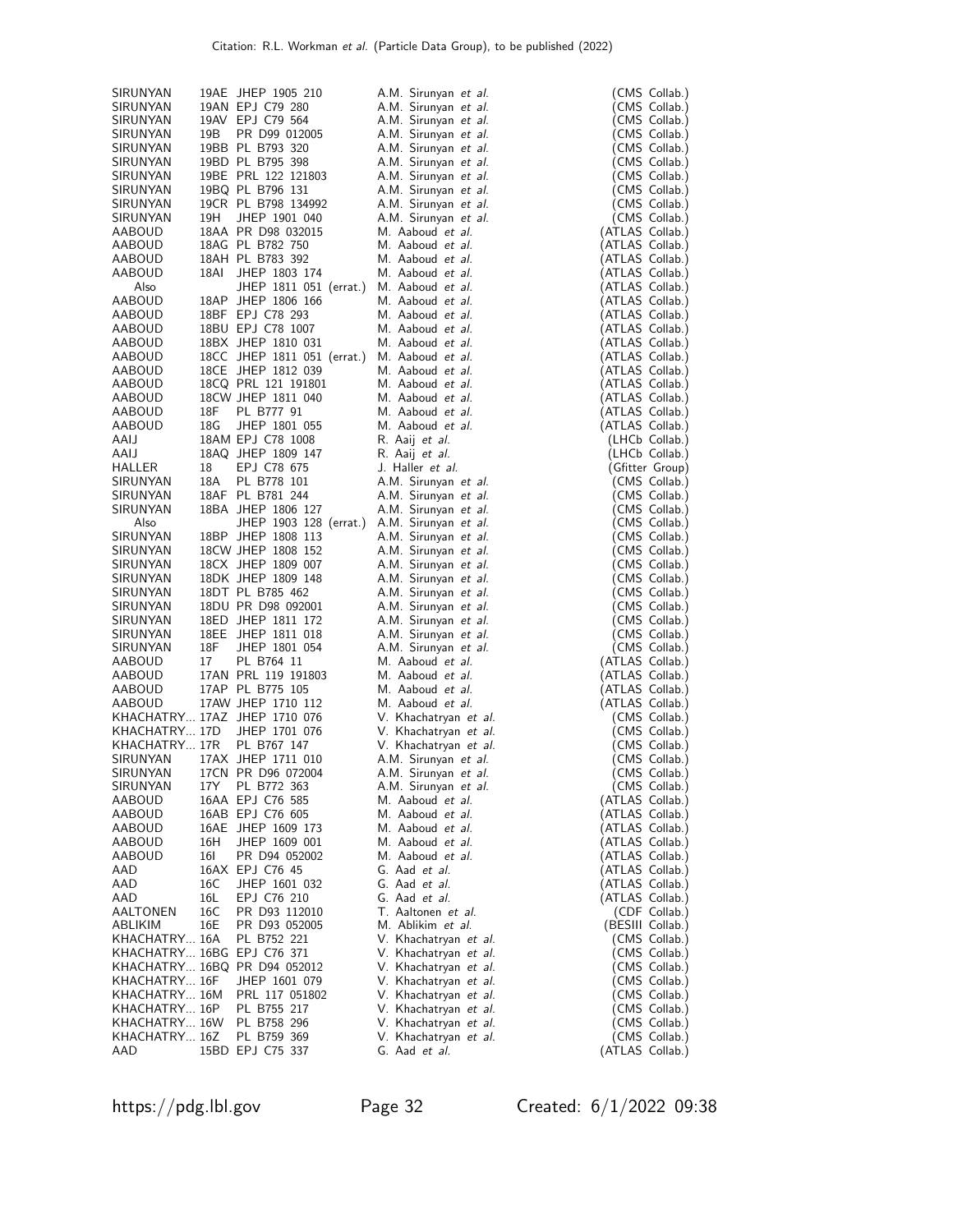| AAD                              |            | 15BH EPJ C75 299                      | G. Aad <i>et al.</i>                         | (ATLAS Collab.)                |
|----------------------------------|------------|---------------------------------------|----------------------------------------------|--------------------------------|
| Also                             |            | EPJ C75 408 (errat.)                  | G. Aad et al.                                | (ATLAS Collab.)                |
| AAD                              |            | 15BK EPJ C75 412                      | G. Aad et al.                                | (ATLAS Collab.)                |
| AAD                              |            | 15BZ PR D92 052002                    | G. Aad et al.                                | (ATLAS Collab.)                |
| AAD                              |            | 15CE PR D92 092004                    | G. Aad et al.                                | (ATLAS Collab.)                |
| AAD                              | 15H        | PRL 114 081802                        | G. Aad et al.                                | (ATLAS Collab.)                |
| AAD                              | <b>15S</b> | PL B744 163                           | G. Aad et al.                                | (ATLAS Collab.)                |
|                                  |            | KHACHATRY 15AW JHEP 1510 144          | V. Khachatryan et al.                        | (CMS Collab.)                  |
|                                  |            | KHACHATRY 15AY JHEP 1511 071          | V. Khachatryan et al.                        | (CMS Collab.)                  |
| KHACHATRY 15BB PL B750 494       |            |                                       | V. Khachatryan et al.                        | (CMS Collab.)                  |
| KHACHATRY 15N                    |            | PL B748 221                           | V. Khachatryan et al.                        | (CMS Collab.)                  |
| KHACHATRY 150                    |            | PL B748 255                           | V. Khachatryan et al.                        | (CMS Collab.)                  |
| KHACHATRY 15R                    |            | PL B749 560                           | V. Khachatryan et al.                        | (CMS Collab.)                  |
| LEES                             | 15H        | PR D91 071102                         | J.P. Lees <i>et al.</i>                      | (BABAR Collab.)                |
| AAD                              |            | 14AP PRL 113 171801                   | G. Aad et al.                                | (ATLAS Collab.)                |
| AAD                              |            | 14AW JHEP 1411 056                    | G. Aad et al.                                | (ATLAS Collab.)                |
| AAD                              |            | 14BA JHEP 1411 088                    | G. Aad et al.                                | (ATLAS Collab.)                |
| AAD                              | 14M        | PR D89 032002                         | G. Aad et al.                                | (ATLAS Collab.)                |
| AAD                              | 14O        | PRL 112 201802                        | G. Aad et al.                                | (ATLAS Collab.)                |
| CHATRCHYAN 14B                   |            | EPJ C74 2980                          | S. Chatrchyan et al.                         | (CMS Collab.)                  |
| CHATRCHYAN 14G                   |            | JHEP 1401 096                         | S. Chatrchyan et al.                         | (CMS Collab.)                  |
| KHACHATRY 14M                    |            | JHEP 1410 160                         | V. Khachatryan <i>et al.</i>                 | (CMS Collab.)                  |
| KHACHATRY 14P                    |            | EPJ C74 3076                          | V. Khachatryan et al.                        | (CMS Collab.)                  |
| KHACHATRY 14Q                    |            | PR D90 112013                         | V. Khachatryan <i>et al.</i>                 | (CMS Collab.)                  |
| AAD                              |            | 13AG PL B721 32<br>13AT NJP 15 043009 | G. Aad <i>et al.</i><br>G. Aad et al.        | (ATLAS Collab.)                |
| AAD                              | 130        |                                       |                                              | (ATLAS Collab.)                |
| AAD<br>AAIJ                      | 13T        | JHEP 1302 095<br>JHEP 1305 132        | G. Aad et al.                                | (ATLAS Collab.)                |
| AALTONEN                         | 13K        | PR D88 052012                         | R. Aaij et al.<br>T. Aaltonen et al.         | (LHCb Collab.)                 |
| AALTONEN                         | 13L        | PR D88 052013                         | T. Aaltonen et al.                           | (CDF Collab.)<br>(CDF Collab.) |
| AALTONEN                         | 13M        | PR D88 052014                         | T. Aaltonen et al.                           | (CDF and D0 Collabs.)          |
| AALTONEN                         | 13P        | PRL 110 121801                        | T. Aaltonen et al.                           | (CDF Collab.)                  |
| ABAZOV                           | 13G        | PR D88 052006                         | V.M. Abazov et al.                           | (D0 Collab.)                   |
| ABAZOV                           | 13H        | PR D88 052007                         | V.M. Abazov <i>et al.</i>                    | (D0 Collab.)                   |
| ABAZOV                           | 13I        | PR D88 052008                         | V.M. Abazov et al.                           | (D0 Collab.)                   |
| ABAZOV                           | 13J        | PR D88 052009                         | V.M. Abazov et al.                           | (D0 Collab.)                   |
| ABAZOV                           | 13L        | PR D88 052011                         | V.M. Abazov <i>et al.</i>                    | (D0 Collab.)                   |
| CARENA                           | 13         | EPJ C73 2552                          | M. Carena et al.                             |                                |
| CHATRCHYAN 13AG PL B722 207      |            |                                       | S. Chatrchyan et al.                         | (CMS Collab.)                  |
| CHATRCHYAN 13AL PL B725 36       |            |                                       | S. Chatrchyan et al.                         | (CMS Collab.)                  |
| CHATRCHYAN 13BJ PL B726 564      |            |                                       | S. Chatrchyan et al.                         | (CMS Collab.)                  |
| LEES                             | 13C        | PR D87 031102                         | J.P. Lees <i>et al.</i>                      | (BABAR Collab.)                |
| LEES                             | 13L        | PR D88 031701                         | J.P. Lees <i>et al.</i>                      | (BABAR Collab.)                |
| LEES                             | 13R        | PR D88 071102                         | J.P. Lees et al.                             | (BABAR Collab.)                |
| AAD                              | 12AI       | PL B716 1                             | G. Aad et al.                                | (ATLAS Collab.)                |
| AAD                              |            | 12AQ PRL 108 251801                   | G. Aad et al.                                | (ATLAS Collab.)                |
| AAD                              | 12N        | EPJ C72 2157                          | G. Aad et al.                                | (ATLAS Collab.)                |
| AALTONEN                         |            | 12AB PR D85 092001                    | T. Aaltonen et al.                           | (CDF Collab.)                  |
| AALTONEN                         |            | 12AN PL B717 173                      | T. Aaltonen et al.                           | (CDF Collab.)                  |
| AALTONEN                         |            | 12AQ PR D86 091101                    | T. Aaltonen et al.                           | (CDF and D0 Collabs.)          |
| AALTONEN                         | 12U        | PR D85 012007                         | T. Aaltonen <i>et al.</i>                    | (CDF Collab.)                  |
| AALTONEN                         | 12X        | PR D85 032005                         | T. Aaltonen et al.                           | (CDF Collab.)                  |
| ABAZOV                           | 12G        | PL B710 569                           | V.M. Abazov et al.                           | (D0 Collab.)                   |
| ABLIKIM                          | 12         | PR D85 092012                         | M. Ablikim et al.                            | (BESIII Collab.)               |
| BAAK                             | 12         | EPJ C72 2003                          | M. Baak et al.                               | (Gfitter Group)                |
| BAAK                             | 12A        | EPJ C72 2205                          | M. Baak et al.                               | (Gfitter Group)                |
|                                  |            | CHATRCHYAN 12AO JHEP 1209 111         | S. Chatrchyan et al.                         | (CMS Collab.)                  |
| CHATRCHYAN 12C                   |            | JHEP 1203 081                         | S. Chatrchyan et al.                         | (CMS Collab.)                  |
| CHATRCHYAN 12D                   |            | JHEP 1204 036                         | S. Chatrchyan et al.                         | (CMS Collab.)                  |
| CHATRCHYAN 12E                   |            | PL B710 91                            | S. Chatrchyan et al.                         | (CMS Collab.)                  |
| CHATRCHYAN 12G                   |            | PL B710 403                           | S. Chatrchyan et al.                         | (CMS Collab.)                  |
| CHATRCHYAN 12H                   |            | PRL 108 111804                        | S. Chatrchyan et al.                         | (CMS Collab.)                  |
| CHATRCHYAN 12I<br>CHATRCHYAN 12K |            | JHEP 1203 040                         | S. Chatrchyan et al.<br>S. Chatrchyan et al. | (CMS Collab.)                  |
| CHATRCHYAN 12N                   |            | PL B713 68<br>PL B716 30              |                                              | (CMS Collab.)                  |
| CHATRCHYAN 12V                   |            | PRL 109 121801                        | S. Chatrchyan et al.<br>S. Chatrchyan et al. | (CMS Collab.)<br>(CMS Collab.) |
| AALTONEN                         | 11P        | PRL 107 031801                        | T. Aaltonen et al.                           | (CDF Collab.)                  |
| ABAZOV                           | 11K        | PL B698 97                            | V.M. Abazov et al.                           | (D0 Collab.)                   |
| ABAZOV                           | 11W        | PRL 107 121801                        | V.M. Abazov et al.                           | (D0 Collab.)                   |
| ABOUZAID                         | 11A        | PRL 107 201803                        | E. Abouzaid et al.                           | (KTeV Collab.)                 |
|                                  |            | PRL 107 021804                        | P. del Amo Sanchez et al.                    | (BABAR Collab.)                |
| DEL-AMO-SA 11J                   |            |                                       |                                              |                                |

https://pdg.lbl.gov Page 33 Created: 6/1/2022 09:38